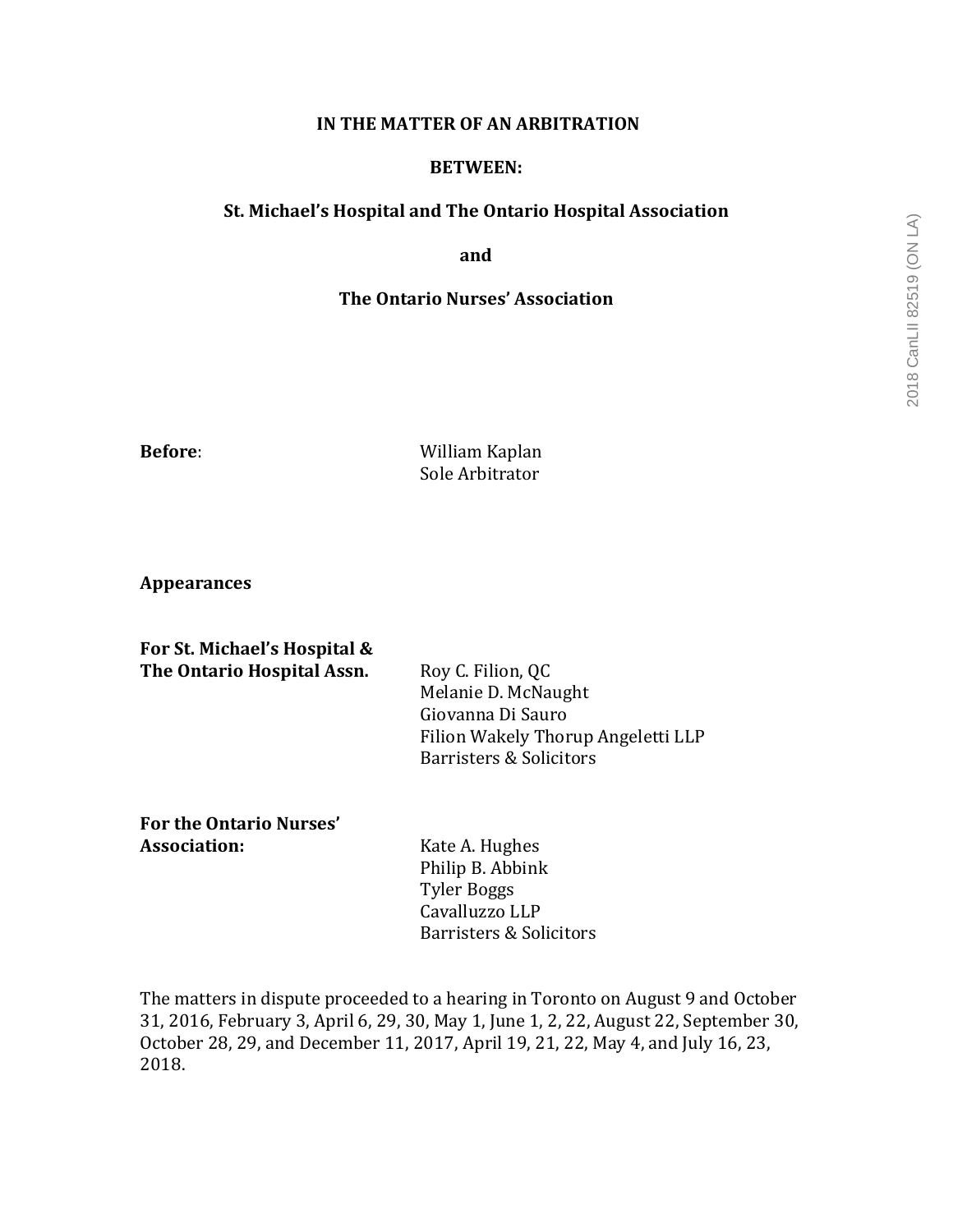## **Introduction**

Summarily stated, this case concerns the reasonableness of the Vaccinate or Mask Policy (hereafter "VOM policy") that was introduced at St. Michael's Hospital (hereafter "St. Michael's") in 2014 for the  $2014$ -2015 flu season and which has been in place ever since. Under the VOM policy, Health Care Workers and that group, of course, includes nurses (hereafter "HCWs"), who have not received the annual influenza vaccine, must, during all or most of the flu season, wear a surgical or procedural mask in areas where patients are present and/or patient care is delivered.

St. Michael's is one of a very small number of Ontario hospitals with a VOM policy: less than 10% of approximately 165 hospitals. The Ontario Nurses' Association (hereafter "the Association") immediately grieved the VOM policy in every hospital where it was introduced. It should be noted at the outset that the VOM policy has nothing to do with influenza outbreaks that are governed by an entirely different protocol, and one that is not at issue in this case.

This is not the first Ontario grievance taking issue with the VOM policy. The parties appropriately recognized that the matters in dispute were best decided through a lead case rather than through multiple proceedings at the minority of hospitals where the policy was in place. Accordingly, the Association grievance at the Sault Area Hospital was designated as that lead case and proceeded to a lengthy hearing before arbitrator James K.A. Hayes beginning in October 2014 and ending in July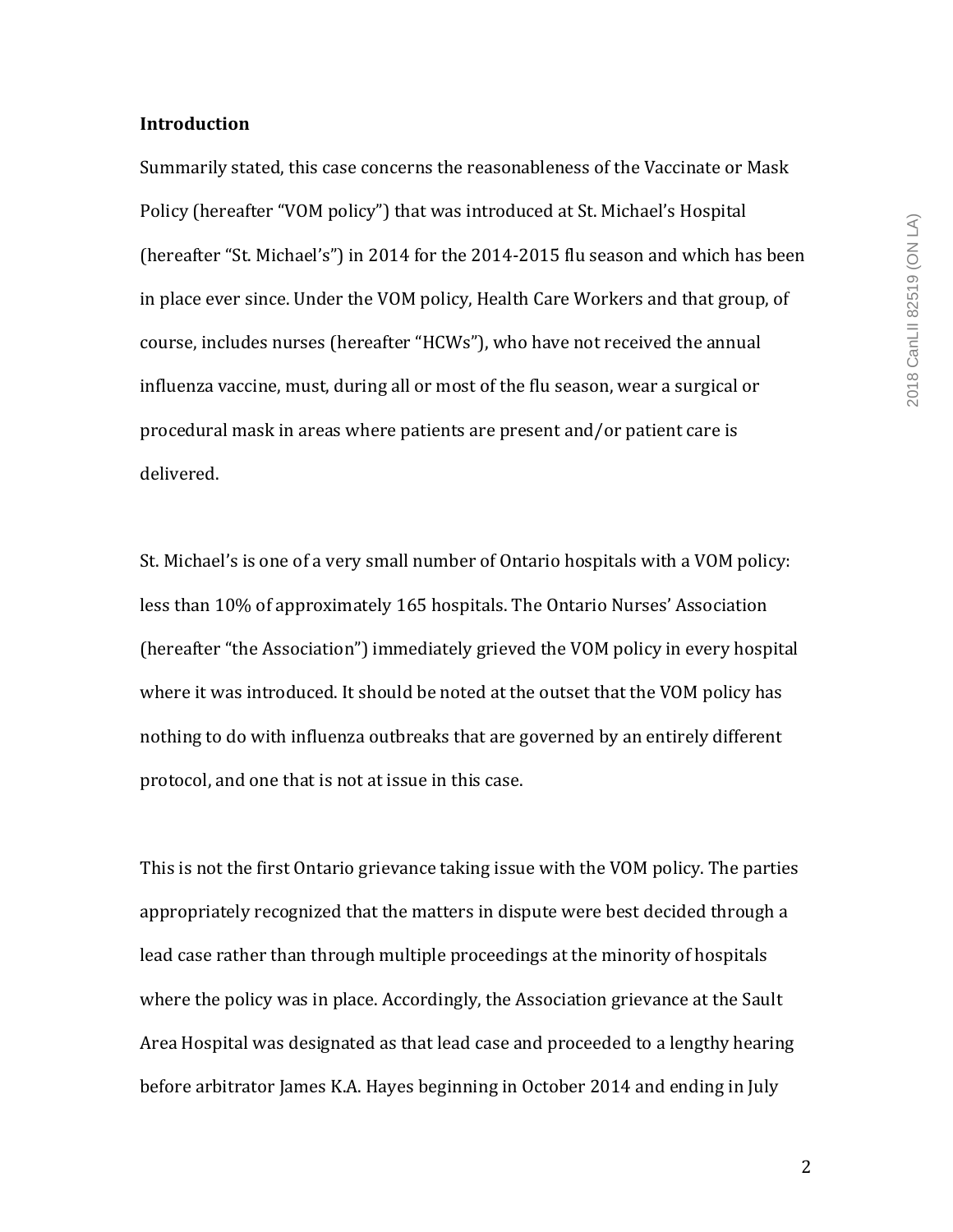2015. Arbitrator Hayes heard multiple days of evidence (replicated to some extent in this proceeding) and issued his decision, discussed further below, on September 8, 2015 (hereafter "the Hayes Award"). Arbitrator Hayes found that the Sault Area Hospital's VOM policy was inconsistent with the collective agreement and unreasonable. The grievance was, accordingly, upheld.

# **The Hayes Award**

In the Sault Area Hospital case  $(SAH & OHA & ONA, [2015]$  O.L.A.A. No. 339), the Association asserted that the VOM policy, identical in all material respects to the one contested here, was inconsistent with the collective agreement and constituted an unreasonable exercise of management rights. The Association, in that case, took the position that there was insufficient scientific evidence supporting the VOM policy. Arbitrator Hayes agreed. He concluded that there was "scant" scientific evidence supporting the VOM policy and he upheld the grievance.

In particular, Arbitrator Hayes determined, following an exhaustive review of the scientific evidence, and the detailed and extensive submissions of the parties, as follows:

On the merits, I sustain the core of the Union position. I find that the Policy was introduced at SAH for the purpose of driving up vaccination rates. I also find that the weight of scientific evidence said to support the VOM Policy on patient safety grounds is insufficient to warrant the imposition of a mask-wearing requirement for up to six months every year. Absent adequate support for the freestanding patient safety purpose alleged, I conclude that the Policy operates to coerce influenza immunization and, thereby, undermines the collective agreement right of employees to refuse vaccination. On all of the evidence, and for the reasons canvassed at length in this Award, I conclude that the VOM Policy is unreasonable (at para. 13).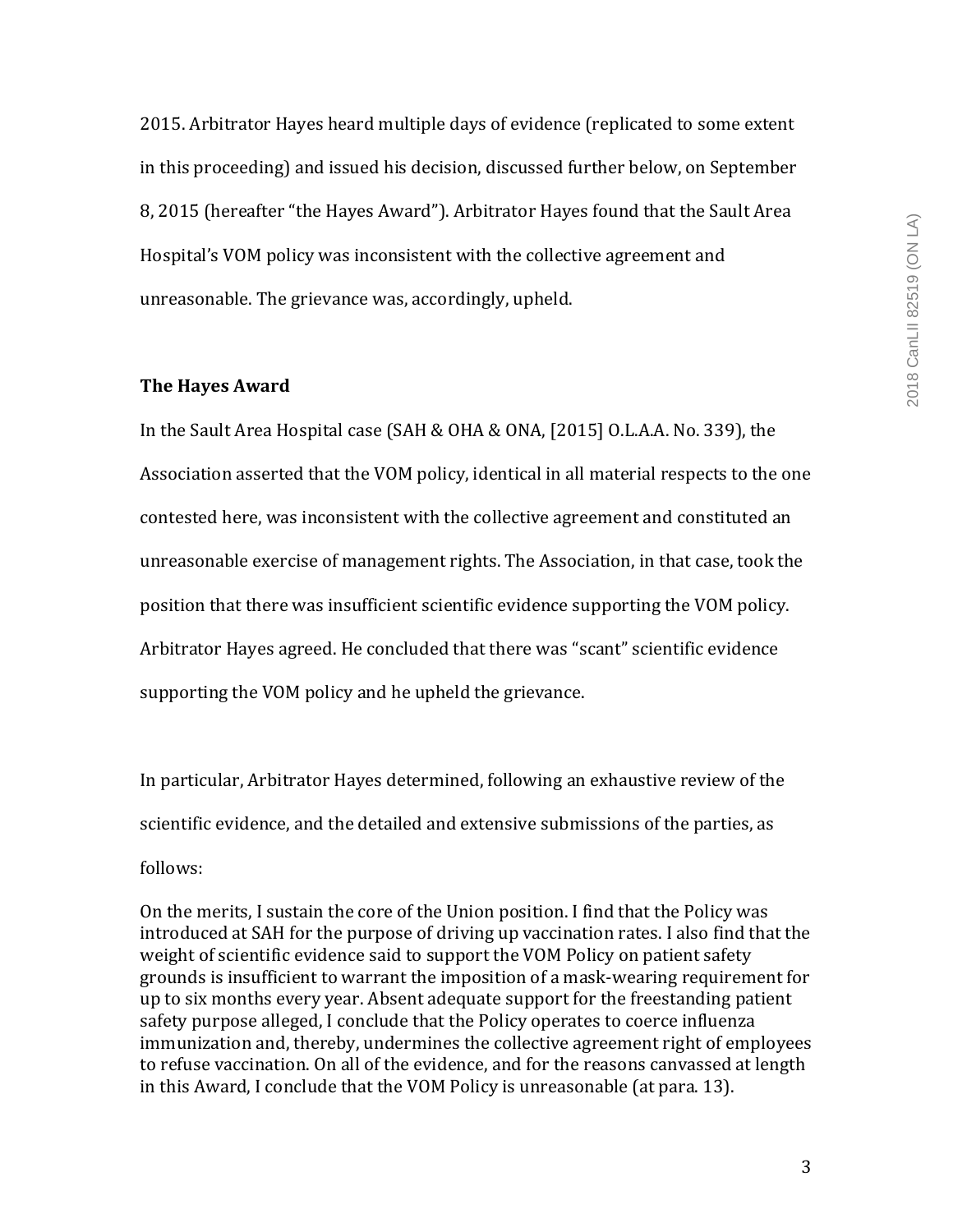Accordingly, Sault Area Hospital immediately discontinued its VOM policy, as did other hospitals. However, some hospitals, including a number of hospitals like St. Michael's, did not do so, necessitating this second proceeding. In order to ensure finality, the Ontario Hospital Association and the Association agreed on March 25, 2016, that the award in two St. Michael's VOM policy grievances would be binding on it and on a number of other scheduled hospitals (except to the extent that an issue raised by another policy was not addressed).

In light of the March 25, 2016 agreement, the matters in dispute proceeded to a hearing over a number of days in 2016, 2017 and 2018. The parties did not agree about much, although there was common ground that the contested scientific evidence had to be examined and then subjected to a legal assessment: did the VOM policy violate and/or conflict with the collective agreement, and was it reasonable?

# **Preliminary Observations**

Some preliminary observations are appropriate starting with the following: St. Michael's effort to distinguish the Hayes award was unsuccessful. The new evidence that was introduced in the attempt to do so was not particularly helpful. Indeed, by and large, the same policy, the same legal issues, and some of the very same evidence that was introduced in this proceeding had earlier been put before Arbitrator Hayes. For reasons that will be elaborated below, and in general, the new evidence that was called by the Association corroborated and reconfirmed that which had been put before Arbitrator Hayes, while that called by St. Michael's was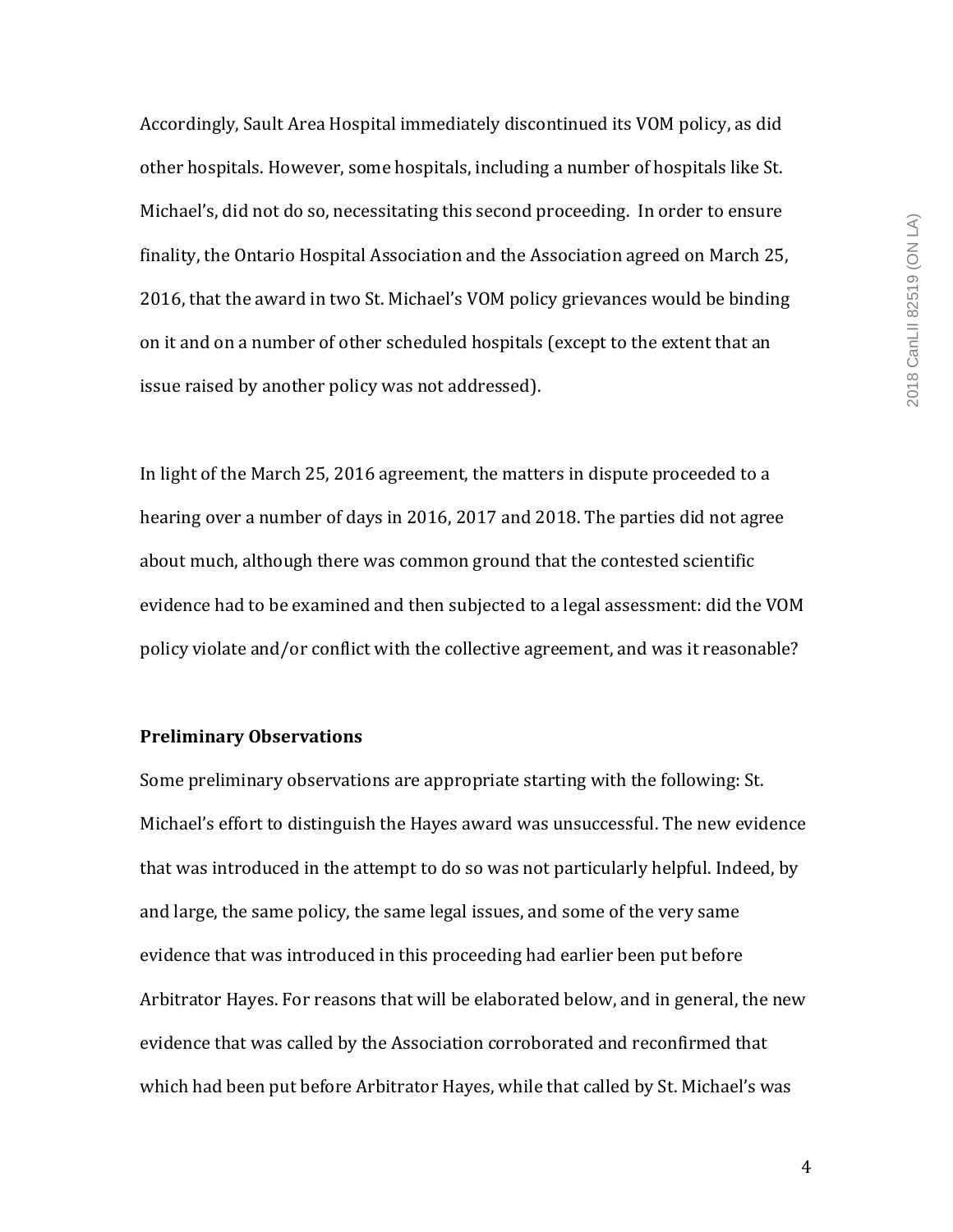not particularly persuasive, and as noted later, in the case of one report, has been

completely disregarded. 

# **VOM at St. Michael's – The TAHSN Report**

The VOM policy was based on a recommendation drafted by a working group of the

Toronto Area Health Sciences Network (hereafter "TAHSN"). TAHSN is composed of

13 Toronto-area teaching hospitals (and a number of associate hospital members).

The THASN report found as follows:

There are several important infection control measures that help to prevent influenza transmission. These include: restricting HCWs with symptoms from attending the hospital, good hand hygiene practices, influenza vaccination, cough etiquette, early identification and management of infected patients, and appropriate outbreak management including prompt use of anti-viral medications for unvaccinated HCWs and exposed patients. The wearing of face masks can serve as a method of source control of infected HCWs who may or may not have symptoms. Masks may also prevent unvaccinated HCWs from as yet unrecognized infected patients or visitors. While all these measures are valuable and should be part of a comprehensive prevention program, vaccination remains the cornerstone of efforts to control influenza transmission.

The THASN report made it clear that voluntary efforts to increase influenza immunization had failed - 40% to 60% uptake "despite robust influenza education campaigns" – and that steps were necessary to address that failure and "to significantly improve healthcare worker influenza immunization rates." The report recommended that VOM policies "be part of a comprehensive prevention and control program aimed at preventing hospital-acquired influenza...." This recommendation was made in the admitted absence of direct evidence that maskwearing HCWs protected patients from influenza; but on the basis of "indirect" evidence [that] suggests it does." The only fair words to describe the evidence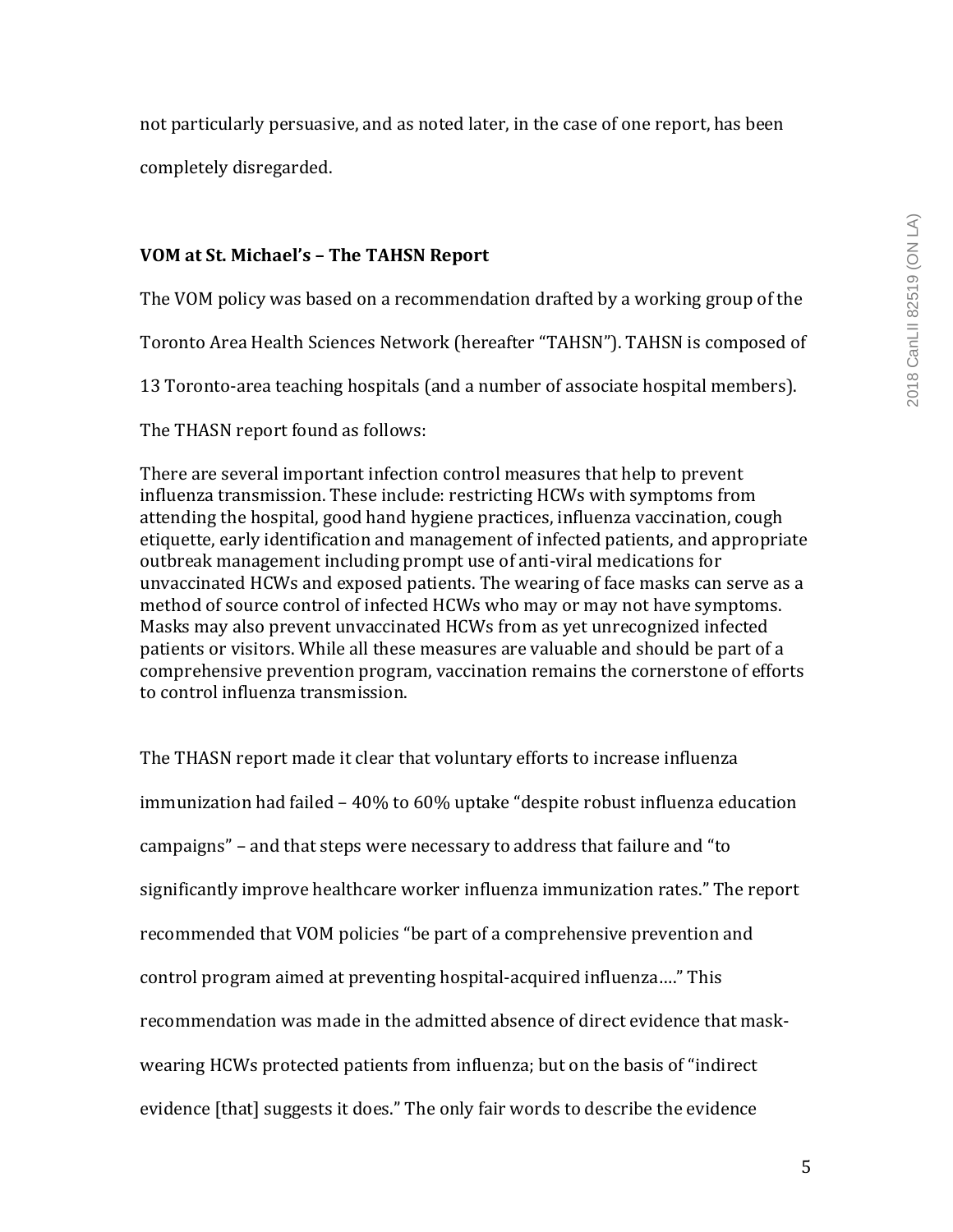advanced in support of the masking component of the VOM policy in the THASN

report, and in this proceeding, are insufficient, inadequate, and completely

unpersuasive.

# **The Collective Agreement**

It is useful to set out certain provisions of the collective agreement:

# 6.05 Occupational Health & Safety

(a) It is a mutual interest of the parties to promote health and safety in workplaces and to prevent and reduce the occurrence of workplace injuries and occupational diseases. The parties agree that health and safety is of the utmost importance and agree to promote health and safety and wellness throughout the organization.

…

\* When faced with occupational health and safety decisions, the Hospital will not await full scientific or absolute certainty before taking reasonable  $action(s)$  that reduces risk and protects employees.

\* The employee shall use or wear the equipment, protective devices or clothing that the employer requires to be used or worn [*Occupational Health and Safety Act*, s.  $28(1)(b)$ .

…

…

…

(e) (vi) The Union agrees to endeavour to obtain the full cooperation of its membership in the observation of all safety rules and practices.

# 18.07 Influenza Vaccine

The parties agree that influenza vaccinations may be beneficial for patients and nurses. Upon a recommendation pertaining to a facility or a specifically designated  $area(s)$  thereof from the Medical Officer of Health or in compliance with applicable provincial legislation, the following rules will apply:

(a) Nurses shall, subject to the following, be required to be vaccinated for influenza.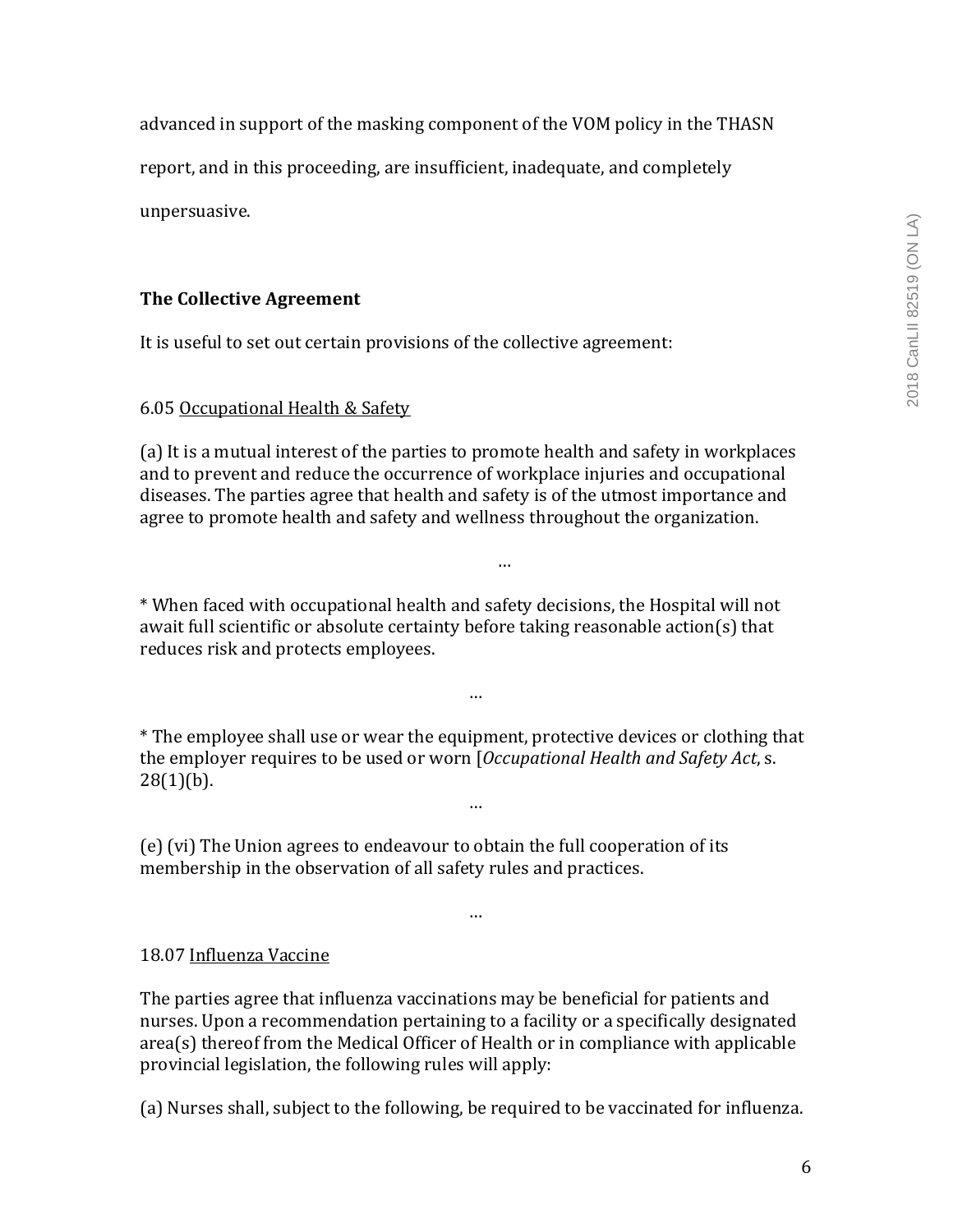(c) Hospitals recognize that nurses have the right to refuse any required vaccine.

…

One of the provisions of the local agreement is also relevant:

...the Association acknowledges that it is the exclusive function of the Hospital to...make and enforce and alter from time to time reasonable rules and regulations to be observed by nurses, provided that such rules and regulations shall not be inconsistent with the provisions of this Agreement.

# **Additional Preliminary Observations**

Whatever its value, a labour arbitration is not an ideal forum by any intelligent measure to establish best practices in public health. In this case, a (second) hearing was made necessary by the continuing division of expert opinion, not to mention the disagreement in some quarters with the original arbitral outcome. In the result, questions that should normally be resolved by experts - based on the best possible evidence – must be decided by a decidedly inexpert tribunal through a collective agreement and labour law lens, albeit one that has been exceptionally well informed by a thoroughly argued case that included the evidence of internationally recognized experts, or persons with subject matter expertise.

There is no shortage of questions requiring answers, but two of the principal ones are the extent to which unvaccinated HCWs pose a risk to patients  $-$  a risk of transmitting influenza especially when they are asymptomatic – and whether masking appreciably reduces that risk.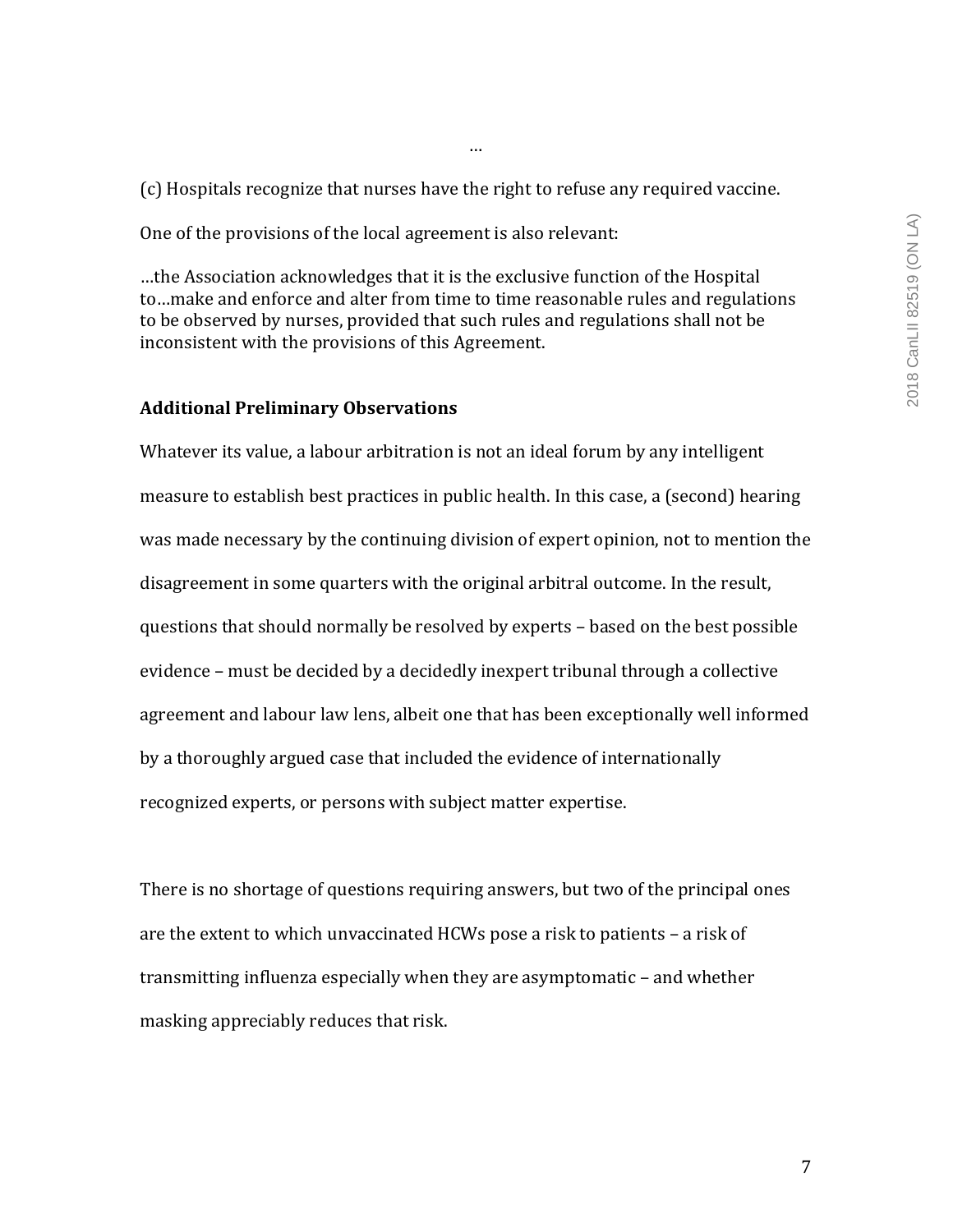The interests at issue are substantial. On the one hand, there is a hospital policy designed to ensure patient well-being by taking steps to prevent nosocomial – hospital acquired – influenza. If unvaccinated HCWs are infecting patients, and if wearing a surgical or procedural mask prevents the spread of influenza – meaning it prevents serious illness and death – that is, by any objective standard, a reasonable precaution even if the evidence is not all in. However, if the vaccination itself is of questionable utility, and if the masks are of limited value in preventing transmission of influenza by asymptomatic HCWs (symptomatic HCWS should not be at work), then the entire enterprise is put into question even if the motive underlying the policy is completely salutary.

It is clear and agreed that influenza is a serious and life-threatening illness. There is also consensus about other things. In general, the influenza vaccine is safe for most persons and has a "moderate" effectiveness for much of the population: up to 60%, (although in some years substantially less, and once in a while, vaccination provides virtually no protection). The vaccine has no effectiveness against influenza-like illnesses. The influenza virus mutates quickly, requiring annual development of a new vaccine. Vaccine effectiveness depends on the closeness of the match of the strains in the vaccine to the strains circulating in the season in which the vaccine is employed. For influenza to be transmitted, the virus must be both shed and transmitted. Contact - direct contact with the infected person, or indirect contact through infected surfaces  $-$  and droplets  $-$  particles that travel ballistically  $-$  and aerosol – particles suspended in the air – are the likely modes of transmission.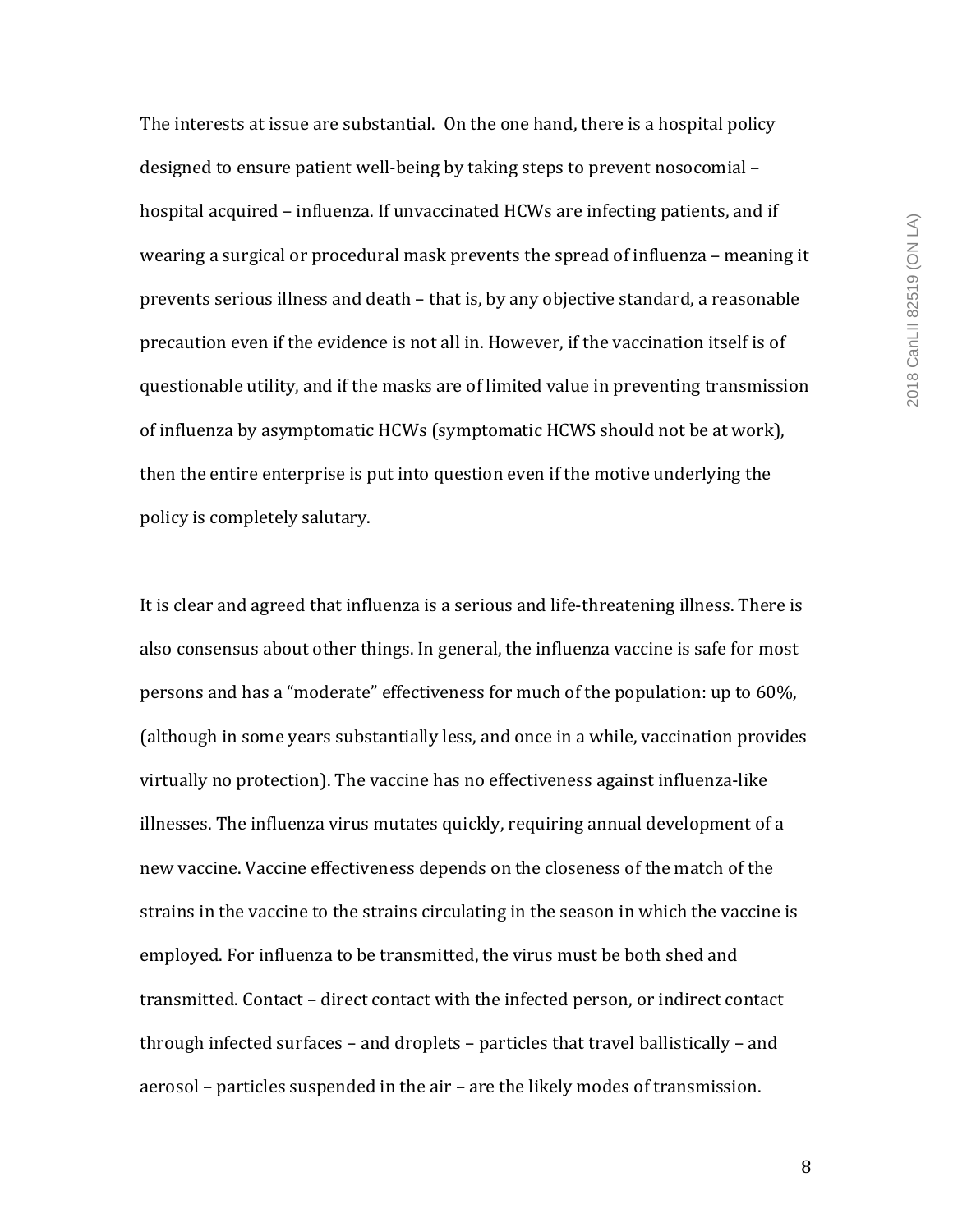2018 CanLII 82519 (ON LA) 2018 CanLII 82519 (ON LA)

There is clearly a health benefit in vaccination. Except in years of a complete mismatch, the vaccine provides some protection against influenza. Indeed, the influenza vaccine is the best available intervention to prevent influenza (although repeated annual vaccinations reduces vaccine efficacy and this is known as the repeat vaccination effect). Effectiveness also varies with age and population groups. The general effectiveness of the vaccine, i.e., whether the vaccine is a match for circulating strains, is only ascertainable once the influenza season is underway, although early indications are available from the experience in the southern hemisphere. Because the vaccination provides only partial protection, unvaccinated HCWs contract influenza but so too do vaccinated  $HCWs - that$  is obvious given the effectiveness rate.

In the broadest possible terms, the issue to be decided, on the evidence, is whether a VOM policy for HCWs is reasonable. Stated somewhat differently, the question to be answered is whether the evidence supports the conclusion that the use of surgical or procedural masks, worn by unvaccinated HCWs for some or all of the flu season, actually results in reduction of harm to patients? Does it prevent the transmission of illness? Does it save lives? If the VOM policy prevented patient illness and saved patient lives, its reasonableness would be difficult to challenge. After all, preventing illness and saving lives is the core purpose of St. Michael's and other hospitals. It is central to the mission.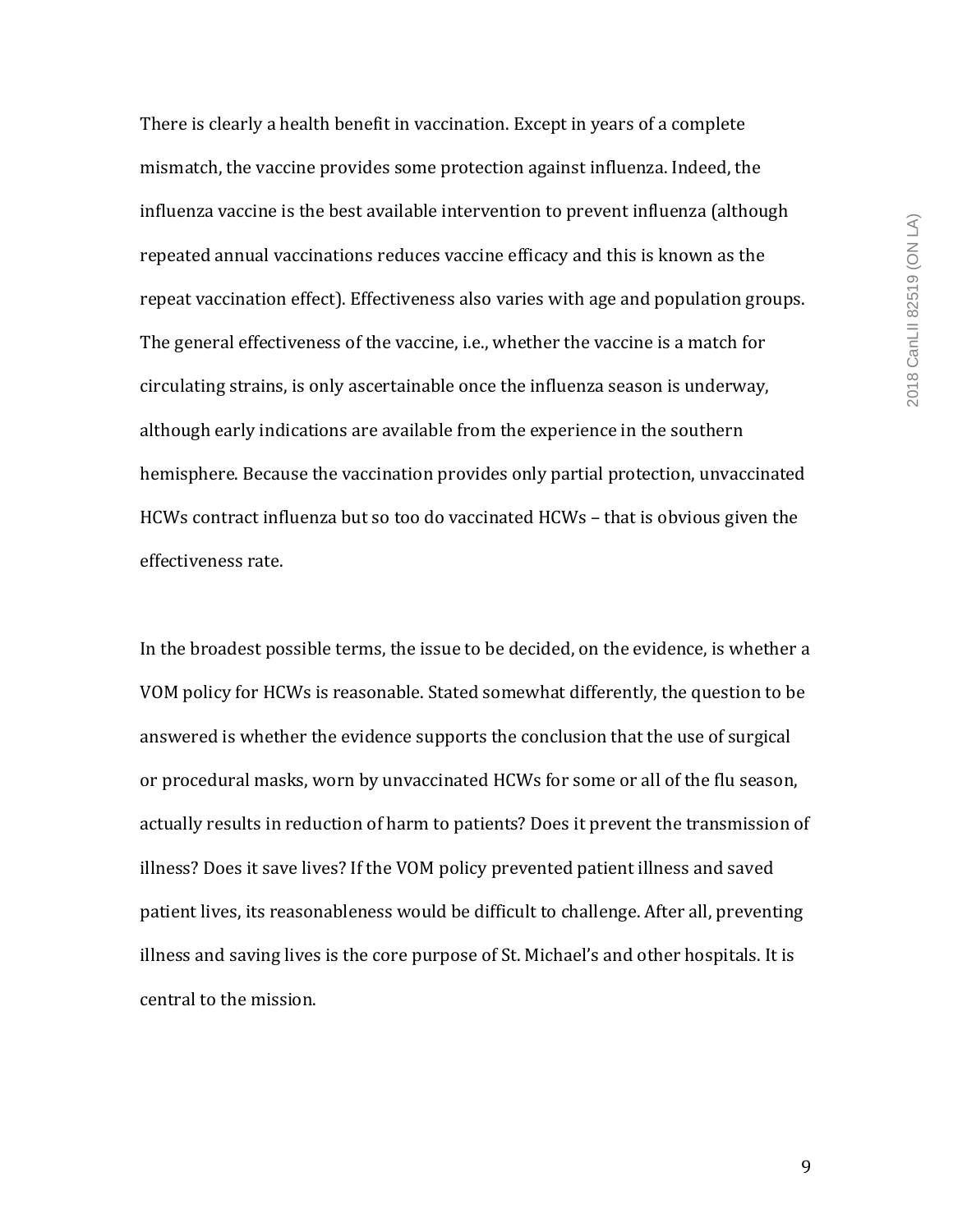If, on the other hand, the evidence indicated that the policy did not achieve this objective, and if the science said to support it was unsound at best, then the reasonableness of the policy would be appropriately called into question.

This case was tried over multiple hearing days over three calendar years. The evidentiary record is extensive: Volumes of scientific articles - cluster randomized controlled trials (hereafter "cRCTs"), observational studies, summaries, critiques, literature reviews, meta-analyses, commentaries, etc. and numerous expert reports, more than one hundred and fifty exhibits and thousands of pages of transcript. Two Association members also testified about the impact of the VOM policy on them: their experience of being compelled to don a mask for days, weeks and months on end. But at the end of the day, the evidence adduced here leads to the very same conclusion reached by Arbitrator Hayes. The exhaustive evidentiary review in the Hayes award need not be repeated, or a similar exercise replicated here, although the key evidence and arguments must, of course, be appropriately addressed, and this follows.

## **Position of the Parties**

# **Overview of Ontario Nurses' Association Submissions**

The Association argued that the VOM policy must be set aside for a number of reasons including:

1. The VOM policy was inconsistent with and/or contrary to the collective agreement.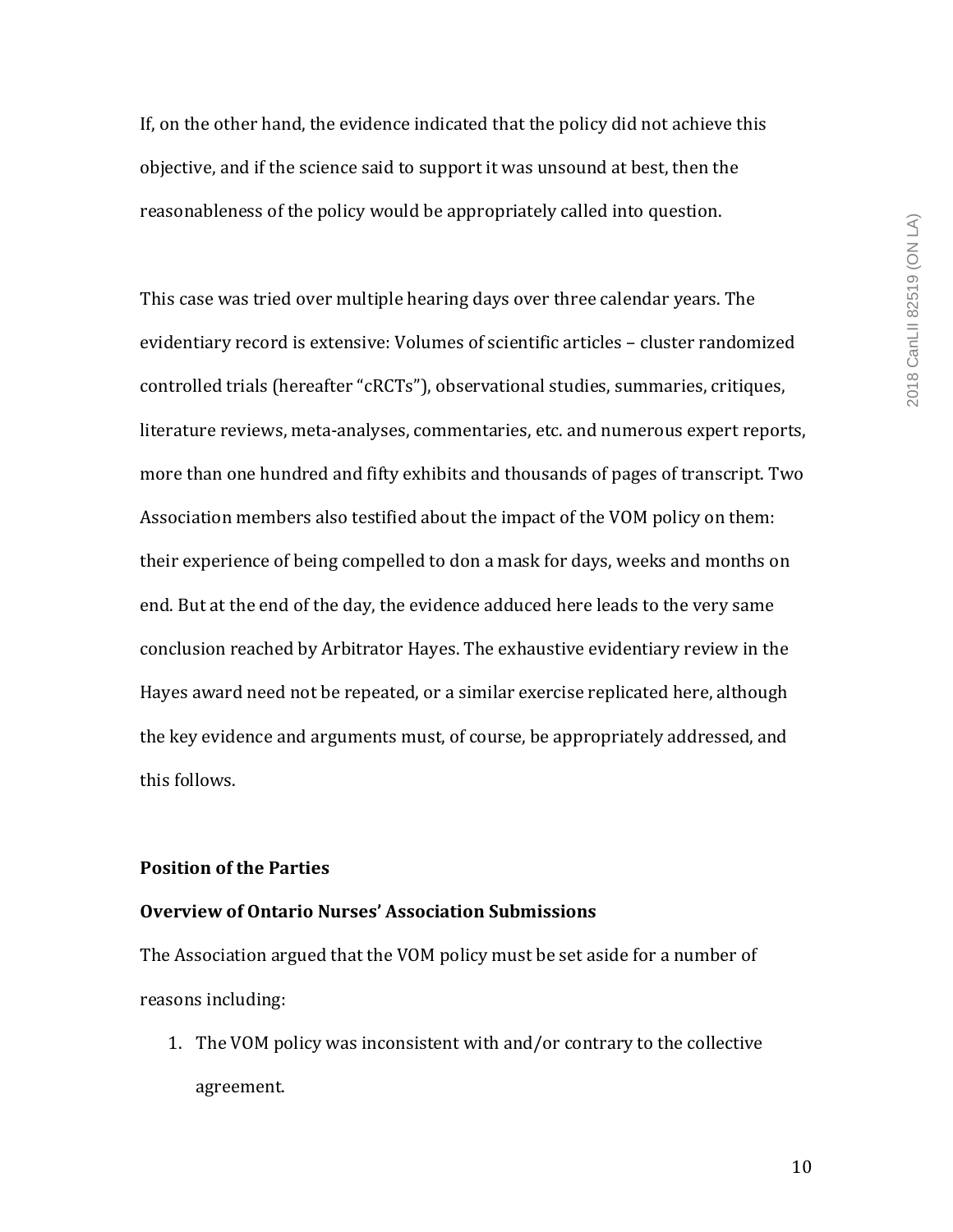- 2. The TAHSN report the basis for the VOM policy was unreliable.
- 3. Evidence that masking as a source control results in any material reduction in transmission was scant, anecdotal, and, in the overall, lacking.

In a related point, the Association argued that the evidence establishing asymptomatic transmission  $-$  that is transmission by HCWs when shedding virus either prior to symptom onset or when asymptomatically infected was absent. The risk, based on the evidence, the Association argued, was theoretical or minimal and insufficient to justify the VOM policy on a reasonableness standard.

In any event, if masking were effective, it would be required of all HCWs in addition to vaccination as all HCWs can acquire influenza whether vaccinated or not. The experience of mismatch years illustrated this point. From time to time the vaccine failed to work – it provided little or, rarely, no protection. In those years logic dictated a directive that everyone mask. But that was neither the policy nor the practice. The VOM policy was, in a word, "illogical."

4. There was no evidence of a problem; nor was there evidence that the "problem" was effectively addressed by the VOM policy "solution."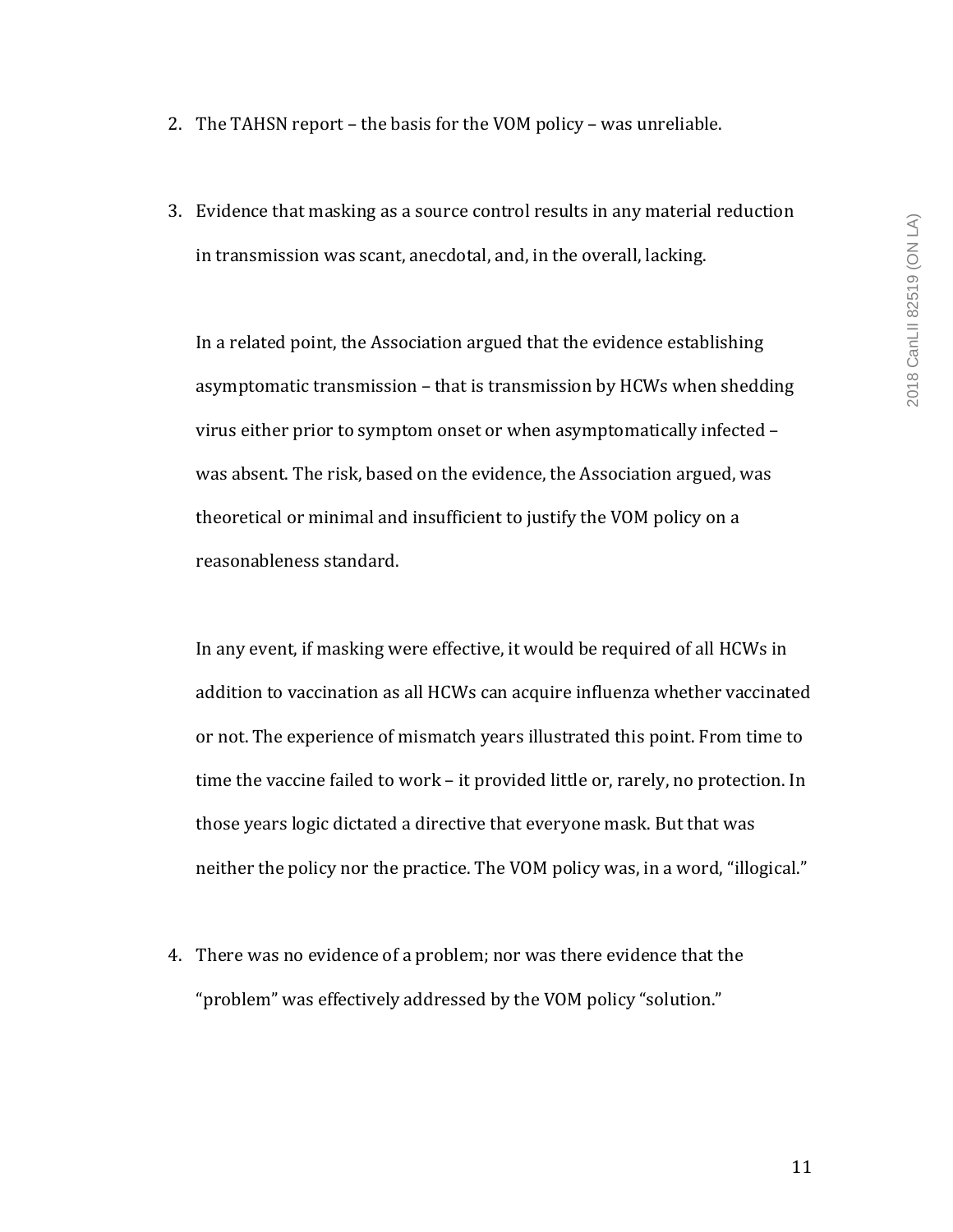**5.** In all of these circumstances, requiring a HCW to wear a mask for each and every shift for up to six months was unwarranted and unjustifiable in light of the impact of doing so  $-$  the impact on HCWs, not to mention its adverse implications for patient care.

### **Inconsistent with and/or Contrary to the Collective Agreement**

In the Association's submission, St. Michael's could issue rules and regulations, but they could not be inconsistent with and/or in conflict with the collective agreement. However, the VOM policy did just that by undermining and interfering with the categorical right of a nurse to refuse an unwanted vaccination. The VOM policy was unreasonable as it coerced HCWs into agreeing to vaccination by imposing on unvaccinated HCWs the obligation to wear a mask when it served no useful purpose.

## **The TAHSN Report was Unreliable**

The justification for the VOM policy was the TAHSN report. However, that report cited no substantive evidence that VOM policies reduce influenza transmission, and the reason it failed to do so, in the Association's submission, was because there was no such evidence.

The initial focus of the working group that drafted the TAHSN report was on increasing vaccination rates and it went about its work, the Association argued, with that goal squarely in mind. Indeed, St. Michael's evidence established this, and specific reference was made to the testimony of some of its witnesses. It was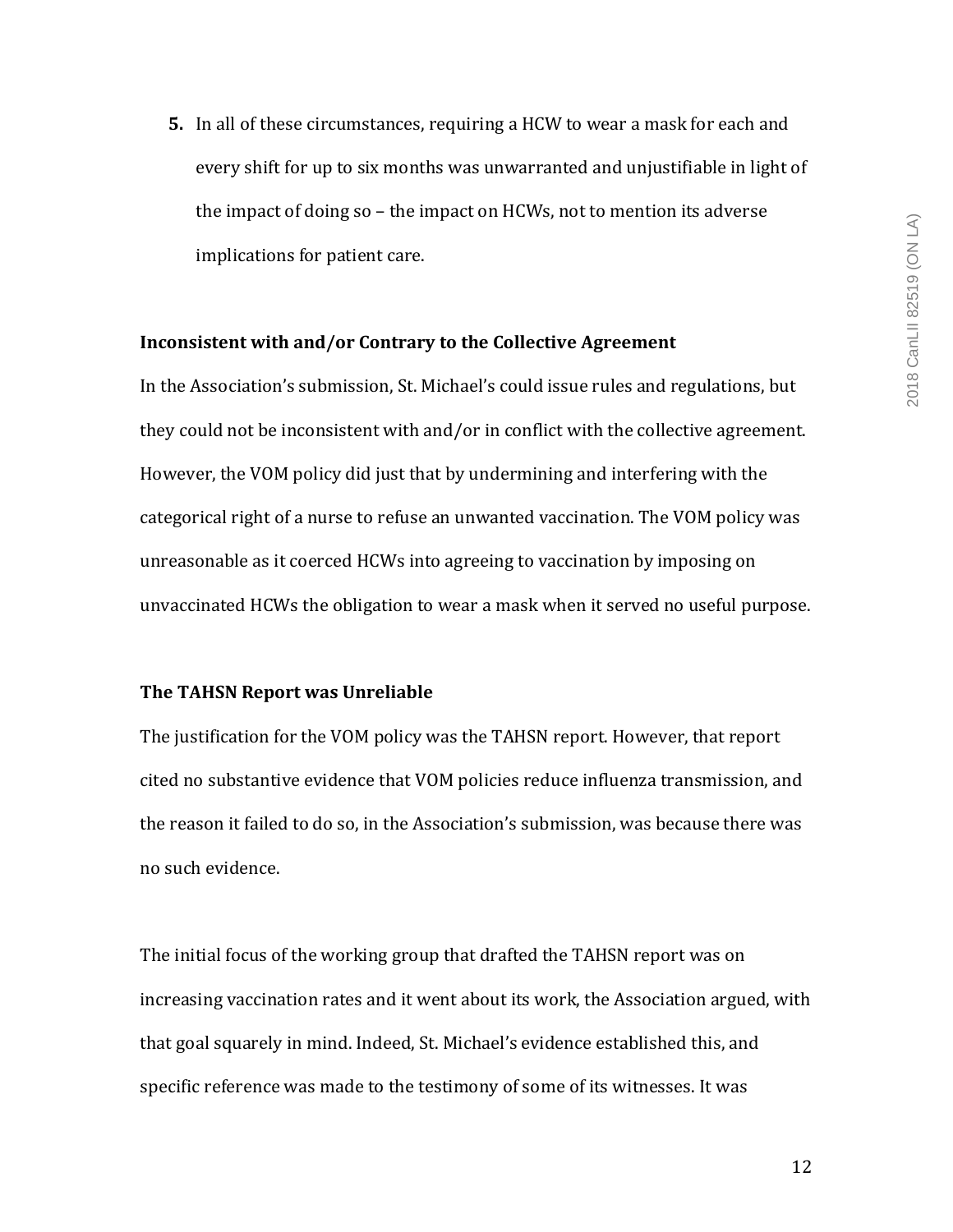particularly noteworthy to the Association that the working group went out of its way to avoid hearing from experts who disagreed with what the Association characterized as a pre-determined outcome.

The TAHSN report substantially relied on four cRCTS: Potter, Carman, Hayward & Lemaitre (hereafter the "four cRCTs") conducted in long-term care (hereafter "LTC") facilities (not hospital settings like St. Michael's). These four cRCTS found that there was a substantial reduction in all-cause mortality in LTC facilities when HCWs were vaccinated. Stated in the simplest terms, these four cRCTs concluded that when HCW vaccination rates increased, patient deaths decreased. Additional evidence was cited by St. Michael's to support the following proposition: the risk of influenza outbreaks decreased when the rate of HCW immunization increased.

However, in the Association's view, the findings of the four cRCTs were inapplicable, implausible and unreliable (LTC vs. acute care hospital setting like St. Michael's, allcause mortality vs. influenza-caused death, etc.), and had been thoroughly and conclusively debunked by the overwhelming weight of credible scientific evidence. (Discussion of the four cRCTs, it should be noted, occupied countless days of evidence engaging all of the experts but one.)

The fact of the matter was that the TAHSN report could not survive serious scrutiny given its manifest deficiencies. One example, the Association argued, amply illustrated this point.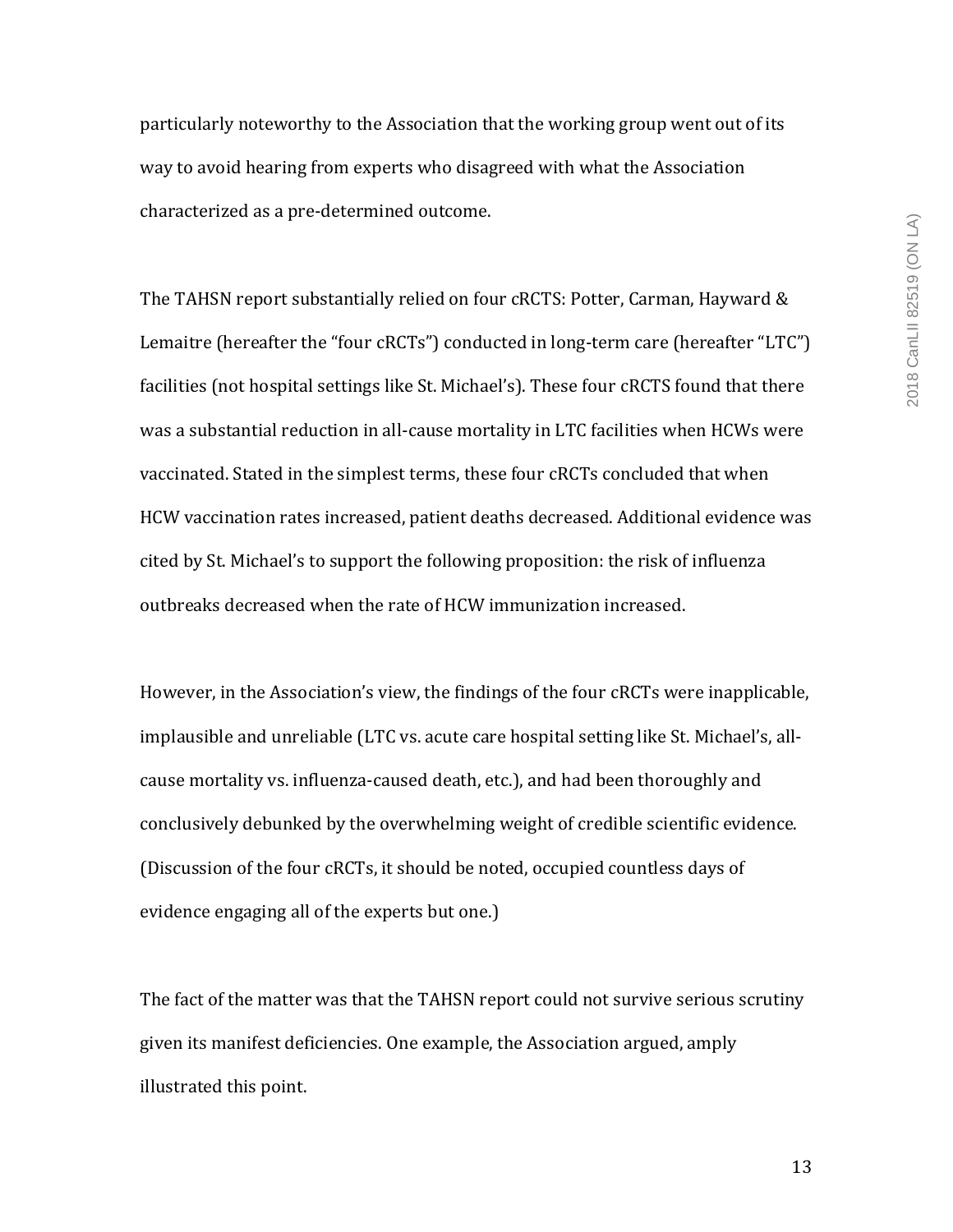2018 CanLII 82519 (ON LA) 2018 CanLII 82519 (ON LA)

Relying on the four cRCTs, the TAHSN report stated that for every 8 HCWs vaccinated 1 patient death would be prevented. This is known as the Number Needed to Vaccinate (hereafter "NNV"). But when carefully analyzed, this number was nonsensical and could not be sustained. In fact, St Michael's witnesses readily conceded limitations of the four cRCTs, while those for the Association completely rejected their findings – the experts testified that they were "controversial," "low grade," and "fundamentally flawed" - and could not serve a scientific foundation for a VOM policy. It was notable, the Association argued, that the College of Nurses did not require that nurses be vaccinated, that the Province of Ontario had not designated influenza for mandatory HCW immunization, nor had the Province of Quebec. Public Health Ontario's Provincial Infectious Disease Advisory Committee does not recommend a VOM policy (although masking for symptomatic individuals was a different matter).

Indeed, the Association made detailed reference in its submissions to the most compelling critiques of the four cRCTS, including the Cochrane Review, described by the Association as universally respected. It's finding, that the four cRCTs had a "high risk of bias" and that there was "no evidence...that vaccinating healthcare workers against influenza protects elderly people in their care," was material and directly on point. 

This conclusion was supplemented by Association expert reports and peerreviewed publications, most notably "*Influenza Vaccination of Healthcare Workers*,"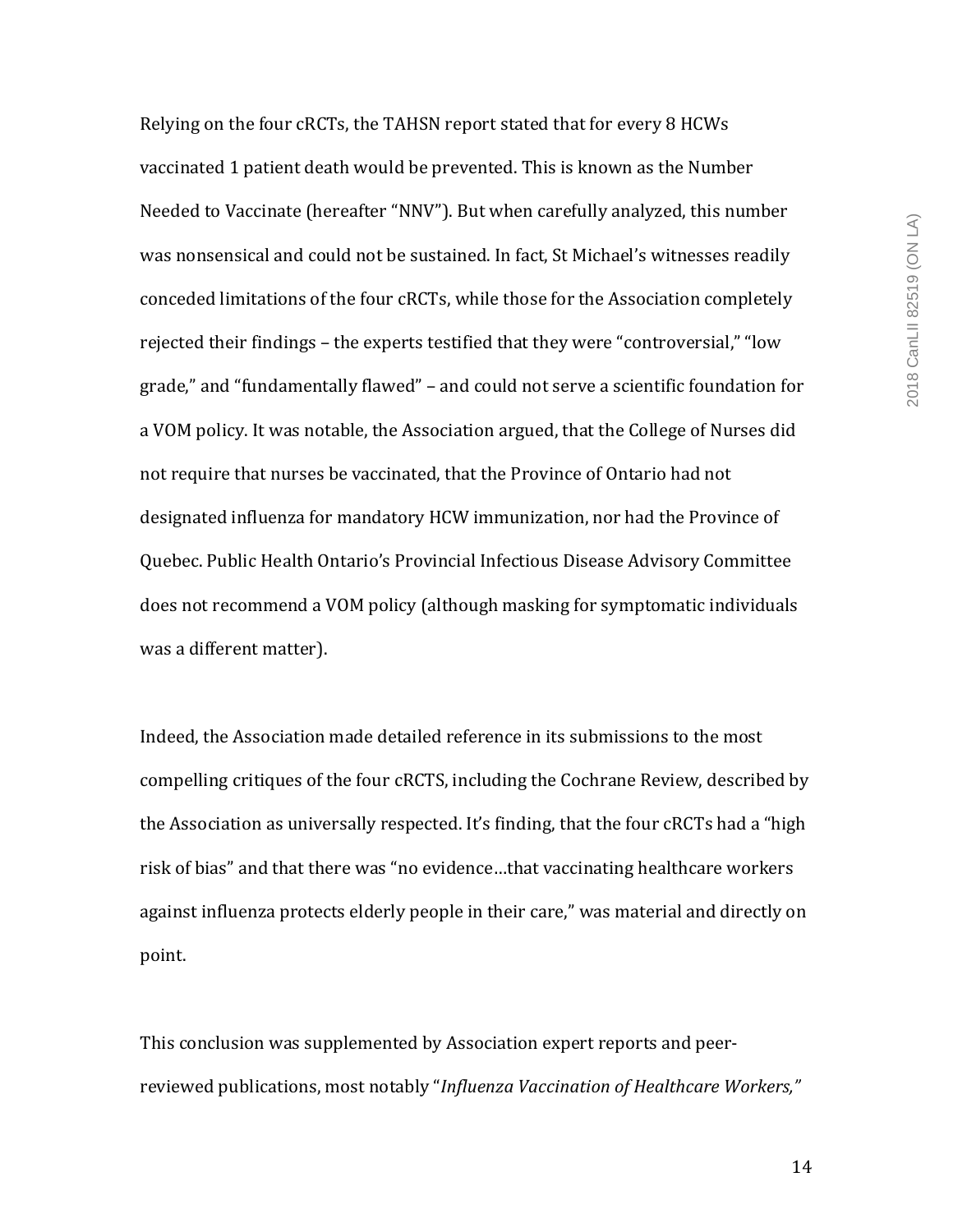a 2017 *Plos One* article by Association expert Dr. Gaston De Serres (and others). Dr. De Serres was the principal Association witness. He has an MD and a PhD in epidemiology. His evidence, along with other leading studies, e.g., Osterholm, cast serious doubt on the validity of the four cRCTs and their various findings, including their applicability to the acute care hospital setting.

As Dr. Osterholm wrote: "The four randomized controlled trials...do not provide strong evidence to support an impact on patient mortality when increased numbers of healthcare workers are vaccinated. In fact, two of the studies do not support this claim...and the other two only weakly support it."

The De Serres article reached the following conclusion:

The four cRCTs ... attribute implausibly large reductions in patient risk to HCW vaccination, casting serious doubts on their validity. The impression that unvaccinated HCWs place their patients at great influenza peril is exaggerated. Instead, the HCW-attributable risk and vaccine-preventable fraction both remain unknown and the NNV to achieve patient benefit still requires better understanding. Although current scientific data are inadequate to support the ethical implementation of enforced HCW influenza vaccination, they do not refute approaches to support voluntary vaccination or other more broadly protective practices, such as staying home or masking when acutely ill.

The rest of the data relied on by St. Michael's, the Association submitted, fell far short of making a case  $-$  and this was reviewed in detail.

In summary, on this point, neither the TAHSN report, nor any of the evidence

adduced by St. Michael's at the hearing, established that the use of surgical and

procedural masks by unvaccinated nurses reduced the risk of transmission of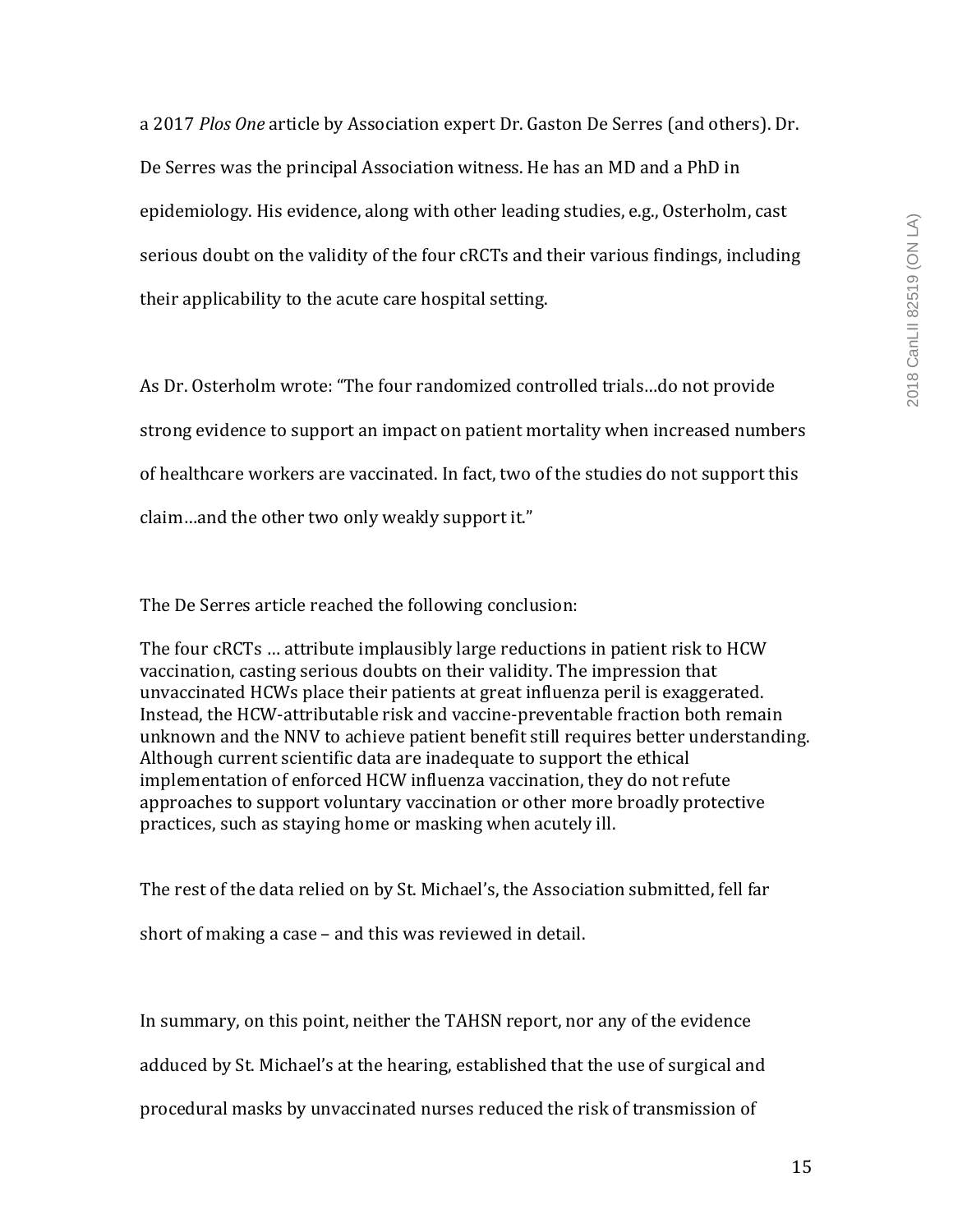influenza to patients or led to a reduction in outbreaks. Arbitrator Hayes had concluded, given the absence of underlying scientific support, that the VOM policy was motivated by an improper purpose: it was, he found, a coercive practice designed to drive up vaccination rates, and the Association urged me to reach the same conclusion.

#### **Masking Effectiveness**

Influenza is transmitted in a number of ways, but primarily through droplets emitted by an infected person. The virus droplet has to be shed and then transported in sufficient amount and close enough to potential recipients to infect them (and evidence was led that explored this process in detail). The question to be asked here, and which the Association answered, was whether these masks effectively prevent influenza transmission: Are they an effective means of source control?

This answer to this question was "no," and the Association pointed to the report and evidence of masking expert Professor Lisa Brosseau. In her report, Professor Brosseau canvassed all of the relevant literature and wrote: "It is my opinion that the surgical masks required for unvaccinated staff at St. Michael's Hospital will offer no or a very low level of protection from infectious aerosols either for the wearer exposed to nearby patients or for patients exposed to an infected wearer." Referring specifically to surgical and procedural masks, she testified: "...none of the surgical masks exhibited adequate facial fit characteristics to be considered respiratory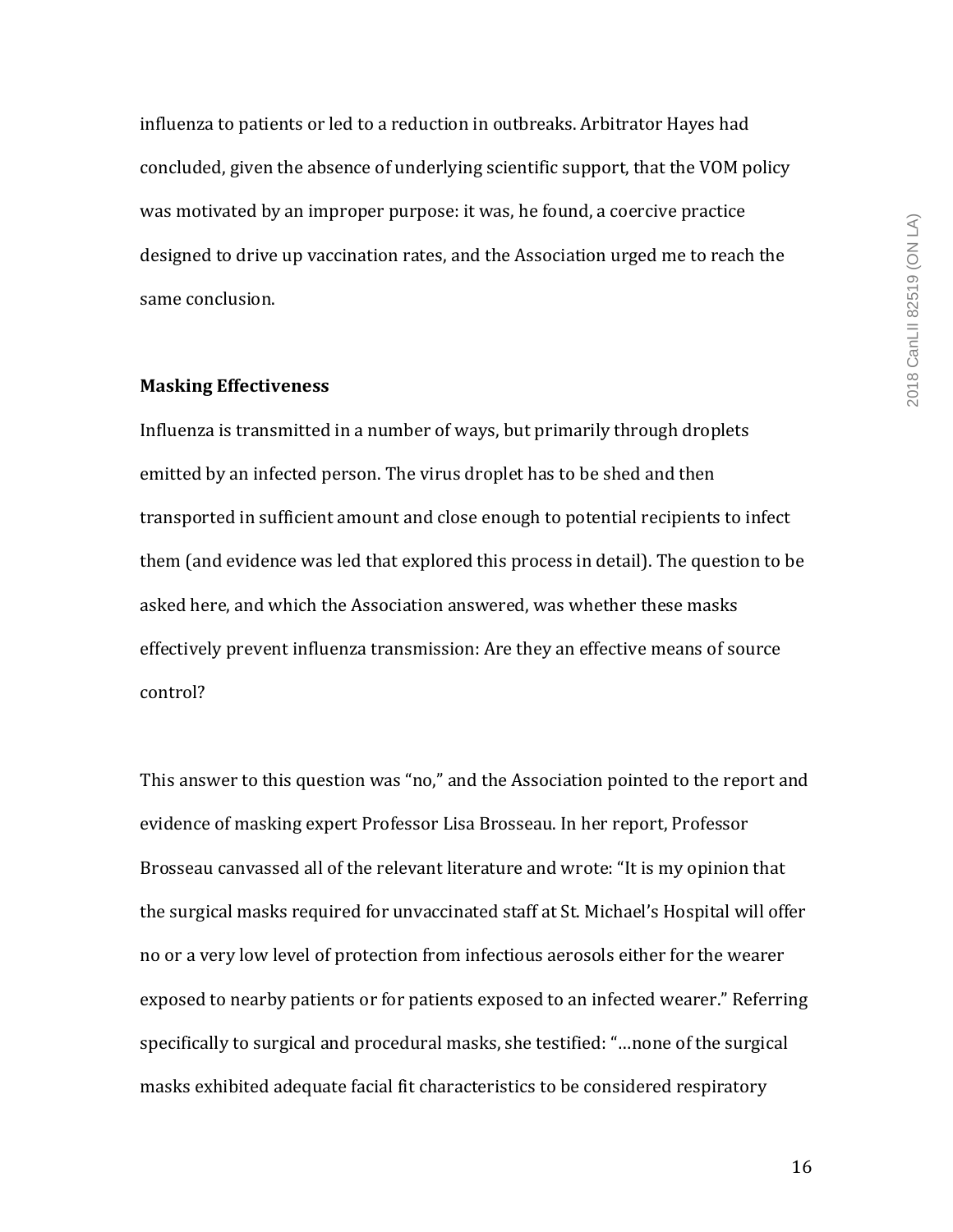protection devices." In particular, surgical and procedural masks did not prevent influenza transmission by an infected person: "In addition to having filters that do not perform very well, the fit of these masks on your face will allow a lot of leakage around the side."

In Professor Brosseau's opinion, coughing, sneezing and talking produced a wide range of particles, and in different sizes, all of which could be infectious. The smaller particles could bypass the filter, making it unlikely that a mask would lower the risk of nosocomial influenza from an infected HCW. Masks might prevent or impede large droplets, but that was only one of the ways in which influenza was transmitted. Other evidence, which the Association pointed to, supported this conclusion indicating that the influenza virus can bypass/penetrate surgical masks.

In the Association's submission (developed further below) masking did not stop the spread of influenza. For example, as the Centers for Disease Control (hereafter "CDC") observed, "no studies have definitively shown that mask use by...health care personnel prevents influenza transmission...." Masks were, as one of St. Michael's witnesses conceded, "the weak point (not much data that they work") and, as another agreed, "there really isn't data for using the mask in a way that we have used it in the VOM policy." These admissions alone, the Association argued, formed a sufficient factual and legal basis to uphold both grievances: they made the Association case.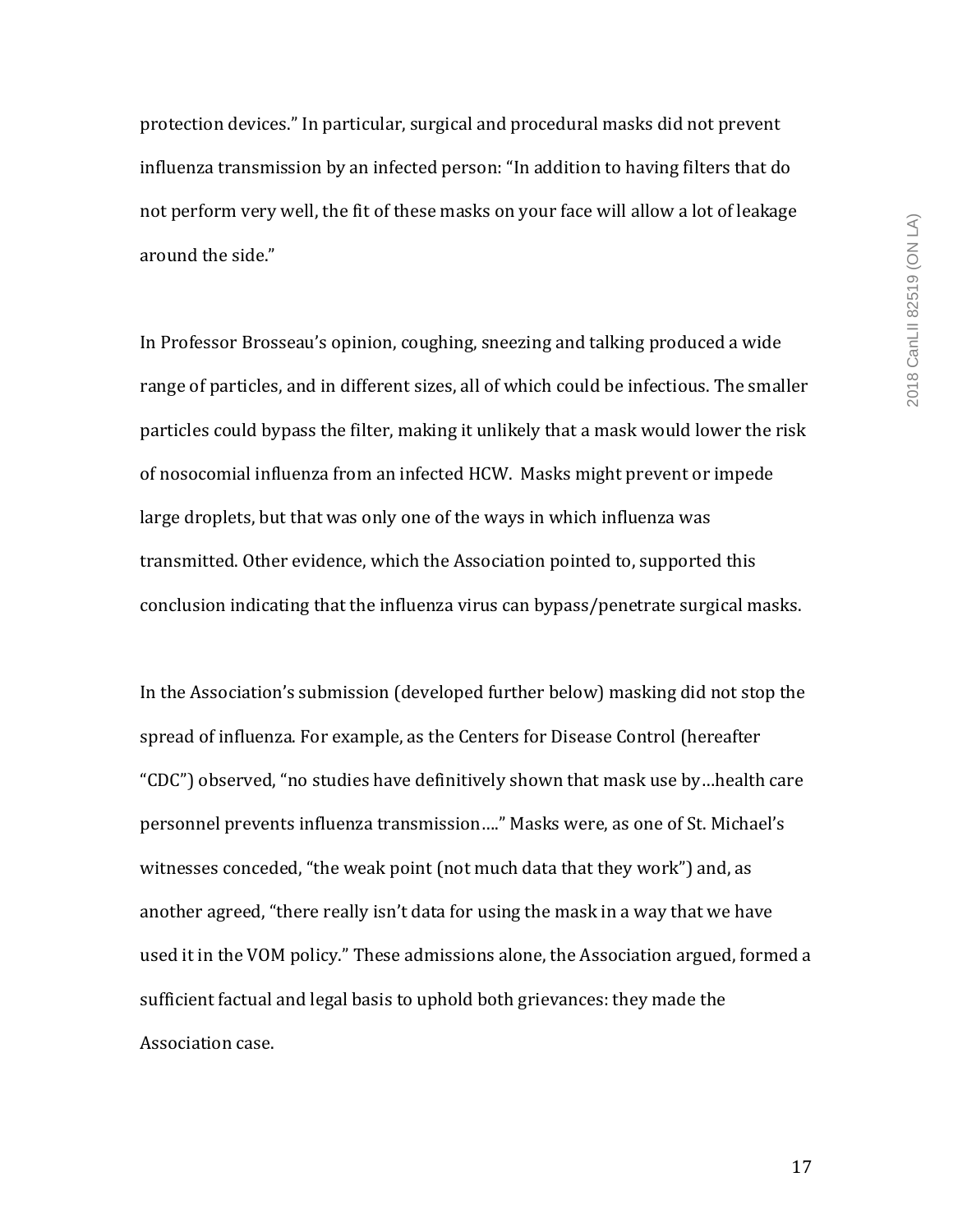For the VOM policy to survive arbitral review, it could not be arbitrary. There had to be a problem – nosocomial influenza from unvaccinated HCWs, and a link between it and the solution: the "ask", i.e., wearing the mask. No element of this test - legally or factually – the Association submitted, had been met. First, there was very little persuasive evidence about the existence, indeed, scope of the problem. Second, even assuming, for the sake of argument that the evidence about unvaccinated HCWs as a source of nosocomial influenza was accurate, the evidence about mask effectiveness as a solution was insufficient, at best, to support the VOM policy.

(It should be noted that on January 18, 2018, St. Michael's amended its *Influenza Prevention & Control & Inpatient Vaccination Guideline* by posting signs asking unvaccinated visitors to wear a mask while in patient care areas. The new policy was entirely voluntary and no visitor is asked about vaccination status. This new policy, in the Association's submission, did very little to address the logical flaws in the application of the VOM policy.)

# **Asymptomatic Transmission**

Influenza is highly contagious and it can be transmitted by asymptomatic individuals. The Association did not dispute the possibility of asymptomatic transmission. However, the evidence indicated that the rate of asymptomatic transmission was low and "unlikely to be of clinical significance" as the production of the virus and the development of symptoms was linked. Data establishing asymptomatic infection was, the Association argued, extremely limited -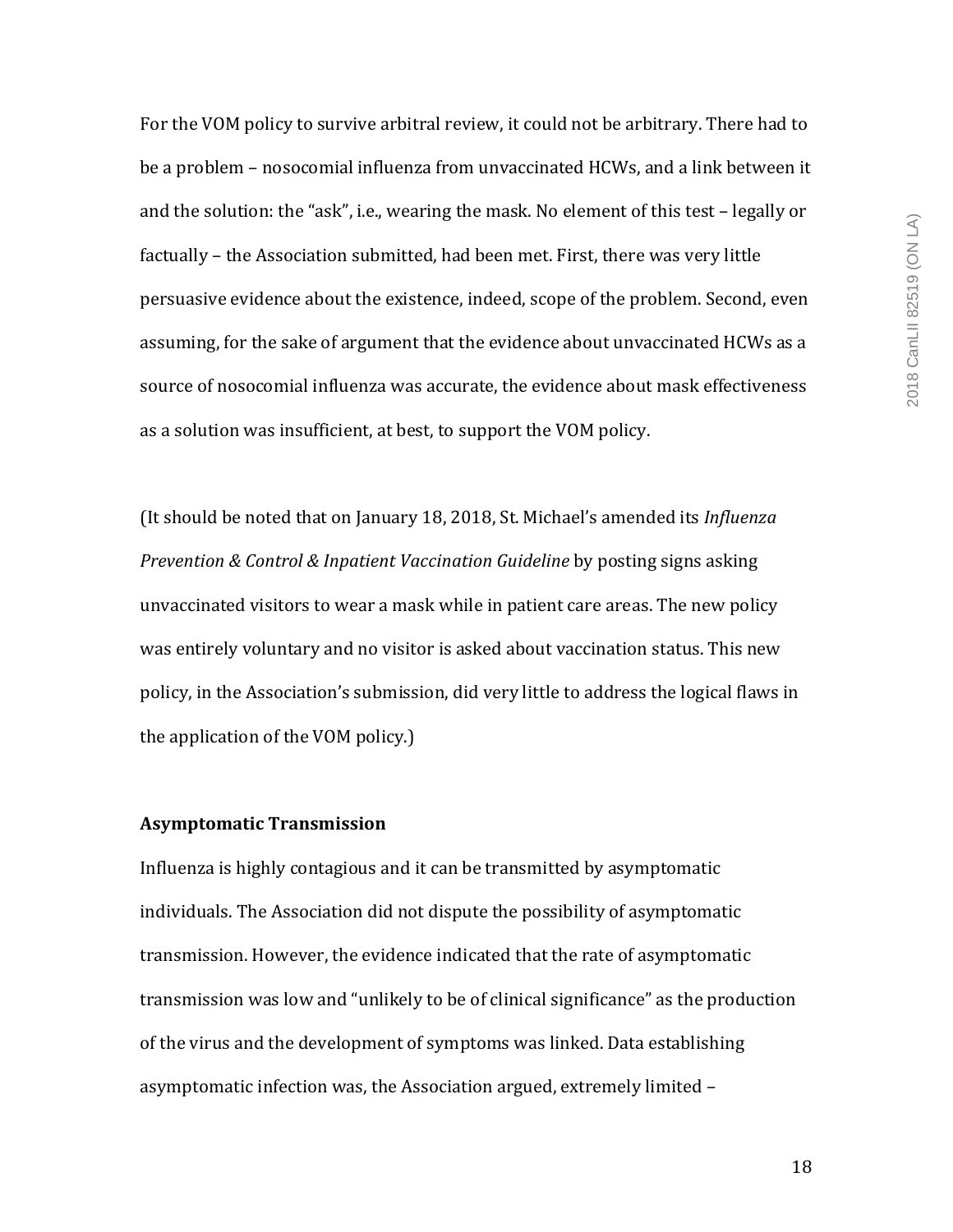inconclusive at best – and certainly coming nowhere near establishing a problem requiring a solution. Numerous authorities were referred to in support of this submission.

Moreover, if there really was, as St. Michael's asserted, a problem with asymptomatic transmission, and if masking really worked, then universal masking would be required because both vaccinated and unvaccinated HCWs can become infected with influenza and, if infected and asymptomatic, can transmit it (albeit minimally, at best). Moreover, family members, police, ambulance drivers and many others who regularly pass through patient areas of the hospital are not required to vaccinate or mask. Why just HCWs, the Association asked? This, again, illustrated how illogical the VOM policy actually was and this went to the heart, the Association argued, of its unreasonableness.

On this point, the evidence further established that masking provided even less protection against transmission by asymptomatic individuals than the already low protection they provided in the case of symptomatic persons. Masking was not an effective means of source control in general, and, in particular, in the case of asymptomatic transmission.

#### **Mismatch Years**

Even in the best year  $-$  the best match  $-$  the influenza vaccination was only partially successful (and the Association argued was become increasingly less so because of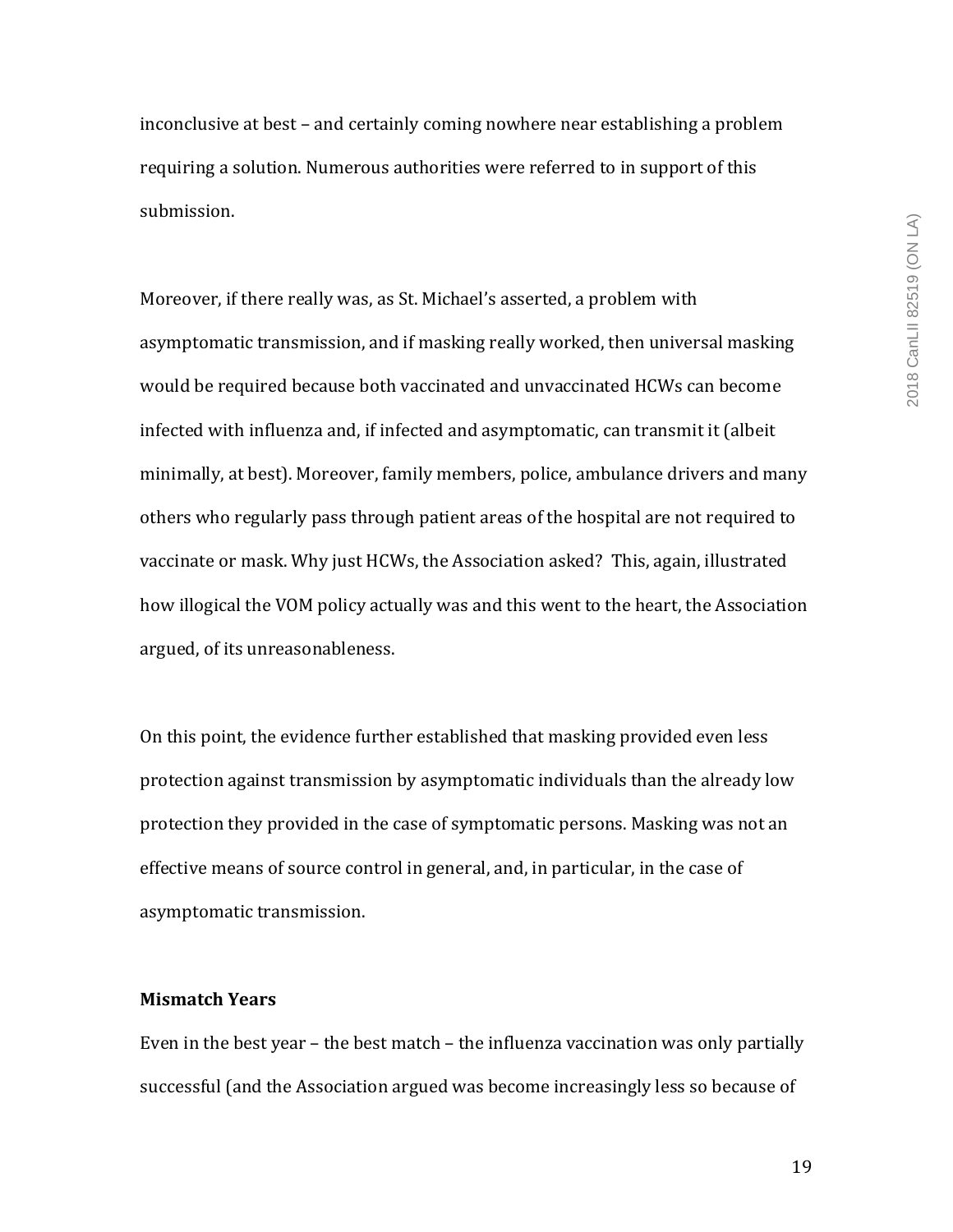the repeat vaccination effect). During the  $2017/2018$  influenza season, for example, when it became apparent that there was a serious mismatch – meaning that the vaccine did not provide significant protection - St. Michael's did not impose a system-wide masking requirement. On an earlier occasion, the 2014/2015 influenza season, the vaccine had minimal effectiveness. In all circumstances, and in every year, both vaccinated and unvaccinated HCWs could transmit influenza to patients, but only unvaccinated individuals were required to mask.

The only conclusion that could be drawn in these circumstances, and it was one that the Association urged upon me, was to find that the true purpose of the VOM policy was to increase vaccination rates by offering up an unpalatable alternative  $$ wearing close to useless, inconvenient and burdensome masks for months on end. By definition, this could not be reasonable.

# **No Evidence of a Problem**

For a policy to be found to be reasonable, the Association argued, and where that policy must be balanced against employee interests, then the scale and nature of the issue must be known. The solution must actually address a real, not imaginary, problem. Here, the Association submitted, there was no evidence of the burden of disease - St. Michael's experts had admitted as much - no evidence of any demonstrated need, and no evidence of the degree to which unvaccinated HCWs were the cause of nosocomial influenza. Likewise, there was a complete absence of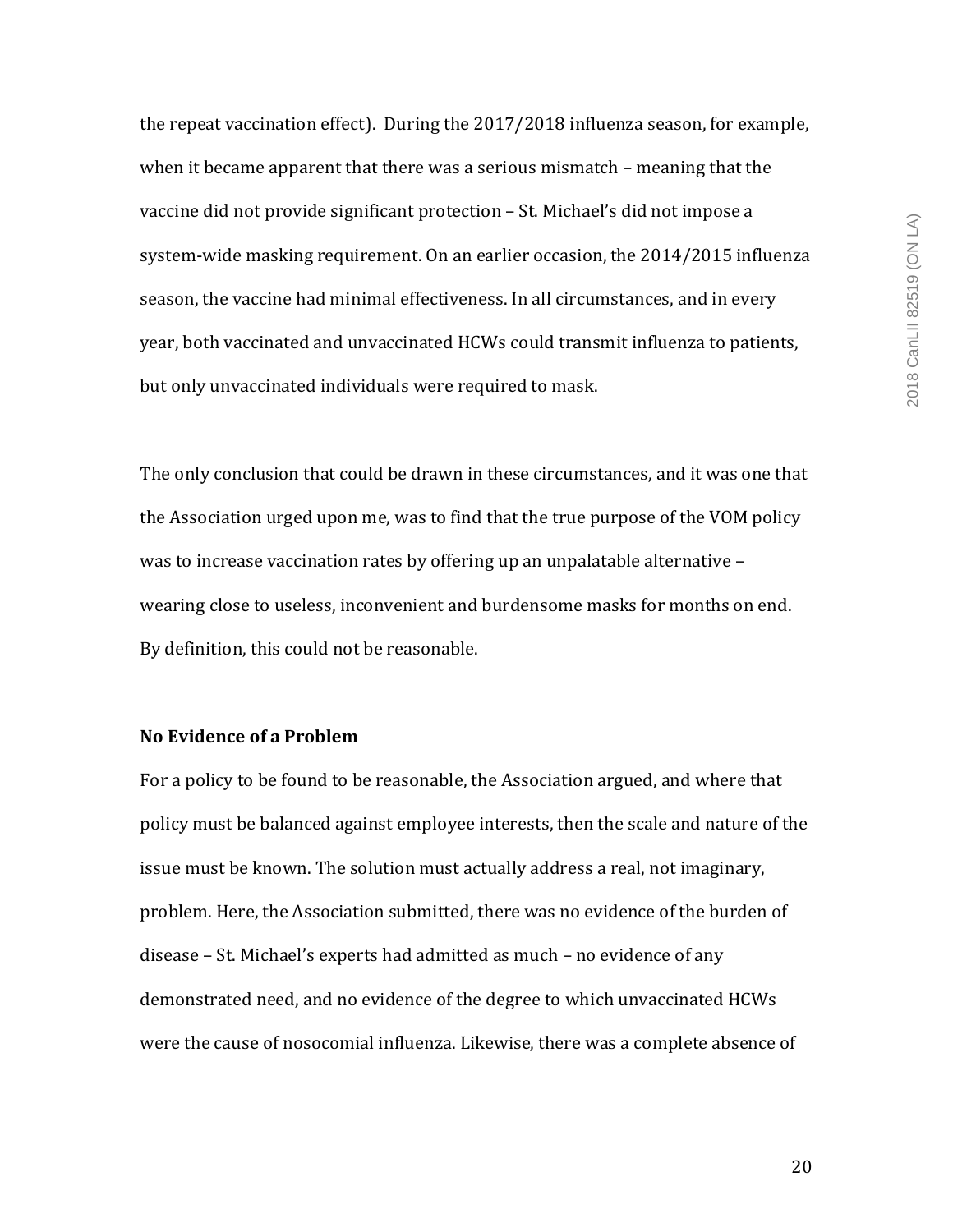quantification of the amount of influenza that was preventable by surgical and procedural masks.

Pre-existing Infection Protection and Control (IPAC) policies and practices at St. Michael's - which Association counsel described - were not only working and evidence-based, but accepted. There was no problem and no need for a solution, especially the masking solution that did not work. And that meant the policy was arbitrary. In these factual circumstances, the Association argued, the VOM policy could not be found to be reasonable.

## **Adverse Impacts on HCWs and Patients**

Although challenged, the evidence was largely uncontradicted that wearing surgical and procedural masks over the course of an entire shift day in and day out for weeks and months on end was extremely uncomfortable for the nurse and problematic for patient care, a point established in the evidence of two long-service nurses. They testified about adverse reactions to the vaccine, the discomfort they experienced from wearing masks for prolonged periods, that wearing the masks attracted negative attention, that it seemed like a punishment for not being vaccinated, that it disturbed patients who were concerned whether they – the HCWs – were infectious, and that it frequently interfered with their care. They also spoke about their concerns about empathy and understanding and how masks undermined both  $-$  an issue raised in some of the literature. The VOM policy, in short, shamed and blamed,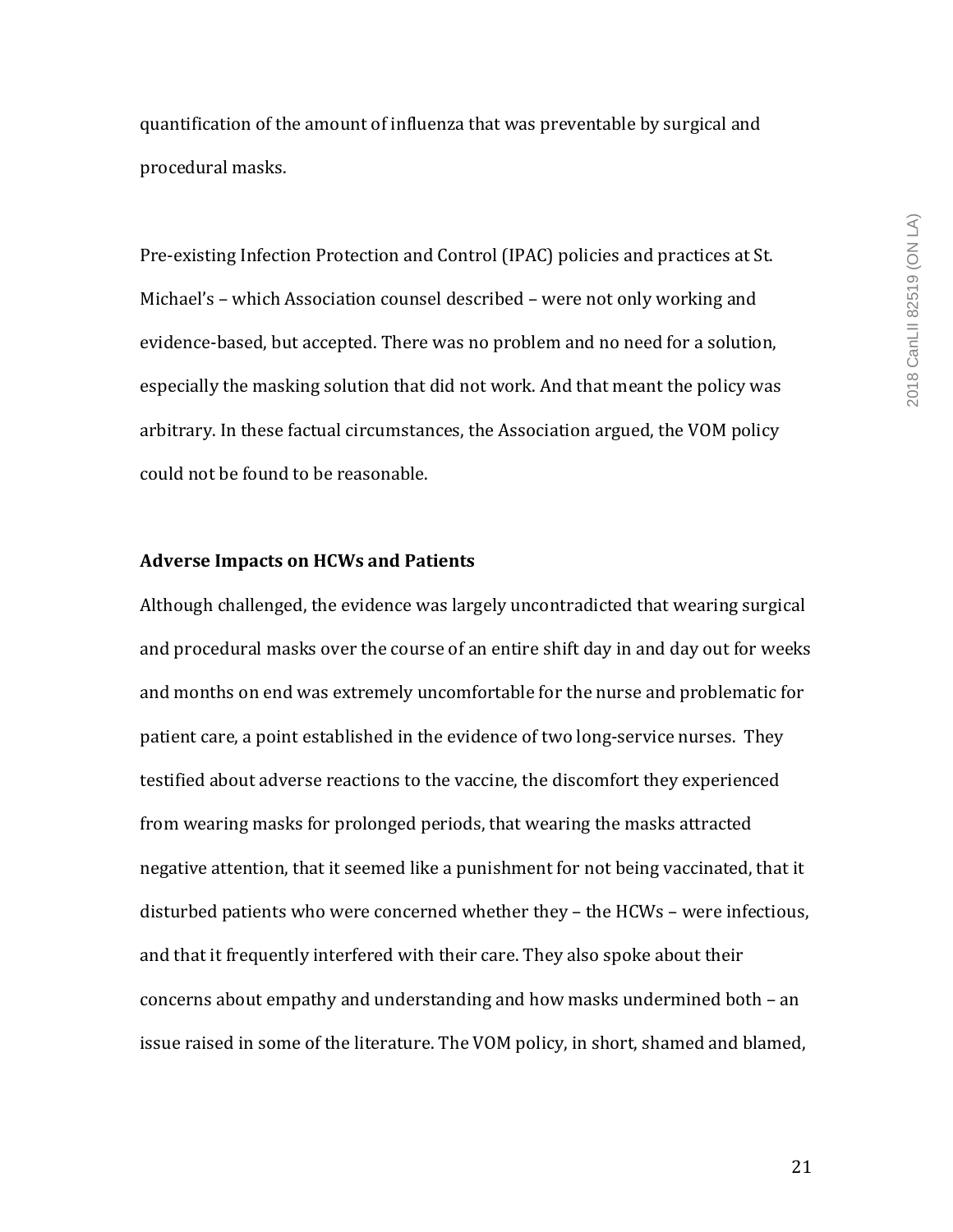and served no legitimate purpose, the Association argued, other than to coerce HCWs to submit to influenza vaccination.

## **Conclusion to Association Submissions**

The only conclusion that the Association could draw, when all the evidence was examined, was that the VOM policy was not a legitimate and scientifically based employer response to an identified problem with a reasonable and targeted solution. Instead, it was clearly designed from the outset with one objective in mind: to increase influenza vaccination.

HCWs were given an unacceptable, unjustified and unwelcome choice, and it was one that had close to zero medical justification, demonstrating its ulterior purpose: driving up vaccination rates in the face of a clear collective agreement entitlement to refuse an unwanted vaccine. The VOM policy was contrary to the collective agreement, it conflicted with the collective agreement, and it was illogical and unreasonable. Arbitrator Hayes had concluded it was completely improper, and the Association urged that I reach the same result. The Association asked that both its grievances be upheld and the VOM policy struck. The Association asked me to remain seized with the implementation of my award.

## **Submissions of St. Michael's**

In St. Michael's submission, the case for the VOM policy was straightforward: nosocomial influenza caused serious illness and sometimes death. HCWs can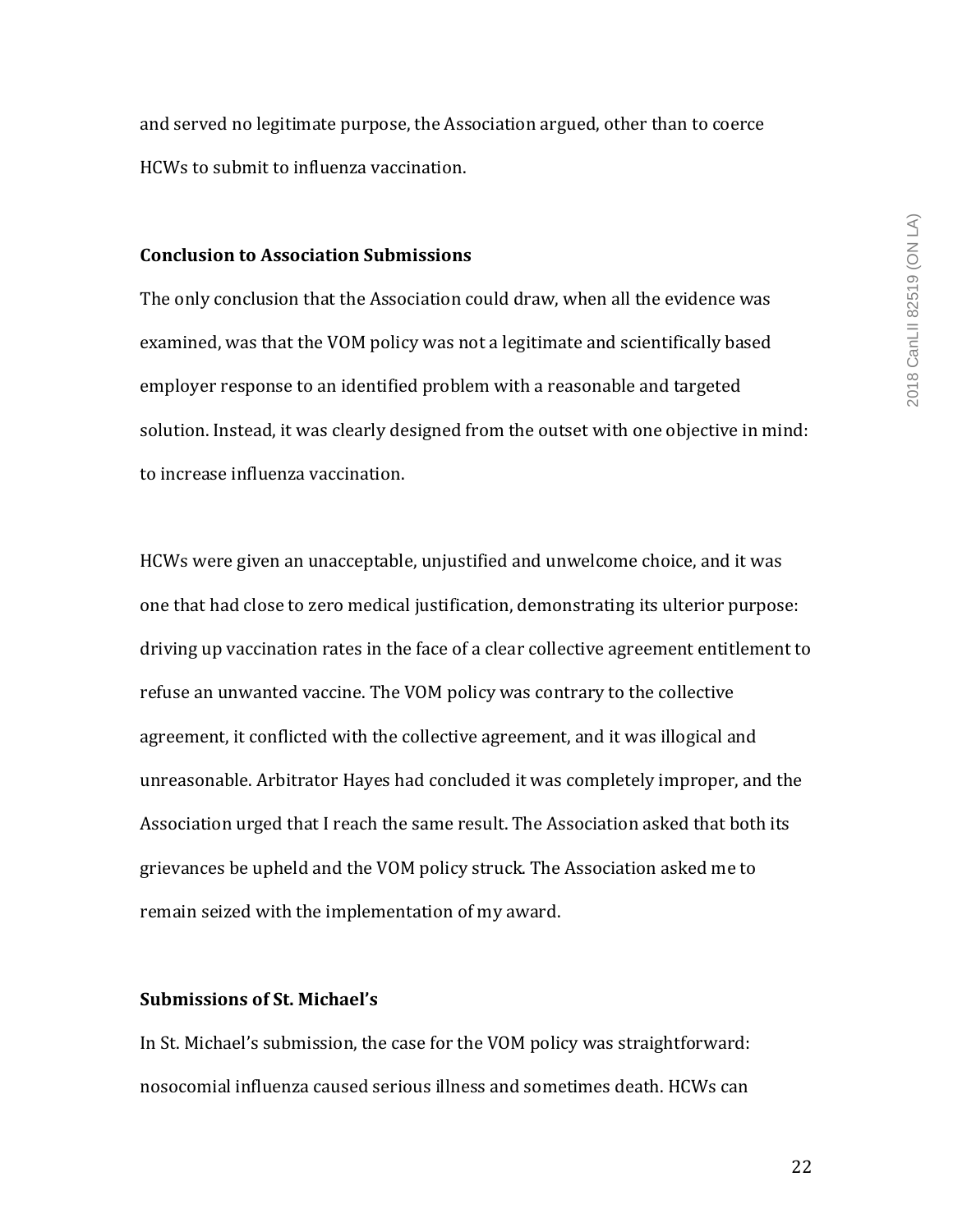transmit influenza to patients. Vaccination reduced the risk of HCWs becoming infected with influenza and, therefore, reduced the risk of HCWs transmitting influenza. Masks were effective as source control - they prevented transmission of influenza. And masks served as a reasonable alternative for HCWs who chose not to vaccinate. 

#### **Origin of the VOM policy at St. Michael's**

The TAHSN working group that drafted the VOM policy was constituted to discuss options and make recommendations on how to best reduce nosocomial influenza. Increasing vaccination rates was the obvious first step because influenza vaccination provided protection. But the effort was unsuccessful. Notwithstanding various initiatives, influenza vaccination rates remained static. The working group exercise, involving a multi-disciplinary expert team, St. Michael's submitted, took the task seriously and directed considerable resources to it.

In the meantime, the evidence indicated  $-$  the four cRCTs in particular  $-$  that the burden of HCW-associated influenza was significant. One of the main contributors to the TAHSN report, and a witness called by St. Michael's, Dr. Allison McGeer, testified as follows: "Don't know that I can adequately represent hours and hours of discussion but I think that the focus of the committee became on what the least intrusive thing we could do...[to]...provide the best protection we could give to the patients in hospital from influenza." Dr. McGeer was looking for an alternative "to protect patients at the same time as trying to be the least intrusive to workers."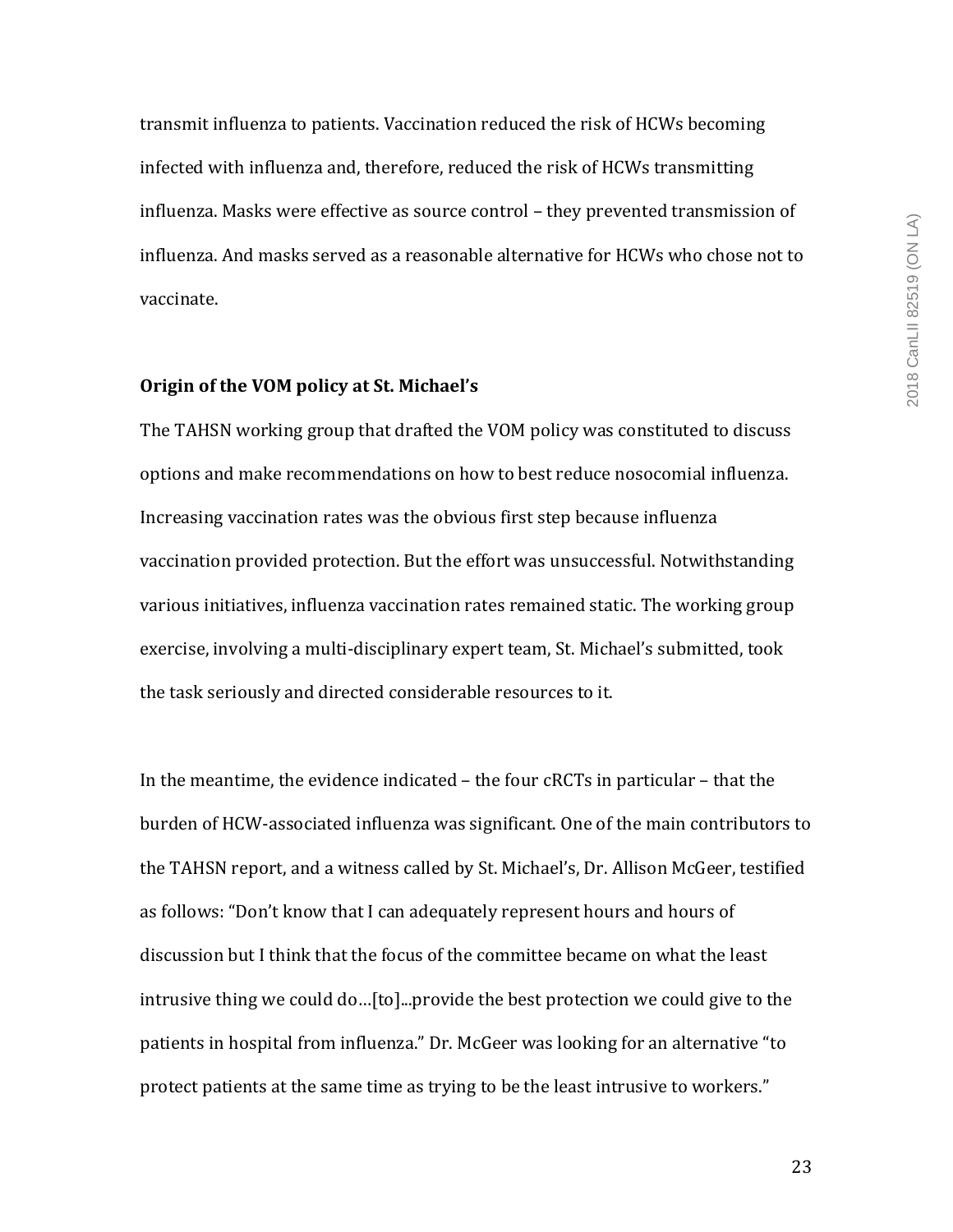That meant masking. There was, Dr. McGeer testified, and wrote in her report: "...evidence that masks, especially when combined with good hygiene, reduce the risk of infection to exposed persons; that is, that they can be expected to confer some protection against healthcare-associated influenza in unvaccinated HCWs." Indeed there was evidence that masking worked to prevent transmission of influenza and it was quite possibly as "effective as vaccine in protecting patients from influenza." Masking was especially important, and necessary, St. Michael's argued, as some influenza was transmitted by asymptomatic HCWs. The VOM policy was, therefore, properly arrived at: grounded in scientific evidence and carefully calibrated to balance interests.

All of this, St. Michael's argued, had been established in the evidence of its witnesses – internationally recognized experts and persons with subject matter expertise – whose evidence St. Michael's counsel carefully and comprehensively reviewed. The TAHSN report was not uncritically accepted. Its findings were carefully reviewed by epidemiologist Dr. Matthew Muller, St. Michael's Director of Infection Prevention and Control.

As Dr. Muller testified, "when I saw the results...it really increased my urgency about the fact that...perhaps to some extent we had been complacent...and thought that, if these interventions can save patient lives in the manner that was demonstrated in those cluster randomized trials, this is something we should be taking a different approach to this problem and we should have started yesterday essentially." Dr.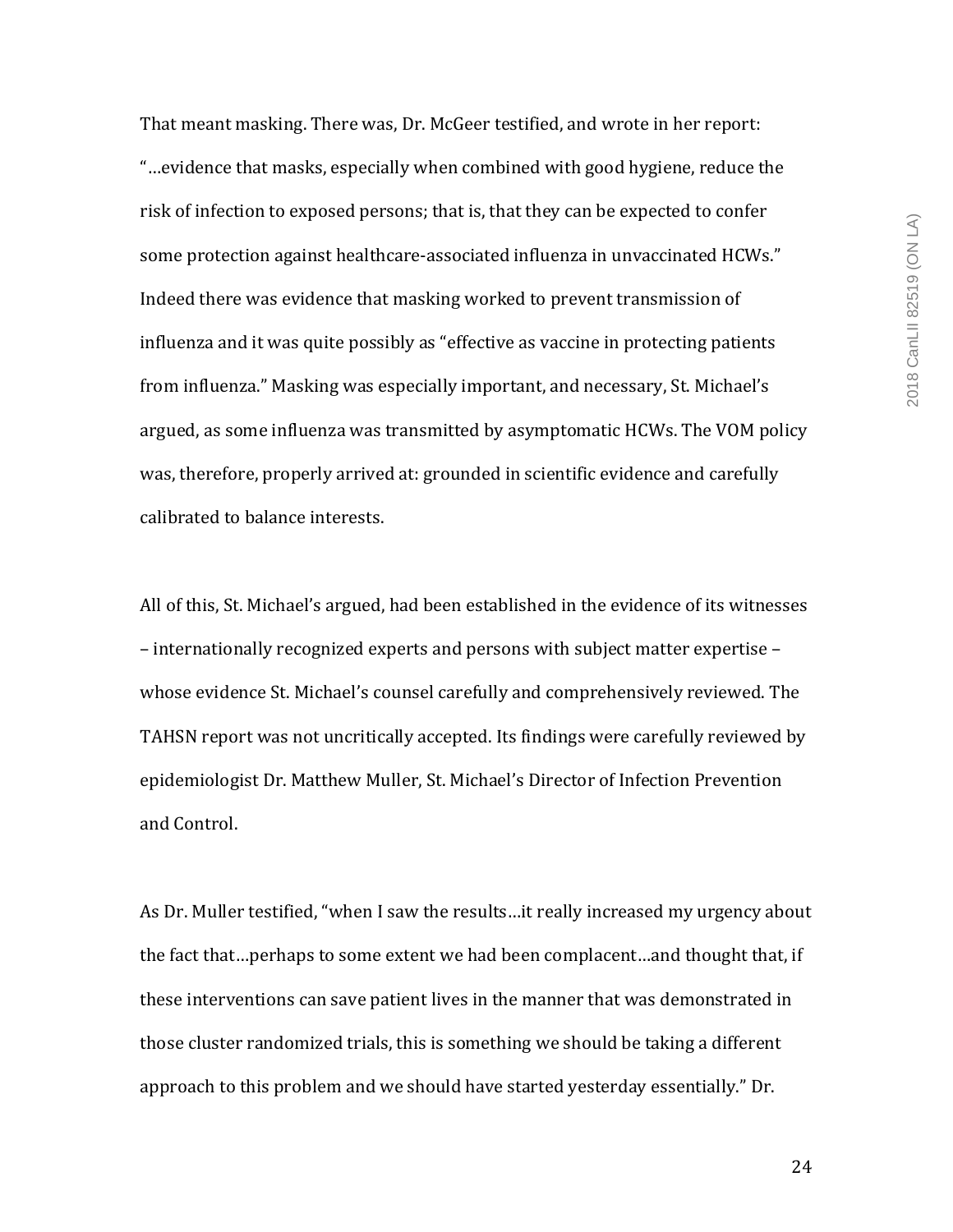Muller considered the differences in LTC facilities and acute hospitals and took notice of the biological plausibility of HCW vaccination reducing influenza among inpatients. He was also persuaded by some of the conclusions reached in some of the other literature including by Ahmed et al; indicating that HCW vaccination "can enhance patient safety."

Dr. Muller was not in favour of a mandatory vaccination program – although he understood that the only guaranteed method of substantially increasing influenza vaccination was by making it a condition of service - normative in the United States. He understood that a compromise position  $-$  VOM  $-$  had achieved some success in British Columbia – meaning that vaccination rates had increased – and determined that it was both a useful and appropriate compromise for St. Michael's. His research satisfied him that masks were a good means of source control and could interrupt influenza transmission. Simply put, "by wearing a mask, unvaccinated healthcare workers will protect patients from influenza, given the proven ability of masks to contain secretions, by preventing transmission of influenza from healthcare workers with asymptomatic or subclinical illness who are shedding virus, and from healthcare workers who continue to work despite significant symptoms of influenza."

Accordingly, Dr. Muller recommended that St. Michael's adopt a VOM policy, and a widespread and collegial process was then undertaken where the policy was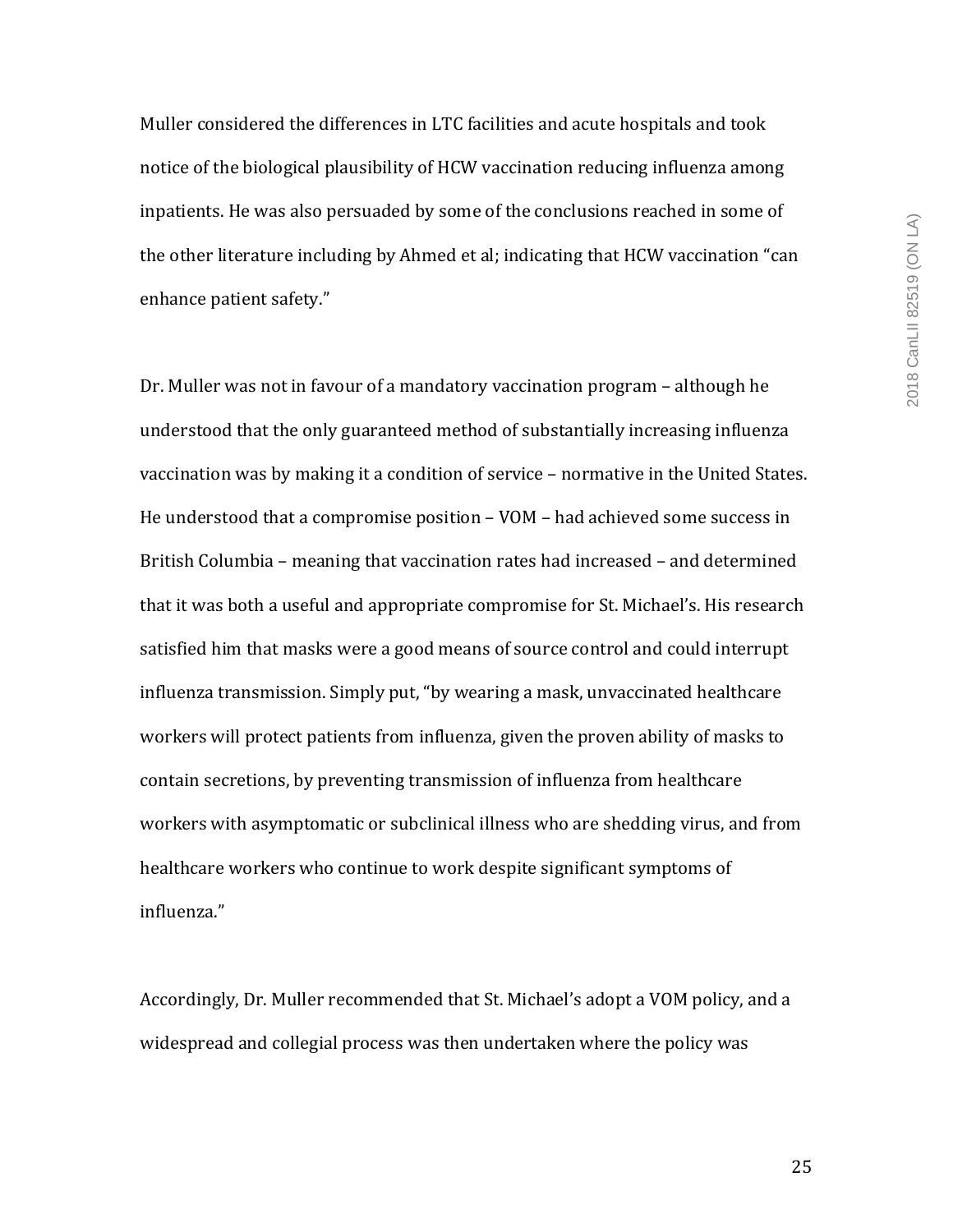presented and discussed: "...we felt that both the vaccine and the mask would protect patients."

#### **The VOM policy in Practice**

It was, St. Michael's insisted, entirely up to individual HCWs to decide whether to vaccinate or mask, and nothing in the administration of the policy – discussed in the evidence and submissions – could be fairly described as intrusive or coercive. HCWs at St. Michael's, for example, were not required to mask for the entire season but only that part of the period when influenza activity was the most significant (on average about 10 weeks a year).

St. Michael's rejected the evidence of the nurses who testified about difficulties in wearing the mask as well as the asserted concerns about interference with patient care. It noted that no HCW has been disciplined for non-compliance. In terms of mismatch years, while timing was problematical – the mismatch may not be evident until later in the influenza season - the amended VOM policy allows St. Michael's to require universal masking, if need be. An amendment to a related policy, referred to above, invites unvaccinated visitors to the hospital to wear masks.

#### **Justification**

Much of the evidence, St. Michael's argued, was accepted and non-controversial. HCWs can be infected with influenza. HCWs can transmit influenza to their patients. Influenza causes serious illness and death. Nosocomial influenza is a serious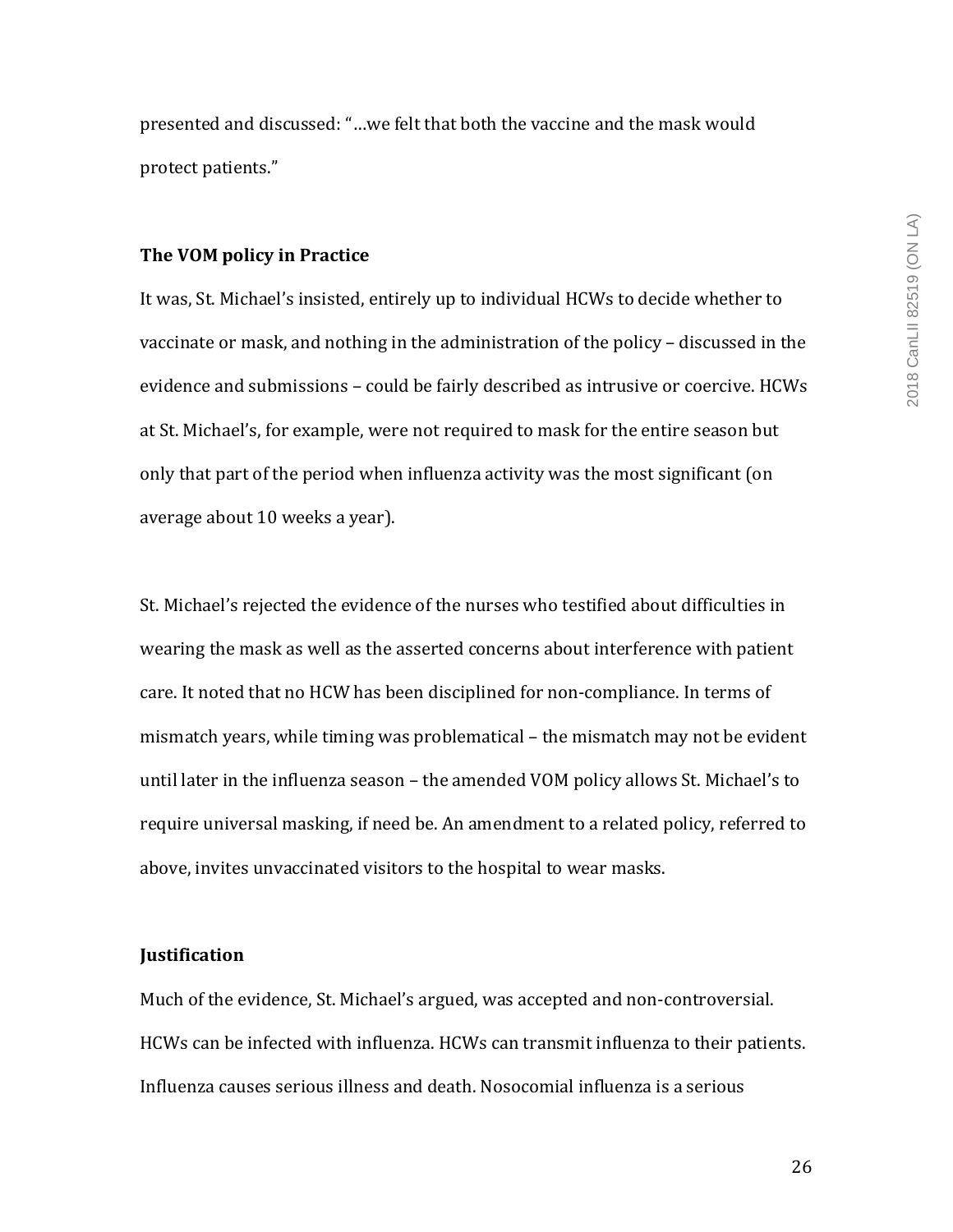problem, and one that must be addressed even if precise numbers of patients infected by unvaccinated HCWs is not readily ascertainable.

At the very least, the four cRCTs provided evidence of the problem and pointed the way to a solution. Vaccination was the first step. Association witnesses acknowledged as much – it protected HCWs from influenza. Although not perfect, it was the best protection available. And even in mismatch years, except in the rare and extreme case of a complete mismatch, vaccinations provide some protection, and that is obviously better than no protection. But if an HCW decided against vaccination, then VOM was a reasonable alternative, one that conferred protection against nosocomial influenza.

## **The four cRCTs**

The four cRCTs, followed by a fifth, referred to as the Dutch RCT, unambiguously established, in St. Michael's view, that vaccinating HCWs against influenza protected patients. While the Cochrane Review took issue with the four cRCTs, and found that the effect size was too big to be real, that criticism was, St. Michael's argued, unfounded. Dr. McGeer rebutted the Cochrane Review, and its finding that there was " no evidence" that vaccinating healthcare workers protects patients in their care in her appendix to the TAHSN report and in her evidence in these proceedings: "There is substantial evidence increasing vaccination rates in healthcare workers results in reduced mortality during influenza season in the residents they care for."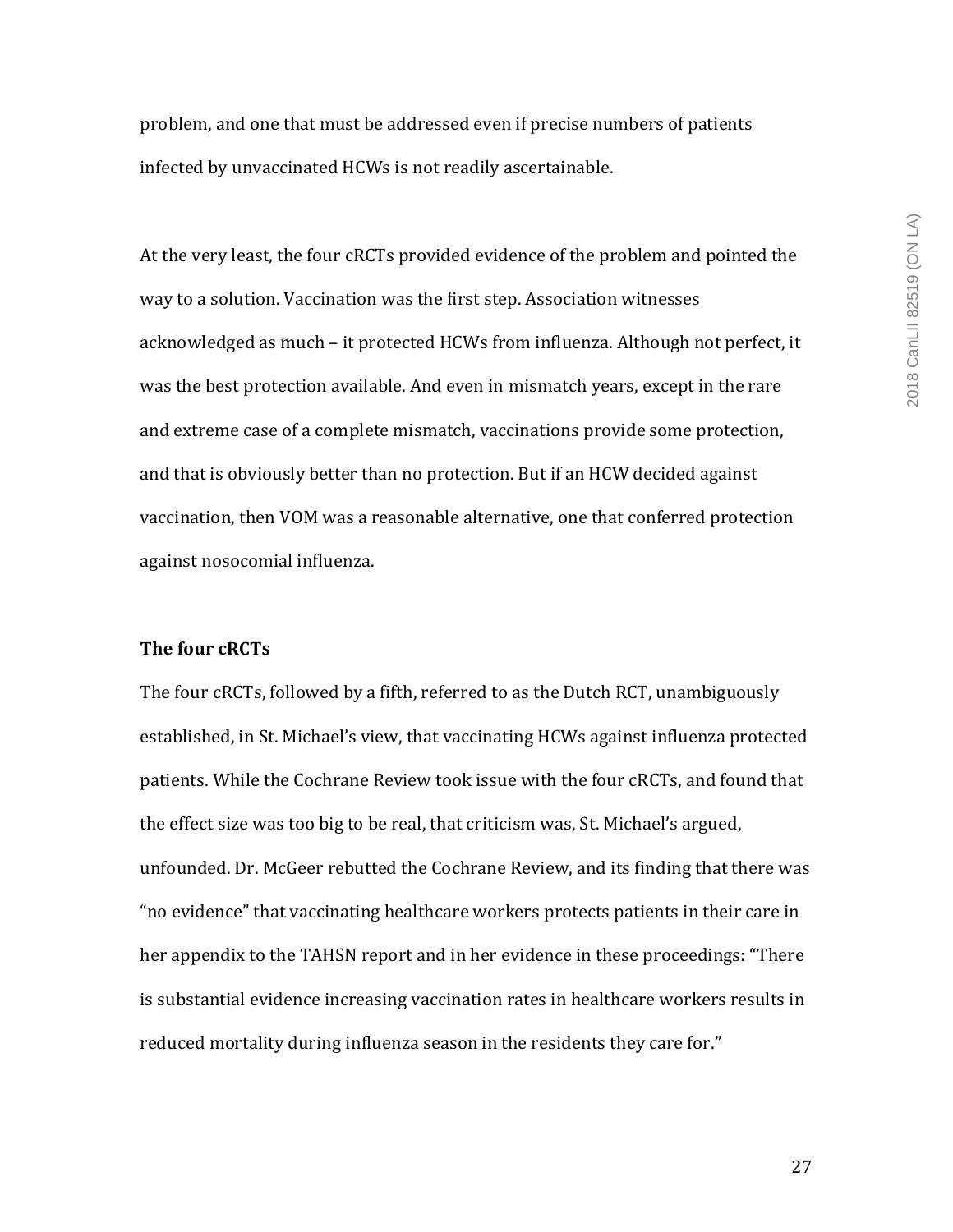Others who had looked into it, and reference was made to various studies, concurred: influenza vaccination can and does enhance patient safety, a point which, St. Michael's noted, the Association experts did not dispute. Equally important, Dr. De Serres's conclusions in the *Plos One* article had been thoroughly rebutted by St. Michael's expert Dr. Reka Gustafson. St. Michael's urged me to adopt her evidence and conclude likewise. Additional data that St. Michael's reviewed - for example, some observational studies - supported the VOM policy.

# **Asymptomatic Transmission**

People transmit influenza before they know they are sick. The extent of asymptomatic transmission is difficult to establish, but the weight of the evidence, nevertheless, St. Michael's argued, is that it occurs. It is also the case that some HCWs, even though it was contrary to established policy, work while sick (presenteeism). In St. Michael's view, this was another reason to require unvaccinated HCWS to mask: it protected patients.

## **Masking**

In St. Michael's submission, masks prevent unvaccinated HCWs from transmitting influenza. It also protected them from acquiring it. While there was not a lot of evidence demonstrating the efficacy of masking as source control, what there was and St. Michael's reviewed a number of studies - established that masking worked.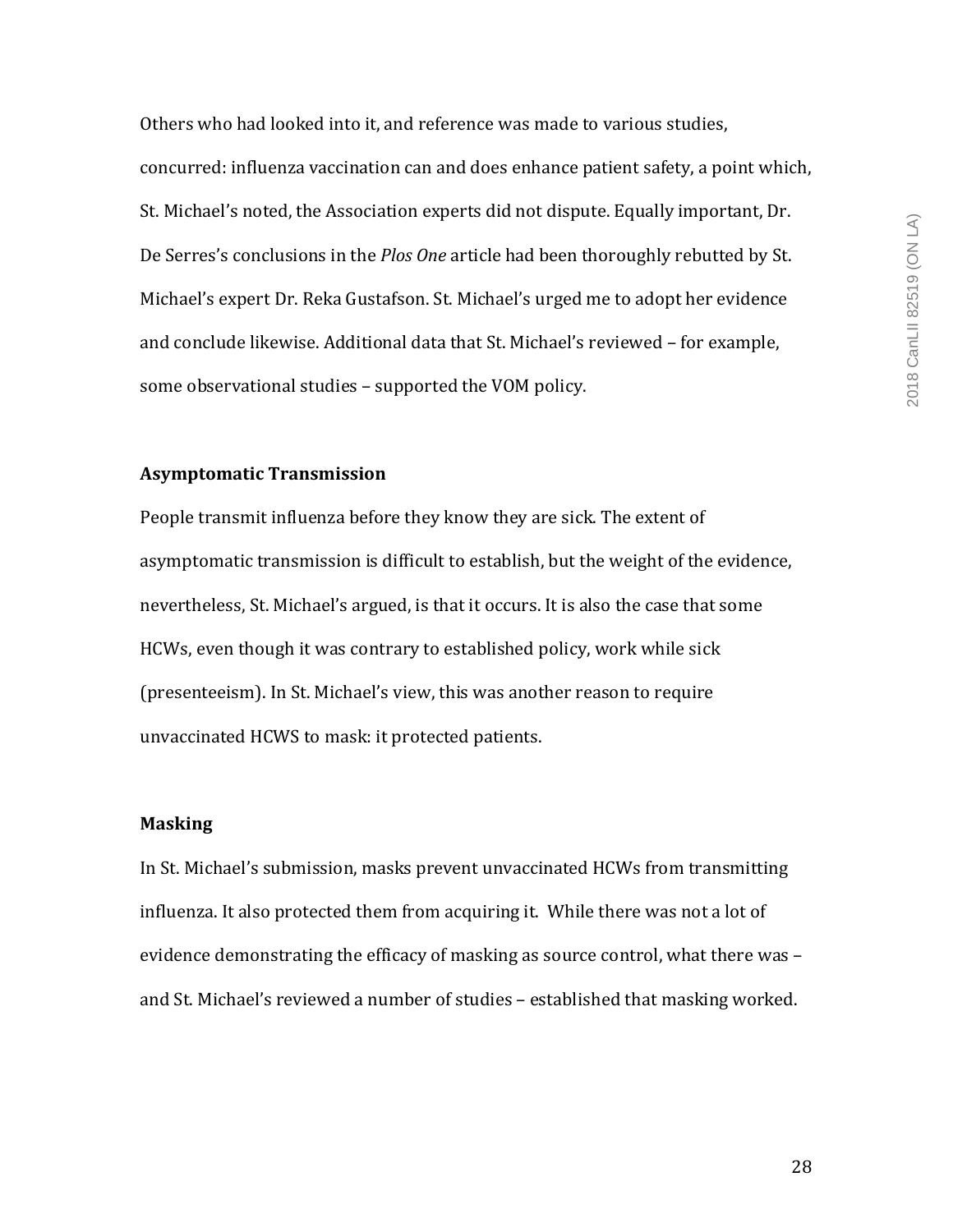#### **Standard of Care**

The medical data supported HCW immunization but so too, increasingly, did the standard of care, and this was especially important in an acute care institution like St. Michael's, where the patient population was particularly vulnerable. The CDC recommended it. Canada's National Advisory Committee on Immunization described HCW influenza vaccination as "an essential component of the standard of care." The Provincial Infectious Diseases Advisory Committee of Public Health Ontario recommended that influenza vaccination be a condition of HCW employment. Other organizations indicating support of one kind or another included the Ontario Medical Association, Toronto Public Health, the Canadian Nurses Association and the Registered Nurses Association of Ontario. Standards of care, St. Michael's argued, matter, and there was little question that influenza vaccination was appropriate and approved.

#### Not Inconsistent with or Contrary to the Collective Agreement

In St. Michael's submission, there was no inconsistency between the VOM policy and the collective agreement, and it was definitely not contrary to any collective agreement provision. The VOM policy gave effect to the parties' shared obligation to provide the best possible care and health protection for patients. It was based on good evidence - and in health and safety matters absolute scientific certainty was not a precondition to taking steps to reduce risks to protect HCWs and patients. St. Michael's was well within its negotiated rights to require HCWs to wear protective equipment.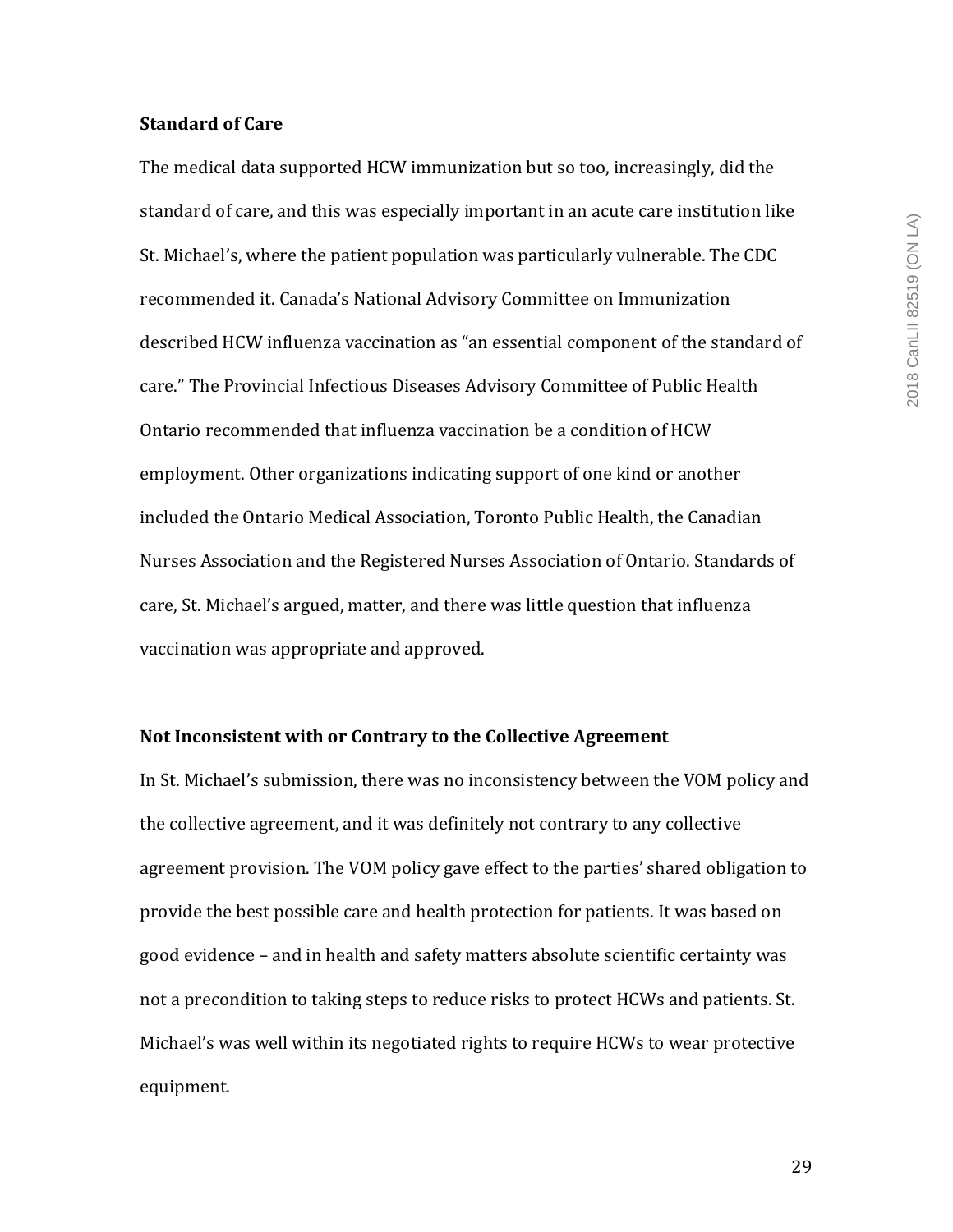The parties agreed that the influenza vaccine may be beneficial for patients and HCWs – they said so in the collective agreement – and this expressed their shared view that it was an appropriate medical intervention and established that the VOM policy was not only collective agreement-compliant but reasonable. And perhaps most importantly of all, Article  $18.07(c)$  was not impacted because the influenza vaccine was not "required". No one was ordered to take the vaccine. No one was disciplined for not taking the vaccine. There was no inconsistency, in St. Michael's view, between a policy that allows HCWs a choice between vaccination and masking and collective agreement provisions where the parties agree that vaccination may be beneficial for HCWs and patients.

#### **VOM Policy Reasonable**

The VOM policy provided HCWs with a choice: they could elect between two meaningful options. They could vaccinate or they could mask. Offering a choice, St. Michael's argued, was the exact opposite of coercion and exemplified reasonableness. All choice was subject to influence, but St. Michael's preference for vaccination did not affect the voluntariness of the decision being made. The choice may be difficult, but it was still a choice. That was the finding of Arbitrator Diebolt's in *Health Employers Assn. of B.C.* (2013) 237 LAC (4<sup>th</sup>) 1 ("the Diebolt Award").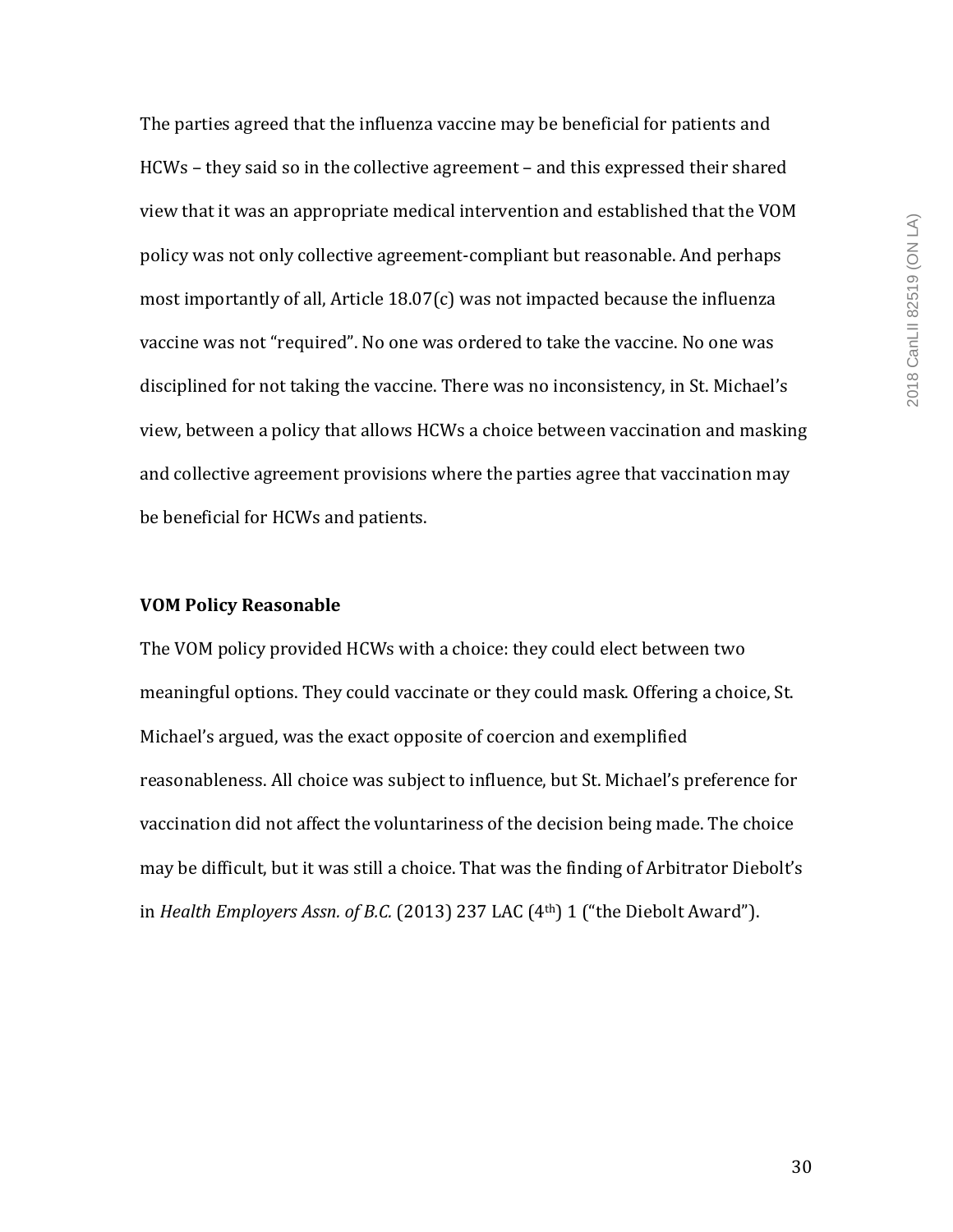# **The Diebolt Award**

A VOM policy was introduced in British Columbia after efforts to increase voluntary

influenza vaccination rates were unsuccessful. It was grieved. Arbitrator Diebolt

found that programs that increased HCW influenza immunization were reasonable:

Pausing here, in my view, the facts that:  $(1)$  influenza can be a serious, even fatal,  $disease$ ; (2) that immunization reduces the probability of contracting the disease, and (3) that immunization of health care workers reduces transmission of influenza to patients all militate strongly in favour of a conclusion that an immunization program that increases the rate of healthcare immunization is a reasonable policy  $(at para. 205).$ 

That left outstanding the contested policy: VOM. Arbitrator Diebolt accepted the

evidence that had been led that VOM policies increase immunization rates. He also

accepted that masking provided "some patient protection" (at para. 208).

That said, it would be troubling if the only purpose or effect of the Policy's masking component were to motivate health care workers to immunize. In that event, masking would only be a coercive tool. On all the evidence, however, I am persuaded that masking has a patient safety purpose and effect and also an accommodative purpose for health care workers who conscientiously object to immunization (at para. 207).

Accordingly, Arbitrator Diebolt upheld the VOM policy and dismissed the grievance,

and this result, for these reasons, was urged upon me in this case.

Speaking of arbitral results, St. Michael's argued that the Hayes Award not be followed. As indicated at the outset, I have concluded that the Hayes Award, in its most material respects, is on all fours with this case. That being said, there are some differences worth pointing out, especially as they go to Arbitrator Hayes characterizing the policy as coercive as a principal basis for his determination that the VOM policy was unreasonable (in contrast to the finding here).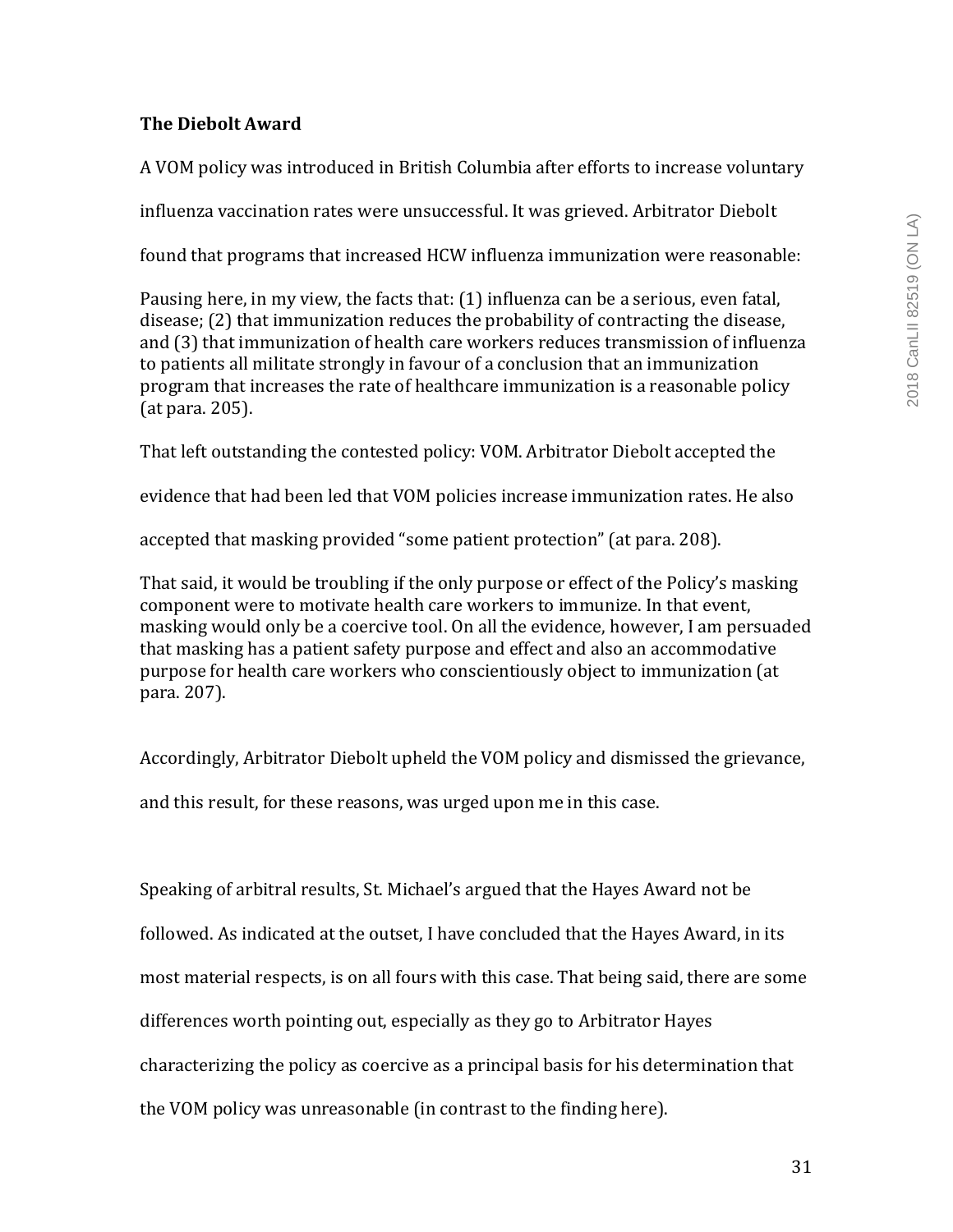The Sault Area Hospital set a 100% target vaccination rate. No target was set at St. Michael's. The Sault Area Hospital required VOM during the entire influenza season. St. Michael's requires it only during the most active phase. Sault Area Hospital actually implemented its VOM policy the month before the TAHSN report became effective. St. Michael's had an epidemiologist on staff who took the time to study it and consult with colleagues. St. Michael's counsel also pointed to some differences in the evidence of the HCWs who testified in the Sault Area Hospital case and the ones who testified in this proceeding and suggested that there was no evidence in this case of anything that could be remotely described as coercive. For all these reasons, and others, St. Michael's argued that the Hayes Award could not and should not be followed. Certainly, there was no basis to adopt that award's principal finding that the VOM policy in place at the Sault Area Hospital was coercive and that masks were cast as the consequence for non-compliance.

# **Conclusion to Saint Michael's Submissions**

The VOM policy had one goal: putting patients first. It was grounded in the evidence, evidence that established that encouraging and increasing HCW vaccination rates reduced nosocomial influenza. Experience elsewhere indicated that vaccination rates rise in response to introduction of a VOM policy, and that additional protection was obtained by requiring unvaccinated HCWs to wear masks.

Ultimately, there was no final answer in science, but no reason to wait for better evidence or the perfect study. Doing nothing was not a satisfactory response when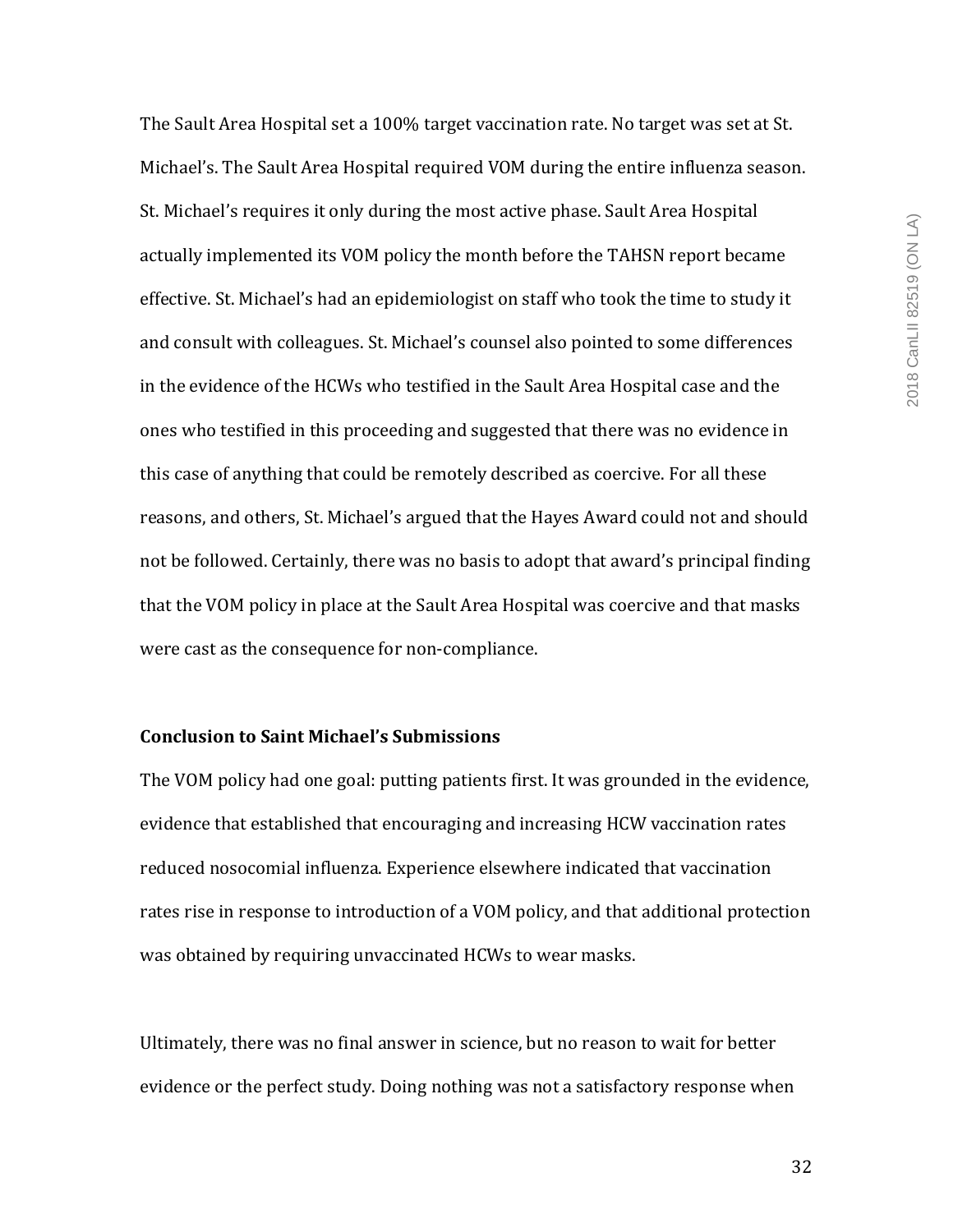active steps could and should be taken to promote patient welfare. The four cRCTS, and the other evidence St. Michael's relied upon, might not produce exact quantitative results that could be extrapolated across an entire health care system, but in total convincingly established that influenza transmission was reduced when HCWs vaccinate. The burden of preventable disease was addressed by encouraging influenza vaccination and by requiring masking for those HCWs who chose not to take advantage of the vaccine. Both provided protection against nosocomial influenza infection, a clearly desirable goal. And both did so in a reasonable and lawful manner that appropriately balanced all interests. St. Michael's asked that the grievances be dismissed.

#### **Decision**

Having carefully considered the evidence and arguments of the parties, I am of the view that the grievances must be allowed. The VOM policy - unilaterally developed and implemented by St. Michael's – comes directly within arbitral purview. For the reasons that follow, the VOM policy is inconsistent with and contrary to the collective agreement and it is also unreasonable.

## **General Observations**

The evidence establishes that, more or less, and other than the rare case of a complete mismatch year, influenza vaccination provides some - varying - degree of protection. It makes sense, therefore, that hospitals such as St. Michael's would want to encourage influenza vaccination as it is axiomatic that if one does not contract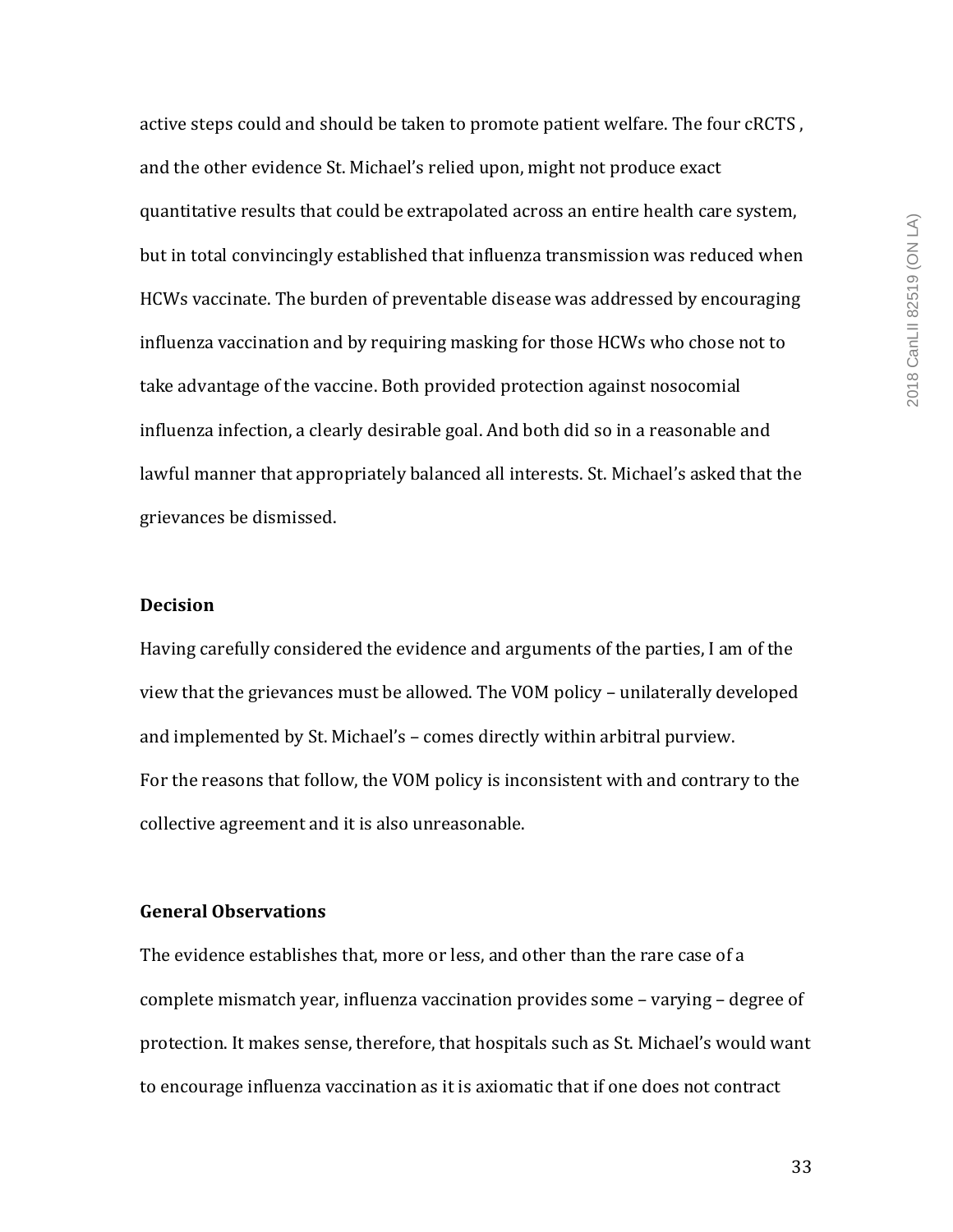influenza one cannot pass it on. It is hardly surprising, in these circumstances, that there is a general consensus in the medical establishment in favour of influenza vaccination. The parties have, however, agreed that HCWs can refuse an unwanted vaccination. And as Dr. Muller and others testified, individuals have all sorts of reasons to do so, the legitimacy of which has not been brought into question. Indeed, influenza vaccination is not required by St. Michael's.

The VOM policy, however, fails for a number of reasons: There is insufficient evidence of a problem to be addressed - nosocomial influenza transmitted by unvaccinated HCWs. There is insufficient evidence that asymptomatic or presymptomatic transmission is a significant source of infection. And there is insufficient evidence that masking prevents the spread of influenza.

In the face of all of this, the "ask" that HCWs wear a mask for their entire shift for possibly months on end when entirely free of symptoms is completely unreasonable and is contrary to the collective agreement.

In general, where matters of patient safety are concerned, caution is in order, and appropriate. Better to be safe than sorry. To be sure, one need not await all the evidence before taking appropriate steps. Nor is it necessary to await perfect evidence. Vaccinations are the best tool in the box to protect against influenza. A policy encouraging HCWs to vaccinate makes obvious sense (as does encouraging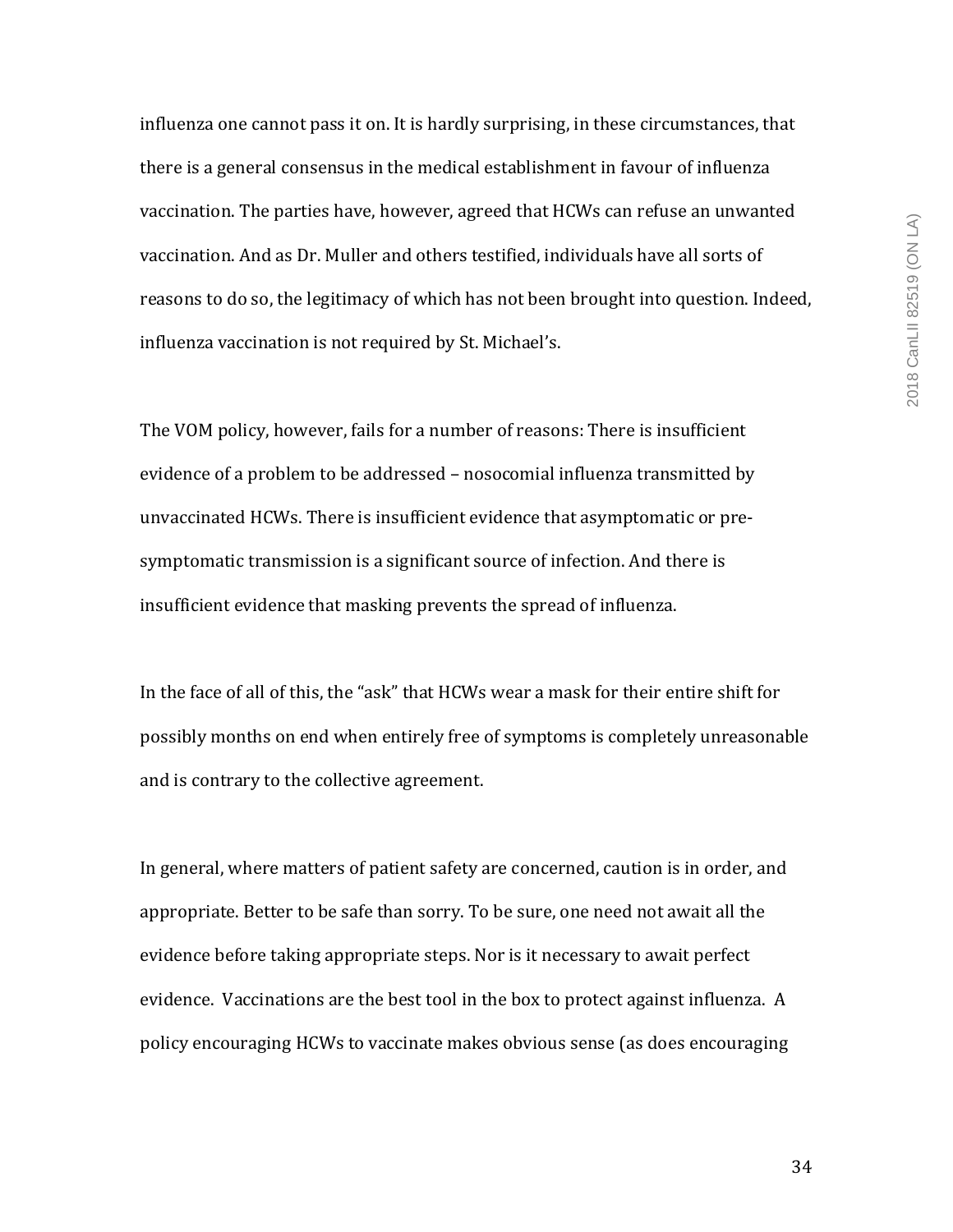hand washing hygiene, and discouraging people from coming to work when they are sick). However, the VOM policy fails for a number of reasons as set out below.

Before turning to the reasons why the grievances have been upheld, one assertion needs to be put to rest. The VOM policy, for all of its deficiencies, does not fail because it is coercive. That submission is completely rejected.

## **Not Coercive**

It is correct that St. Michael's HCWs are not required to submit to the annual influenza vaccination. But their right to refuse the vaccine is interfered with by an unreasonable policy. However, unlike the Hayes Award, I cannot conclude that the VOM policy is coercive. This finding requires elaboration.

In the Hayes Award, the evidence clearly established that the Sault Area Hospital determined that there was a problem  $-$  low influenza vaccination rates  $-$  and went about devising a solution to address that problem. The minutes of a hospital meeting held on January 30, 2013 say it all: "Need to determine the most aggressive stance that we can take...to either mandate staff to comply, or impose consequences (i.e. masks that they would be charged for)" (at para. 52). Quite clearly, the solution to the problem at the Sault Area Hospital had nothing to do with using masks to prevent transmission and everything to do with using the threat of masking, and charging HCWs for them, to increase vaccination rates.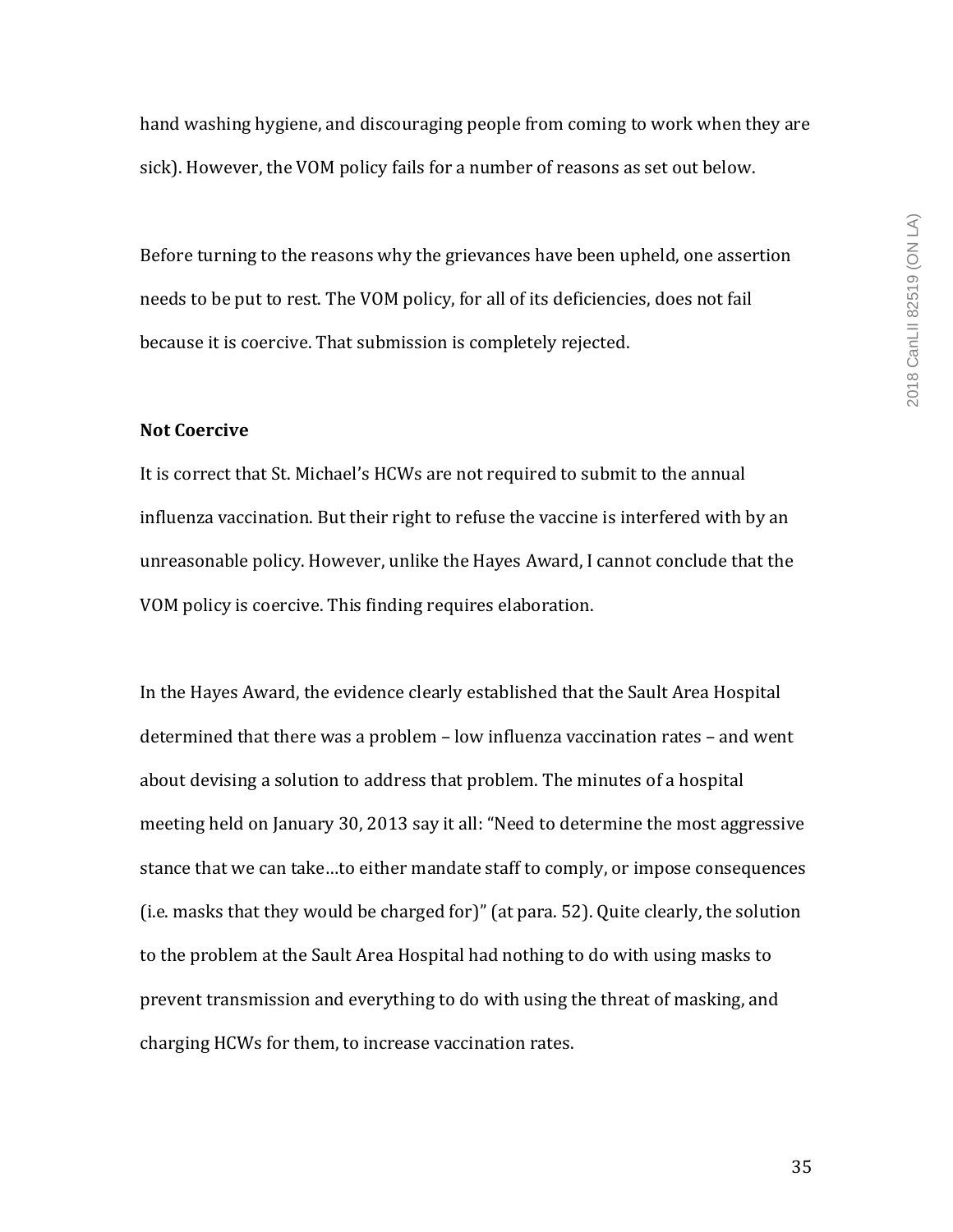When an arbitrarily set voluntary immunization goal failed to be reached, the Sault Area Hospital implemented its policy. Little or no attention was paid to evidence about masking efficacy in preventing nosocomial influenza. Rather, when the carrot of encouraging voluntary vaccination failed, the decision was made to turn to the stick, and that was imposing a masking obligation on unvaccinated HCWs as a punitive and coercive measure.

Moreover, at Sault Area Hospital the VOM policy was pursued notwithstanding concerns raised by senior medical staff. If the target immunization rate of 70% was not achieved, the VOM policy would follow. And it was not, and it did. The target of 70% was an arbitrary number in and of itself. The objective – increasing HCW influenza vaccination - was there, and here, entirely legitimate, but the means employed there to achieve that objective was highly colourable, as Arbitrator Hayes found. The situation at St. Michael's - the backstory - is completely different.

In my view, the evidence is absolutely clear that the decision to introduce the VOM policy at St. Michael's was made in pursuit of entirely reasonable objectives: to increase vaccination levels and thereby prevent nosocomial influenza based on a good-faith belief that the four cRCTs established a persuasive link between increased HCW influenza vaccination and reduced morbidity and mortality, and that masking was a reasonable alternative, providing some protection for patients when HCWs declined influenza vaccination. That was, in a nutshell, the reasons that informed the decision that was made.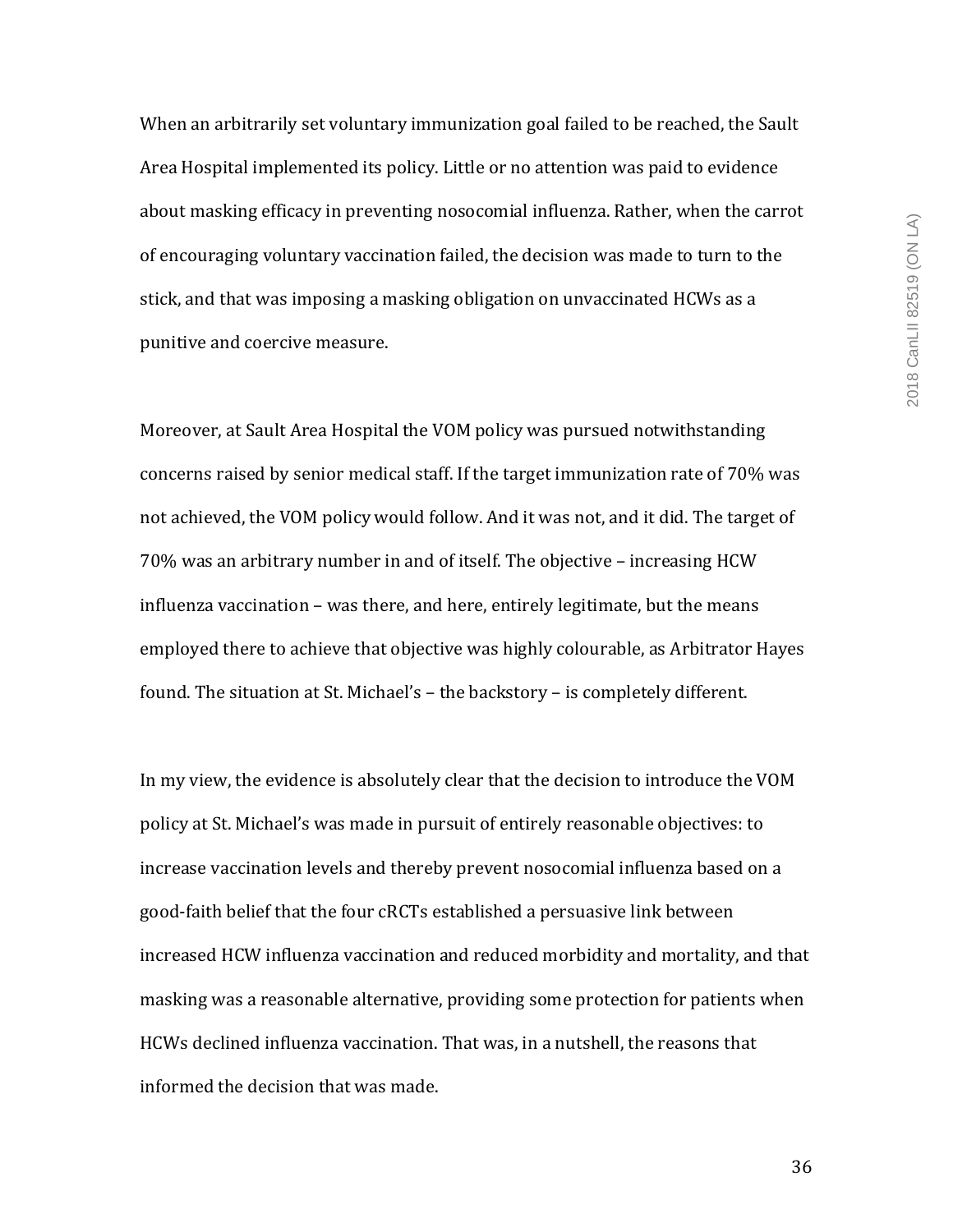While Arbitrator Hayes concluded on the location-specific evidence before him that masking was intended to coerce Sault Area Hospital HCWs to vaccinate, I do not reach the same conclusion. I conclude that St. Michael's introduced and defended its policy because it believed it to be in the interest of patients. I accept Dr. Muller's evidence on this point:

...I can say categorically that it was never my intention to shame or blame anyone by implementing this type of policy at St. Mikes. I would go further and say that on the different committees and groups that I've sat at where the policy was developed or presented or refined, every effort was made to avoid shaming or blaming, and the intention of the policy was always focused on patient and staff safety. So, I can say that absolutely.

I think that the mask was selected because of our belief that it affords some protection against influenza, both to the person wearing the mask and the people around the person wearing the mask. So, again, it acts as a piece of personal protective equipment that protects the person but it's also a form of source control. So, if that person were to have asymptomatic flu or develop mild symptoms of flu which they don't recognize or to have more significant symptoms which they choose to ignore, for whatever reason, that this could protect the people around them.

And I think we wanted to present health care workers with a real choice which means both choices had to be able to protect patients from flu, although our preference through all of this was to have more health care workers vaccinated.

So, the best evidence for vaccinating health care workers, we have the four cluster randomized trials as well as the other evidence that we've gone over in detail. We don't have four cluster randomized trials of masking but we have I think sound biologic rationale and some study data showing that masks should be effective....

So, by giving health care workers two choices, one is the vaccine and one is the mask, it means that every health care worker can make their own decision...

St. Michael's approved the VOM policy because vaccinations do (imperfectly) work

and therefore reduce influenza incidence. Encouraging vaccination is a good thing.

Masking may not provide perfect protection but it is better than nothing. Taken

together, St. Michael's concluded that it could deal with a problem - nosocomial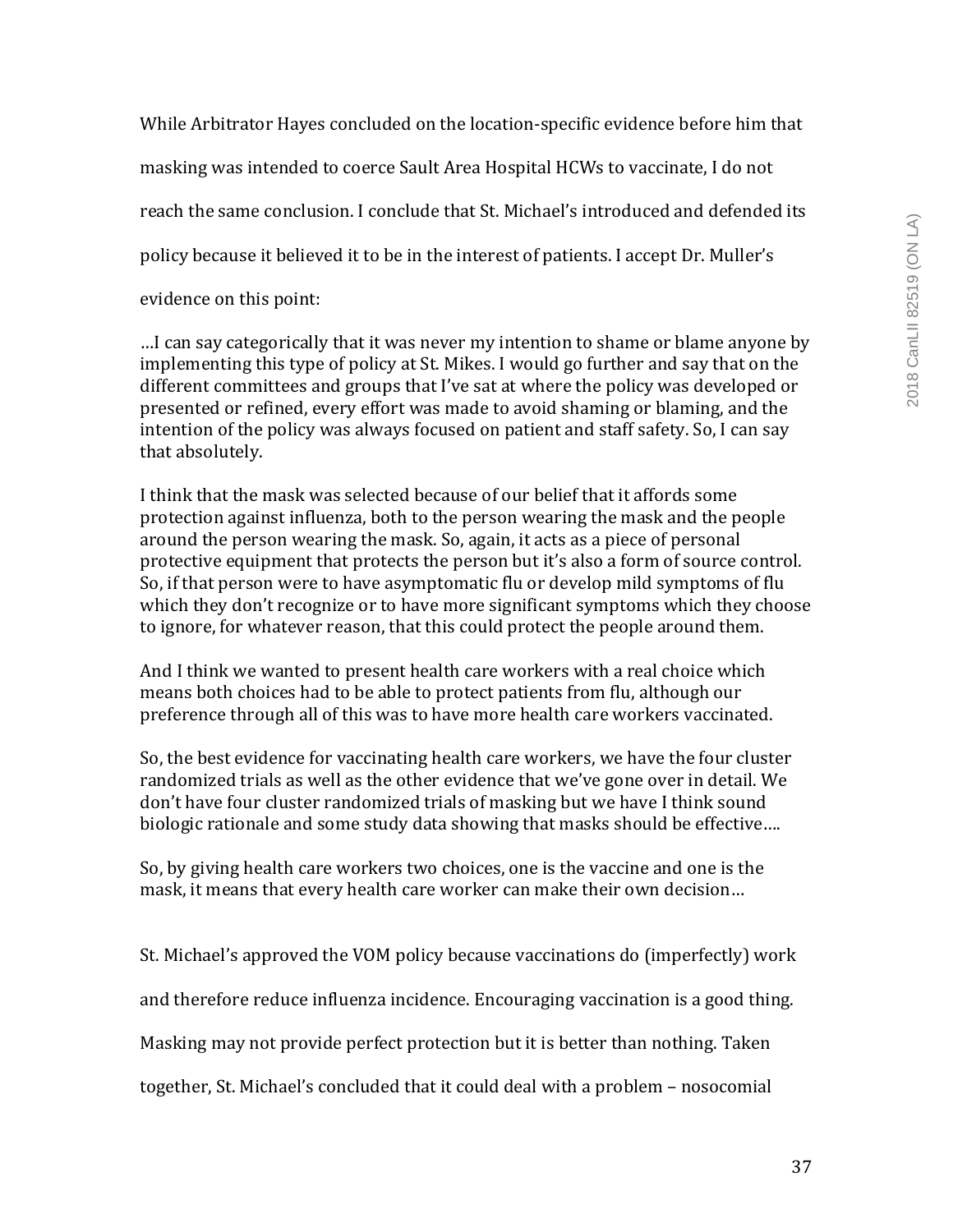influenza – and do so in a measured and balanced fashion. There is no evidence of coercion. 

There is also no evidence that masking was identified as a punishment or stigma to encourage vaccination. Nevertheless, the VOM policy does impinge on the collective agreement, as set out above, and fails the reasonableness test. Acting in good faith is not enough alone to establish that a unilateral employer policy is reasonable where, as here, it is inconsistent with the collective agreement and where it sits on a shaky evidentiary foundation.

## **The Reasonableness Test**

No one disputes that St. Michael's has the right and responsibility to take appropriate precautions to protect the health and safety of patients. But in this case, the steps taken – the VOM policy – are subject to a reasonableness test.

As is provided in the jurisprudence, and dealing with only the relevant parts of what is commonly referred to as *KVP* ((1965) 16 LAC 73), arbitrators must apply their labour relations expertise, consider context and decide whether a contested policy strikes a reasonable balance. In reaching a conclusion, among the factors to be considered is the nature of the interests at stake, whether there are less intrusive means available to achieve the objective, and the impact of the particular policy on employees. The policy must also not be inconsistent with or contrary to the collective agreement.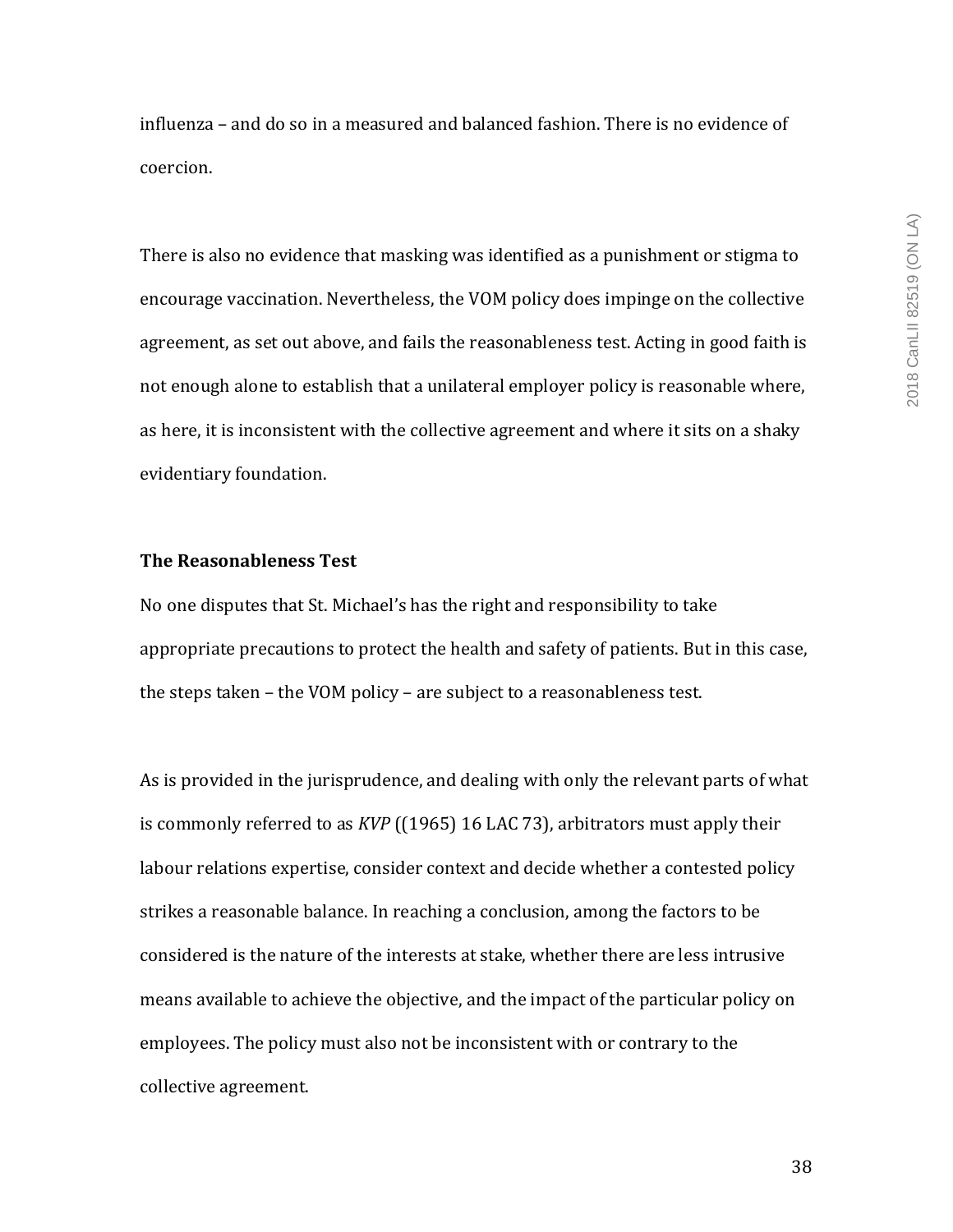A VOM policy cannot be upheld simply because it is supported by good faith and some evidence. To satisfy a reasonableness test, objective evidence is required of a real problem that will be addressed by a specific solution. And when the evidence is examined, these factual and legal elements are absent. For the reasons that follow, I am left to conclude that the VOM policy violates, and is inconsistent, with the collective agreement, and is unreasonable.

# **Insufficient Evidence of a Problem**

A useful starting point is the TAHSN report. It is, after all, the basis of the VOM policy. However, it cannot be relied upon because the evidence it cites as justification in support of the VOM policy does not withstand serious scrutiny. I am referring, of course, and in the main, to the four cRCTs.

As Dr. De Serres put it, "the four cRCTs...attribute implausibly large reductions in patient risk to HCW vaccination, casting serious doubts on their validity. (Notably, Dr. De Serres is in favour of influenza vaccination – he recommends it and is annually vaccinated.) Other persuasive evidence - for example, the Cochrane Review, generally understood to present the highest quality of analysis, supports this conclusion.

St. Michael's called Dr. Gustafson to rebut Dr. De Serres's expert evidence and publications. However, she was not an epidemiologist, and added virtually nothing to the discussion of vaccine efficacy, asymptomatic transmission, masking as source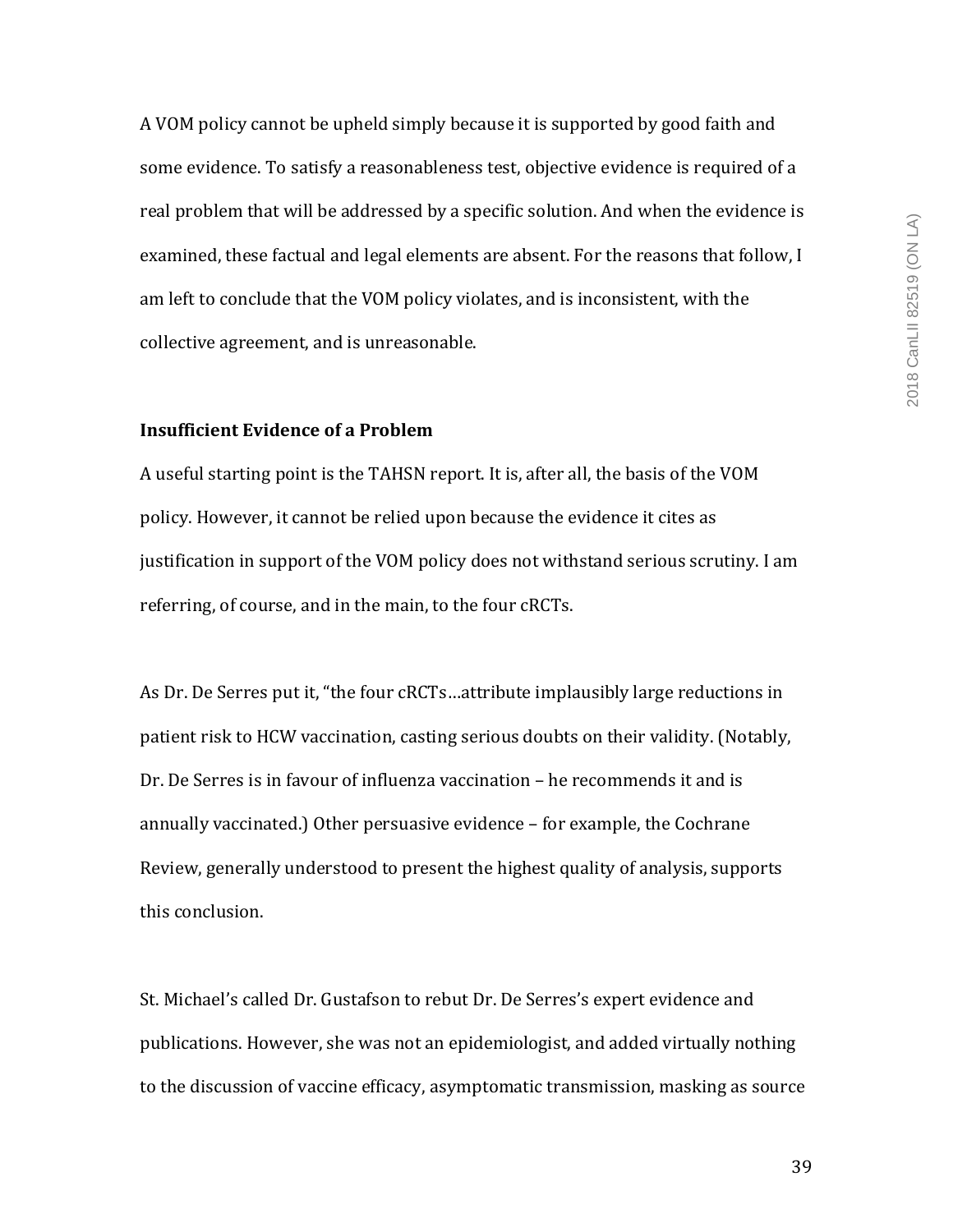control, or to protect the wearer, and minimal indirect evidence about the burden of nosocomial influenza in acute care. Her criticisms of Dr. De Serrres's work and conclusions fell short; they were entirely unpersuasive.

The suggestion that unvaccinated HCWs place patients at great influenza peril is, as Dr. De Serres testified, exaggerated. For example, the TAHSN report adopts the finding of one of the four cRCTS and concludes that for every 8 HCWs vaccinated, 1 patient life could be saved. If this were actually true, it would be hard to disagree with an assertion of an overwhelming public health interest in promoting influenza vaccination. But it is not true, for the reasons explained in the extremely detailed and persuasive evidence of Dr. De Serres, also as set out in his report, and in his *Plos One article*. I accept his conclusion that the assertion of 8/1 NNV is "preposterous." I accept his evidence that the four cRCTs provide impossible results from methodologically flawed studies that cannot be reasonably extrapolated and applied to an acute care hospital setting. Dr. McGeer conceded that NNV of 8/1 was incorrect. It was, another St. Michael's witness wrote, "a catchy phrase," but it is not a supportable one. Obviously, and even assuming there was persuasive data on the NNV, masking plays no role in the NNV.

To the extent that the four cRCTs have value, their value is surely limited to some extent by the fact that they arise in LTC, not in a major acute care hospital with a constant flow of personnel and visitors. Also, a reduction in all-cause mortality cannot be attributed to a higher vaccination rate. Influenza vaccines protect against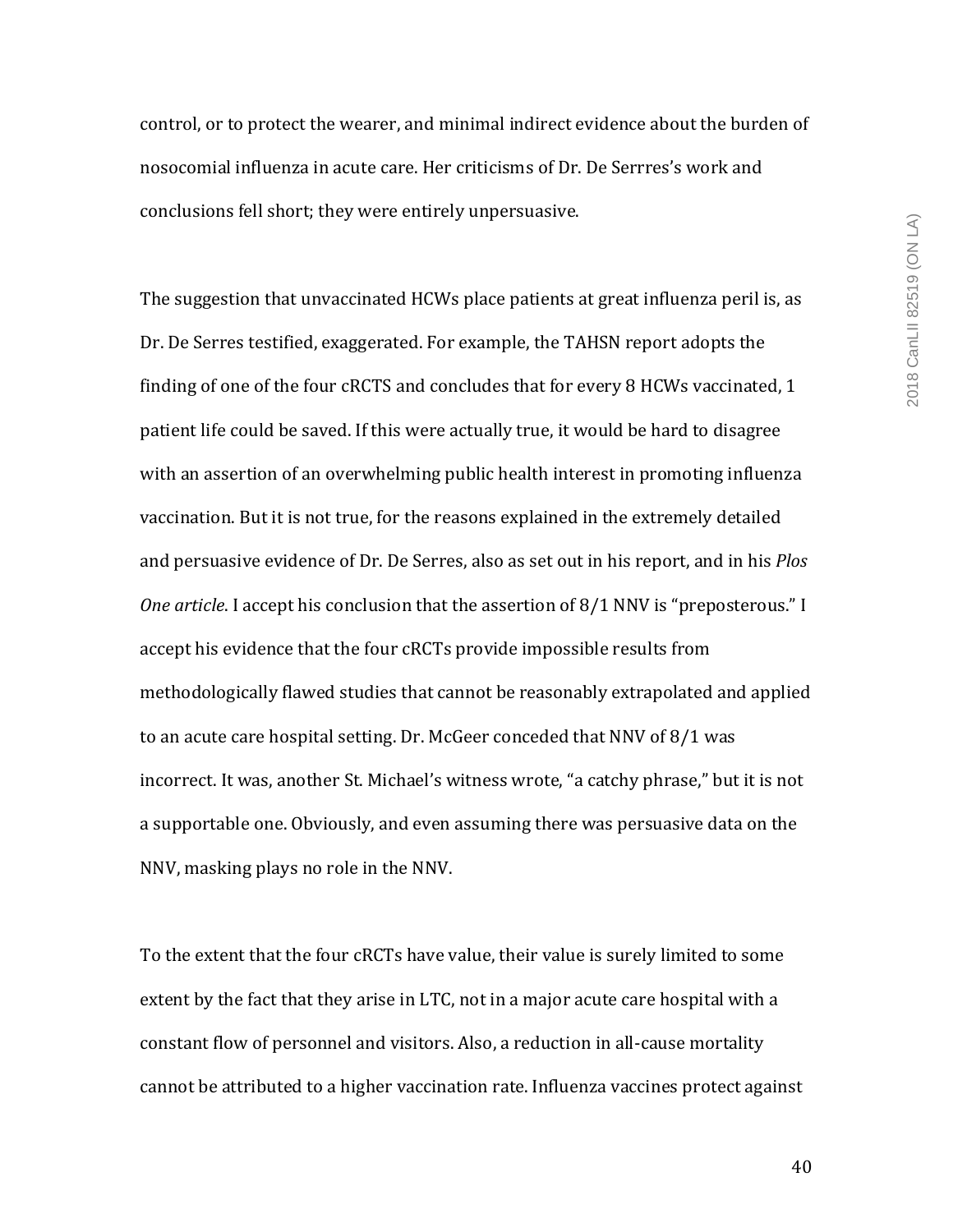influenza, not all causes of death, and it is logically unpersuasive to suggest that an influenza vaccine has a much wider reach. The four cRCTs provide results that really are too good to be true. As Dr. McGeer wrote in one article, "vaccine efficacy is limited, and considerable morbidity and mortality occurs even in vaccinated persons."

The fact is, notwithstanding all of the studies, that no one can accurately report on how much, if any, nosocomial influenza is caused by unmasked or unvaccinated HCWs. 

It is appropriate here to comment about some of the other new medical evidence (other than Gustafson, discussed above) relied on by St. Michael's. The new medical evidence, upon careful examination, was hardly new at all and/or subject to serious limitations and/or of questionable relevance - "smaller bricks", as one of the St. Michael's witnesses acknowledged. More seriously, some of the expert evidence advanced by St. Michael's was particularly problematic and actually inconsistent with the most basic academic norms.

It would serve no useful purpose to particularize this evidence in detail other than to observe that two of the principal experts advanced by St. Michael's put forward in their joint report propositions without evidentiary support, which was certainly troubling, but making matters worse, some of what they wrote was simply incorrect. On too many occasions their noted citations stood for the exact opposite of the point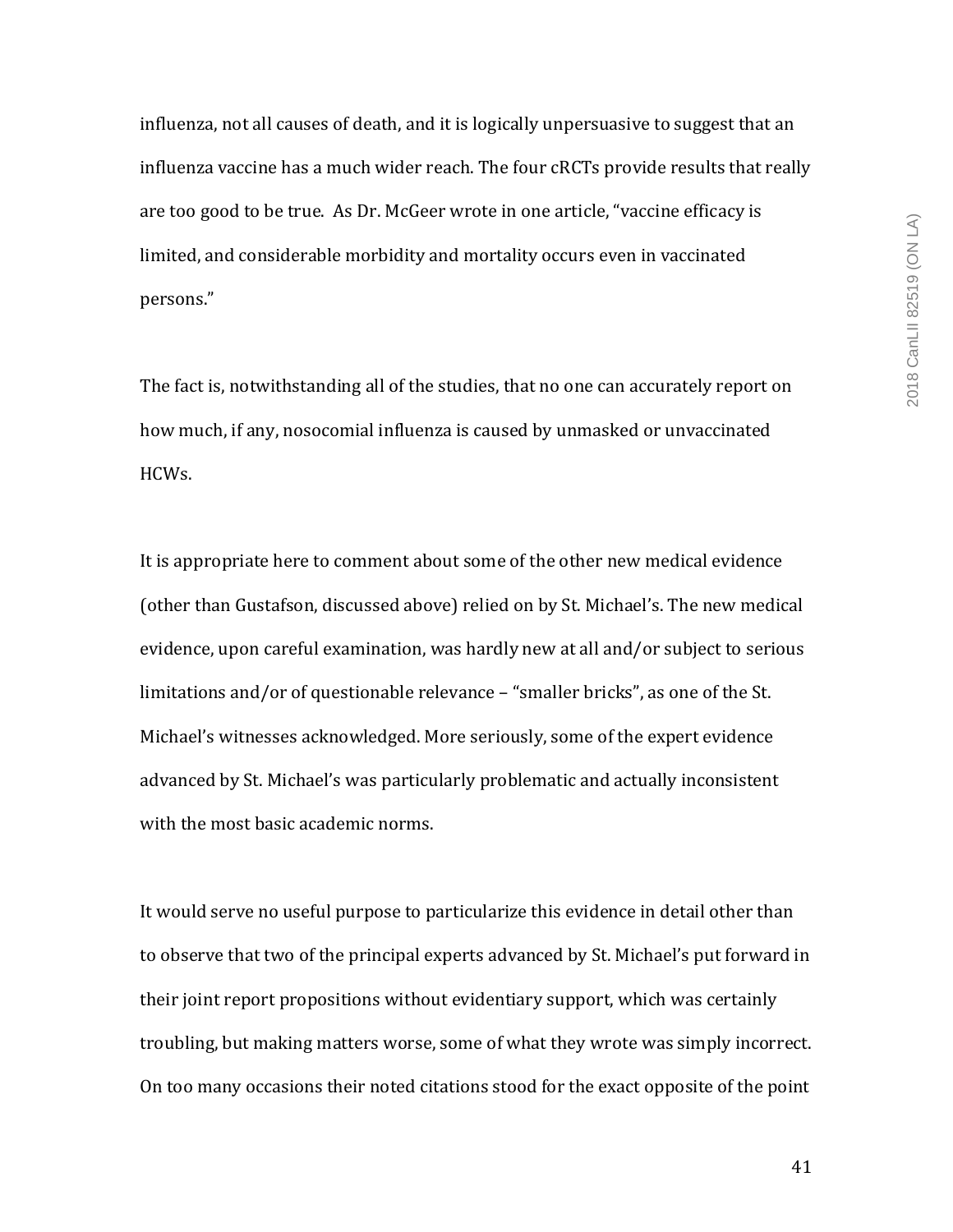being made  $-$  "I am going to agree with you that this is not the best reference..."  $-$  or, considered most favourably, completely overstated the proposition being advanced. There were too many apologies when errors were brought to their attention. As one of these witnesses testified, "we may have been sloppy...." Everyone makes mistakes, but this went beyond the pale. I completely disregard their report.

As the first step in establishing that the VOM policy is reasonable, St. Michael's had to establish that vaccination reduced transmission and/or that unvaccinated HCWs put patients at a greater risk of contracting influenza. It has not met this evidentiary burden. 

There is no question that HCWs have an obligation to do what they can to protect their patients from nosocomial influenza. And there is no question that influenza vaccination provides some protection except in those circumstances when it provides no or little protection. However, on the evidence led in this proceeding, the burden of disease presented by unvaccinated HCWs is absent.

Vaccination obviously reduces some influenza transmission - except in complete mismatch years. But its efficacy varies, and every year both vaccinated and unvaccinated HCWs can transmit influenza while both asymptomatic and symptomatic. But the actual extent to which influenza vaccination reduces transmission is open to question and debate. As Dr. Michael Gardam wrote in his report, we are "only able to say with certainty that influenza transmission occurs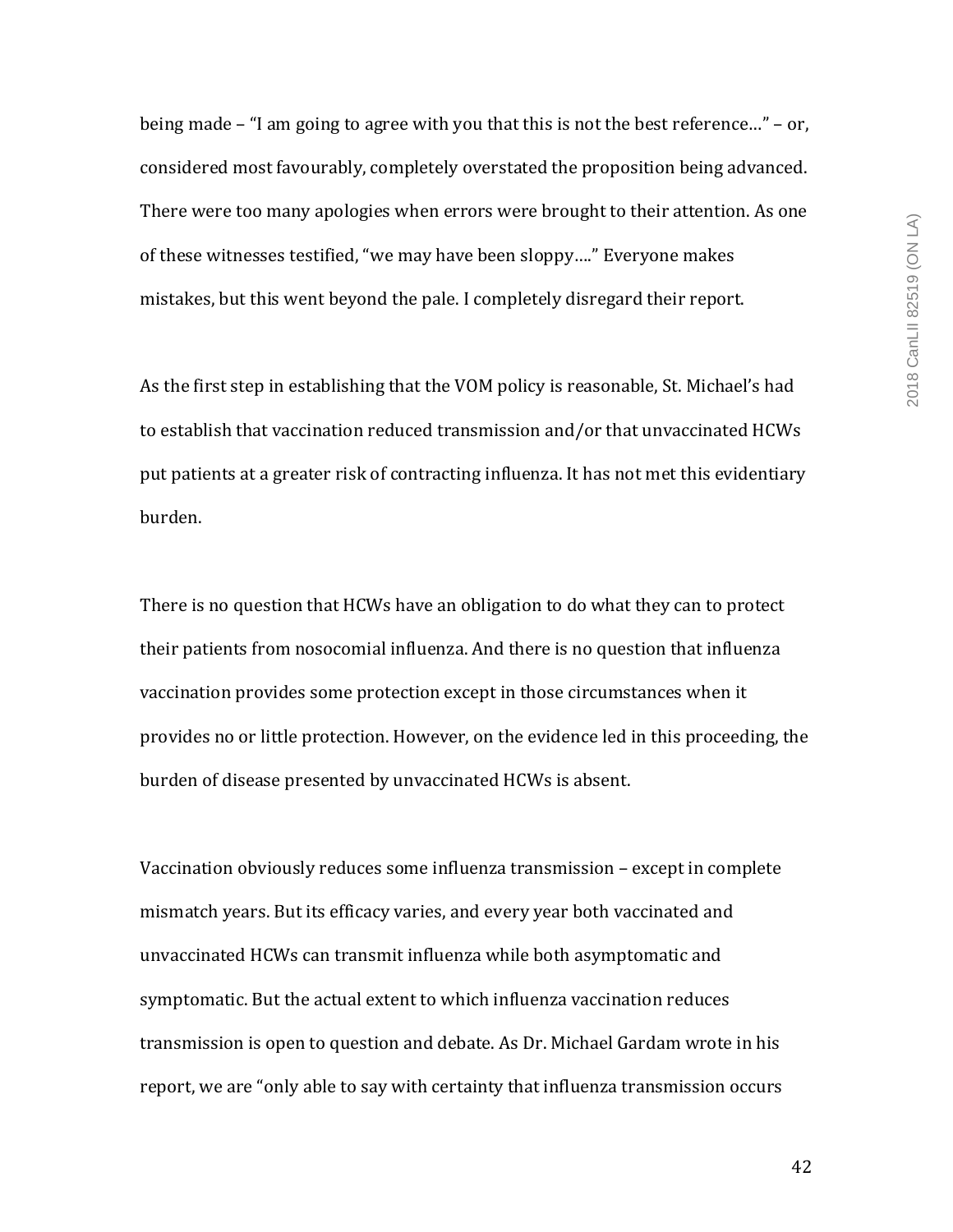from close contact with infected individuals. The relative particulars of what this means...were unknown."

As one study indicated, mandatory influenza vaccination of HCWs is of "uncertain clinical impact." In another study, a hospital achieved a 97% influenza vaccination rate but experienced no reduction in sick leave. Another study noted, "we cannot say for certain whether there was a change due to influenza vaccination." Anecdotal evidence was presented that influenza outbreaks can occur in highly vaccinated and isolated populations. Needless to say, there are other studies indicating the exact opposite. On balance, though, the case establishing a link between vaccination and prevention of nosocomial influenza was not made.

It is also noteworthy that there is little evidence of any positive impact on patient care outcomes as a result of the VOM policy. Both prior to and after introduction of the policy, St. Michael's experienced, and continues to experience, influenza outbreaks. In particular, there was one influenza outbreak before the VOM policy was introduced  $-$  in 2011  $-$  and there have been several since. The VOM policy, as earlier noted, was upheld in British Columbia, but evidence from that jurisdiction suggests that it does not achieve the stated objective. See *British Columbia Influenza Surveillance Bulletin, 2014-15, No. 21*. 

The four cRCTs are controversial; so too are the studies taking issue with them. Even those studies and reviews supporting vaccination report that the quality of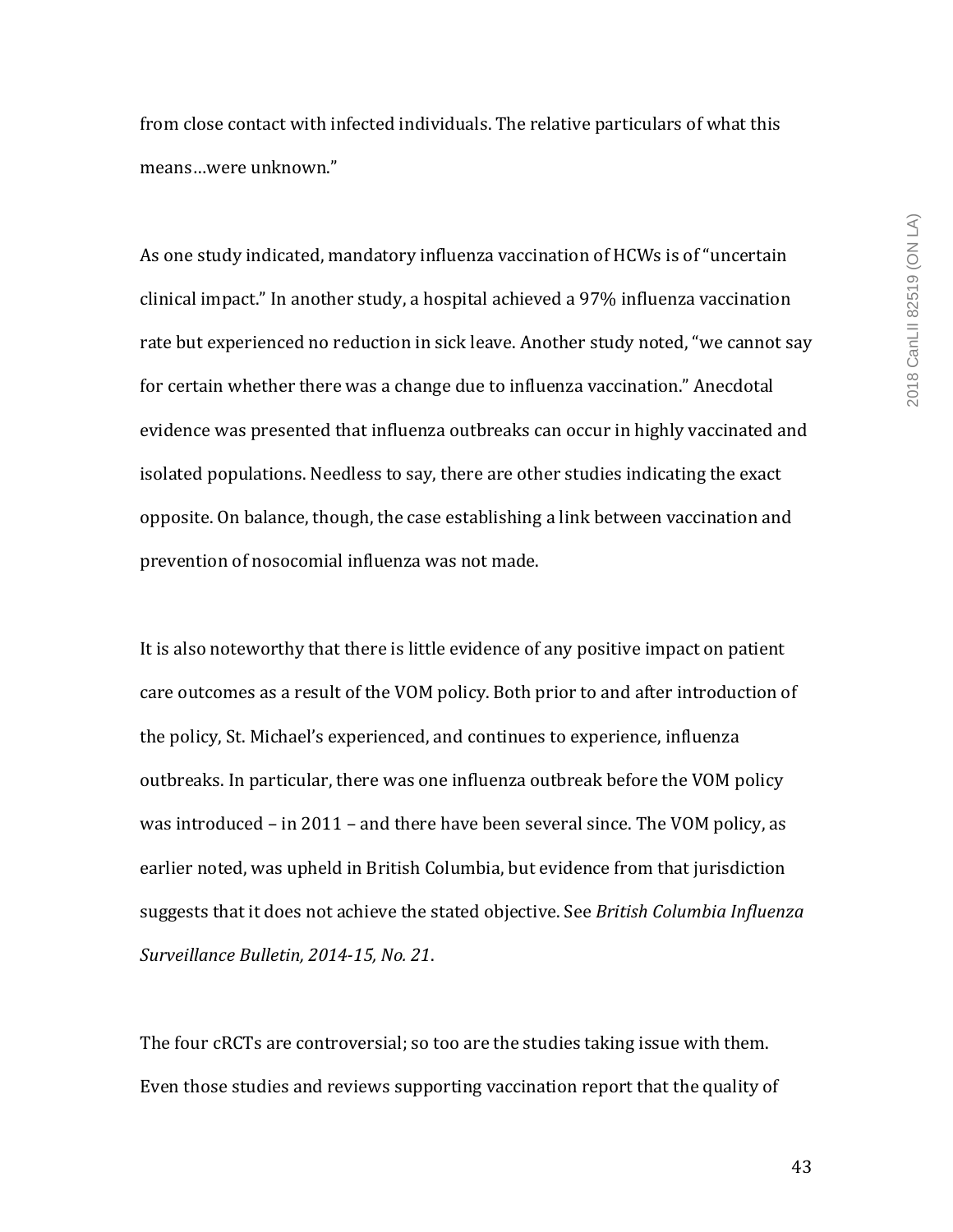evidence that HCW vaccination reduces mortality and influenza cases in patients of healthcare facilities is "moderate and low." At the end of the day, the evidence does not support the proposition that nosocomial influenza is associated with unvaccinated  $HCWs -$  the evidence simply does not demonstrate that there is a specific burden of disease associated with unvaccinated HCWs

While reasonable efforts to reduce risk in public health need not await scientific certainty, the fact of the matter is that the extent of the problem is unknown; we do not know the burden of disease for nosocomial influenza, and we do not know what proportion is caused by HCWs, vaccinated or not. We also do not know NNV. We do know that it is not  $8/1$ , the number cited in the TAHSN report. All of this evidence – really absence of evidence - goes to the heart of reasonableness.

In any event, even assuming for the sake of argument that there was adequate or sufficient evidence that vaccination prevented or significantly reduced nosocomial influenza, the VOM policy still fails for a number of reasons, beginning with the fact that the evidence does not support masking as source control for unvaccinated HCWs, thereby putting the policy's reasonableness directly into question.

#### **Masking - Not a Solution**

There is no persuasive evidence establishing a conclusive relationship between the use of surgical and procedural masks and protection against influenza transmission. The logical flaws in the policy are discussed below.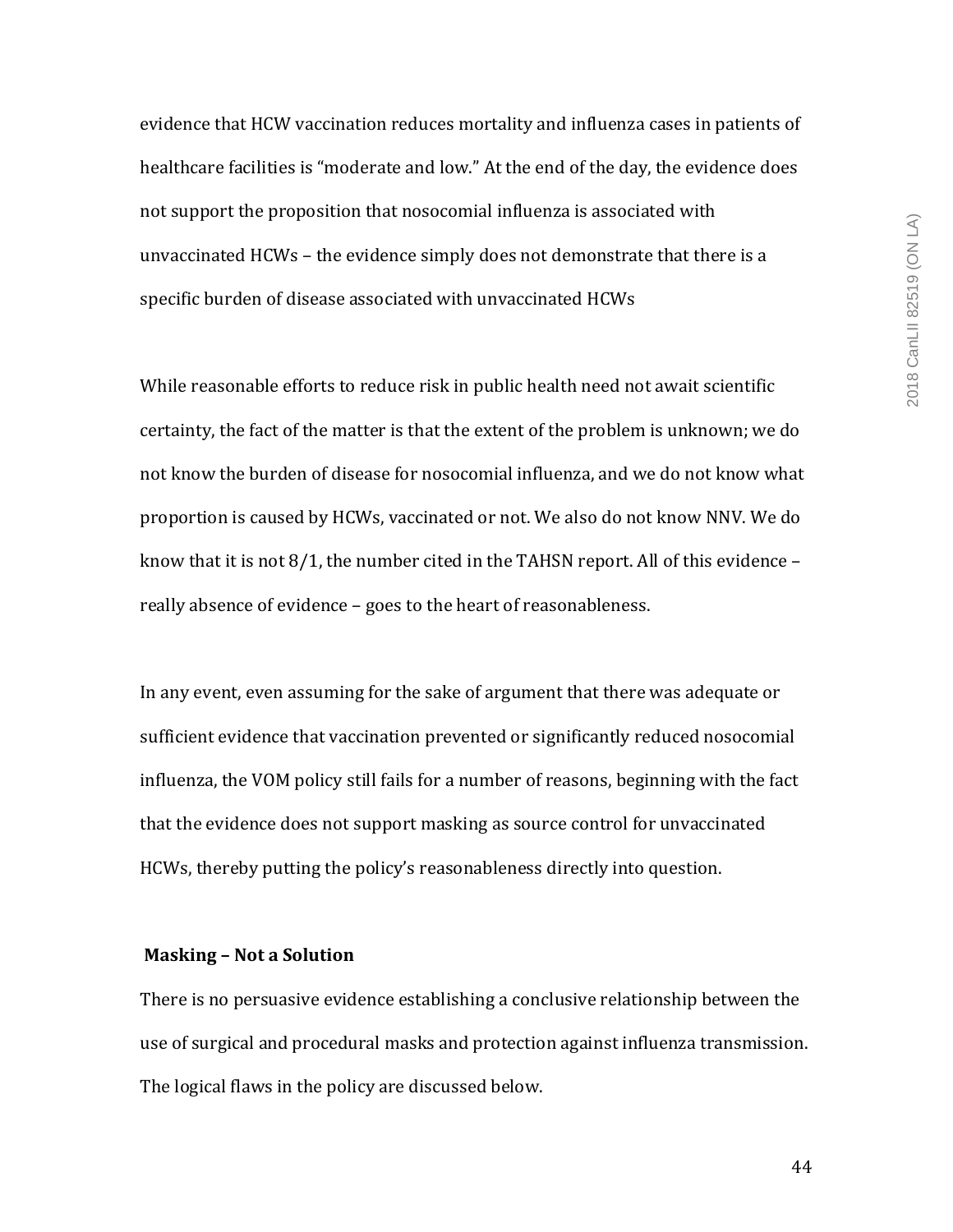St. Michael's did not call a masking expert, and urged me to reject the evidence of the expert called by the Association. However, the preponderance of the masking evidence is compelling - surgical and procedural masks are extremely limited in terms of source control: they do not prevent the transmission of the influenza virus. The two masks introduced into evidence clearly demonstrate why that would be the case. What protection they provide is self-evidently limited by their construction and how they sit on a human face.

I accept Professor Brosseau's evidence. She is an expert on masking. St. Michael's attempted to discredit her because of her advocacy for workers: "I am interested in protecting workers," she testified. And there is nothing in that, in my view, that undermines her testimony and expert report in any way: both were evidence-based, convincing and corroborated.

The bin-Reza systemic review concluded as follows: "None of the studies established a conclusive relationship between mask/respirator use and protection against influenza transmission." Dr. Gardam agreed: "The use of surgical or procedural masks is neither a viable nor scientifically supported alternative." And furthermore: "the evidence supporting people wearing a mask during flu season is far flimsier than the four cluster randomized controlled trials supporting influenza vaccination...." To quote one of the scientific articles, the studies supporting the use of masks as source control are "underpowered." As another study concluded, "there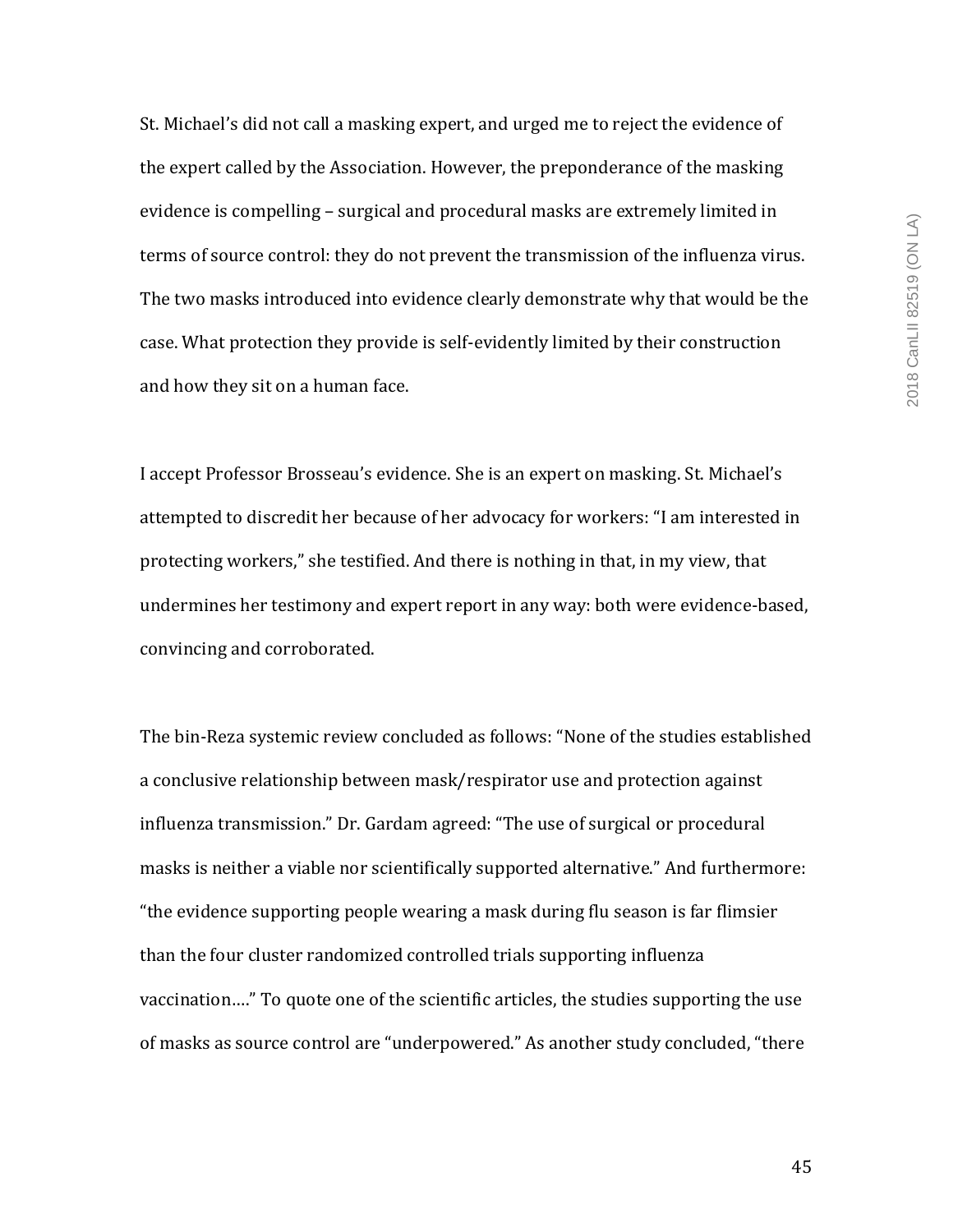is little good quality evidence to support surgical masks as an effective infection protection measure...."

Yet another study observed: "there is a lack of substantial evidence to support clams that face-masks protect either patient or surgeon from infectious contamination." The CDC is categorical: "No studies have definitively shown that mask use by either infectious patients or health-care personnel prevents influenza transmission." As the CDC also stated, "while a facemask may be effective in blocking splashes and large-particle droplets, a facemask, by design, does not filter or block very small particles in the air that may be transmitted by coughs, sneezes or certain medical procedures." As another study indicated, "overall, the evidence to inform policies on mask use in HCWs is poor, with a small number of studies that is prone to reporting biases and lack of statistical power."

The best case for masking is as follows: There is "ongoing debate" about the effectiveness of surgical and procedural masks as respiratory protection devices. The evidence in favour of masking is mostly "preliminary." Or, there is "some" evidence that surgical and procedural masks "may" reduce shedding and the concentration of the influenza virus in the air and environment around the wearer (with questions about actual transmission being entirely another matter). But the fact of the matter is, because of "leakage," surgical masks do not exhibit "adequate filter performance and facial fit characteristics to be considered respiratory protection devices."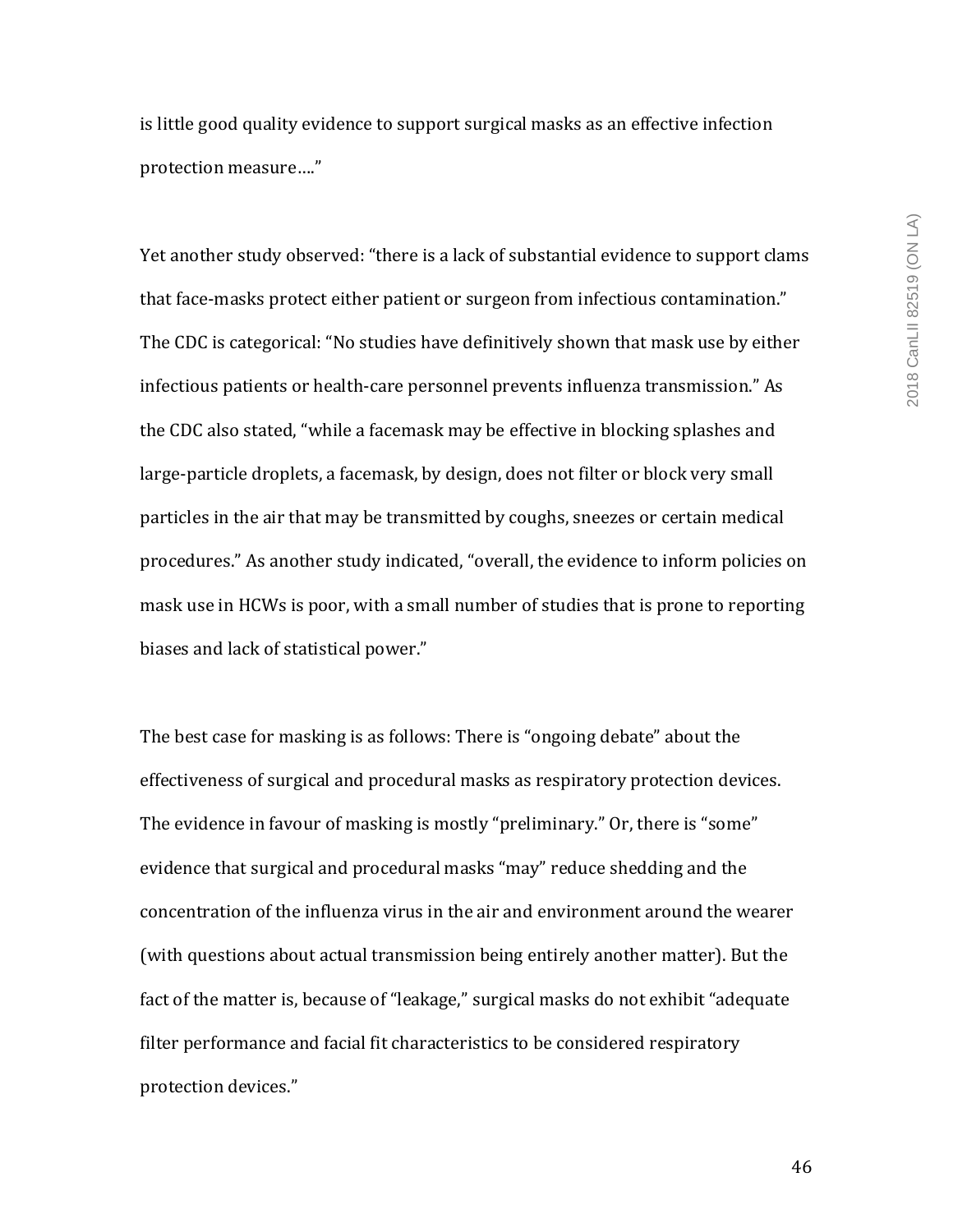On balance, and after the most thorough review of all of the testimony, studies and reports tendered in this proceeding, and with the greatest of respect to an accomplished and respected researcher and physician, I cannot conclude that the evidence comes even close to establishing that masking may be as "effective as vaccine in protecting patients from influenza."

Masking is the acknowledged and accepted standard of care when tending to an infected patient, but the expert evidence indicates that it is of limited value to anyone as a method of source control, particularly in case of an asymptomatic HCW. The fact that there is some evidence, for example, that masking can prevent transmission of large droplets  $-$  unlikely in asymptomatic transmission  $-$  is not enough to confer reasonableness on the policy. Little evidence – negligible evidence – cannot serve as the justification for this policy, all things considered, especially since the masking part of the VOM policy is not universalized in mismatch or bad match years. The "ask" is significant, but the benefit is so limited that the former cannot balance the latter. Independent of any other finding in this award, the VOM policy fails on a reasonableness basis for these reasons alone.

#### **Asymptomatic Transmission Overstated**

The argument was advanced by St. Michael's that masking was especially important to reduce the risk of nosocomial influenza by asymptomatic or pre-symptomatic HCWs. At best, the evidence indicates that asymptomatic transmission is not a significant factor in nosocomial influenza. As Dr. Muller testified, asymptomatic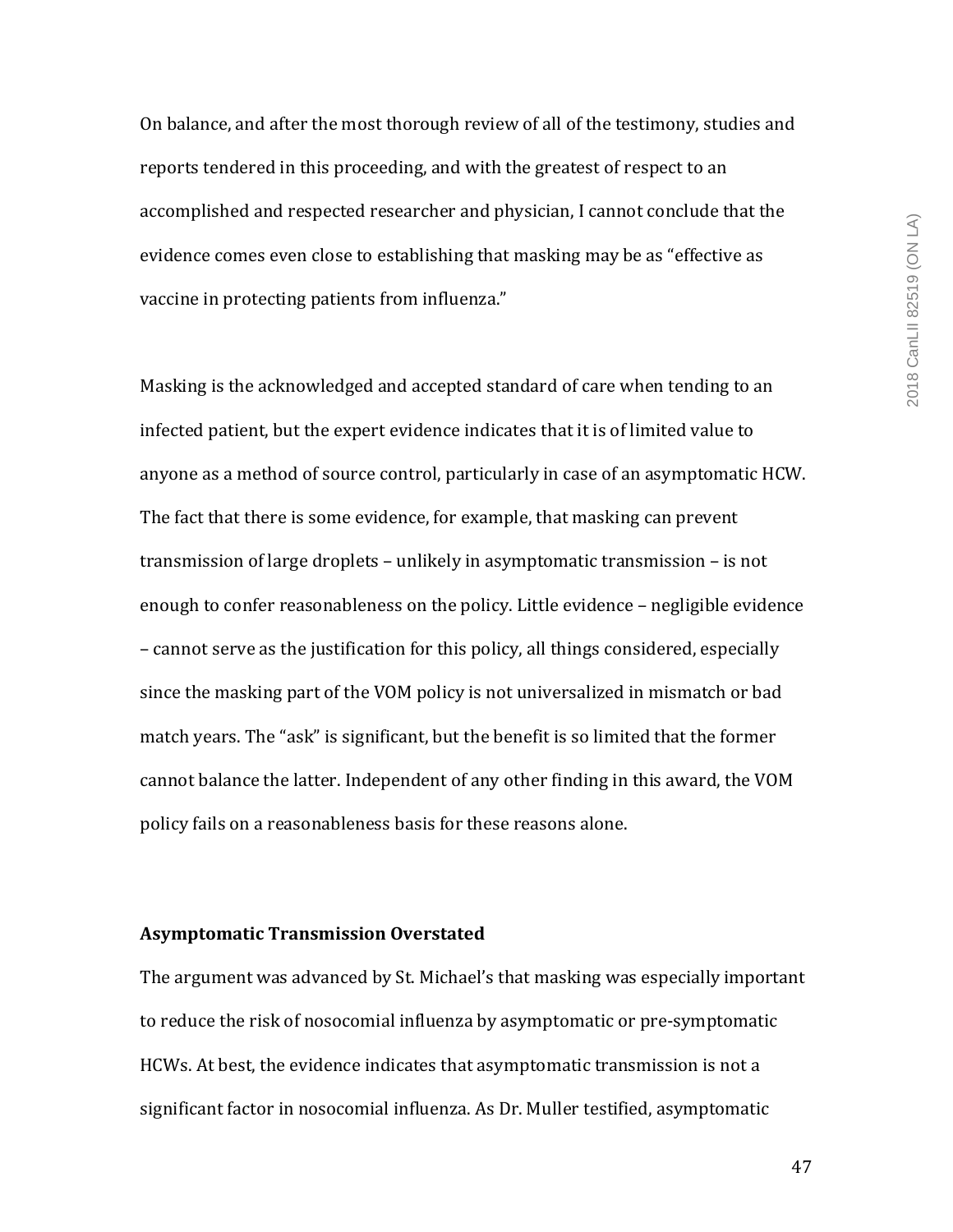transmission could not be ruled out, but "the likelihood of transmission is dramatically higher when you're coughing or sneezing." There is, nevertheless, some evidence that masking can prevent transmission of large droplets. However, in the same way that there is no credible quantification of the burden of disease attributable to unvaccinated HCWs, there is no credible quantification of the rate of infection that might occur in the asymptomatic period.

The degree to which asymptomatic individuals transmit influenza to others is, more or less, unknown: "Silent spreaders...may be less important in the spread of influenza epidemics than previously thought." As Dr. Eleni Patrozou concluded following her systemic review: "Based on the available literature, we found that there is scant, if any, evidence that asymptomatic or pre-symptomatic individuals play an important role in influenza transmission." As Dr. De Serres wrote, "The evidence that pre-symptomatic or asymptomatic infections contribute substantially to influenza transmission remains scant."

In general, secretion and symptoms are parallel, often rising up on a logarithmic curve. Carrat and others have demonstrated that asymptomatic transmission is unlikely to be of clinical significance. As Carrat observed, "viral shedding, the surrogate marker of infectiousness, was of moderate duration, and its dynamics largely overlapped those of systemic symptoms...." Best PPE practices indicate that individuals be required to wear protective equipment when it is necessary and appropriate for them to do so, and VOM while asymptomatic would not meet this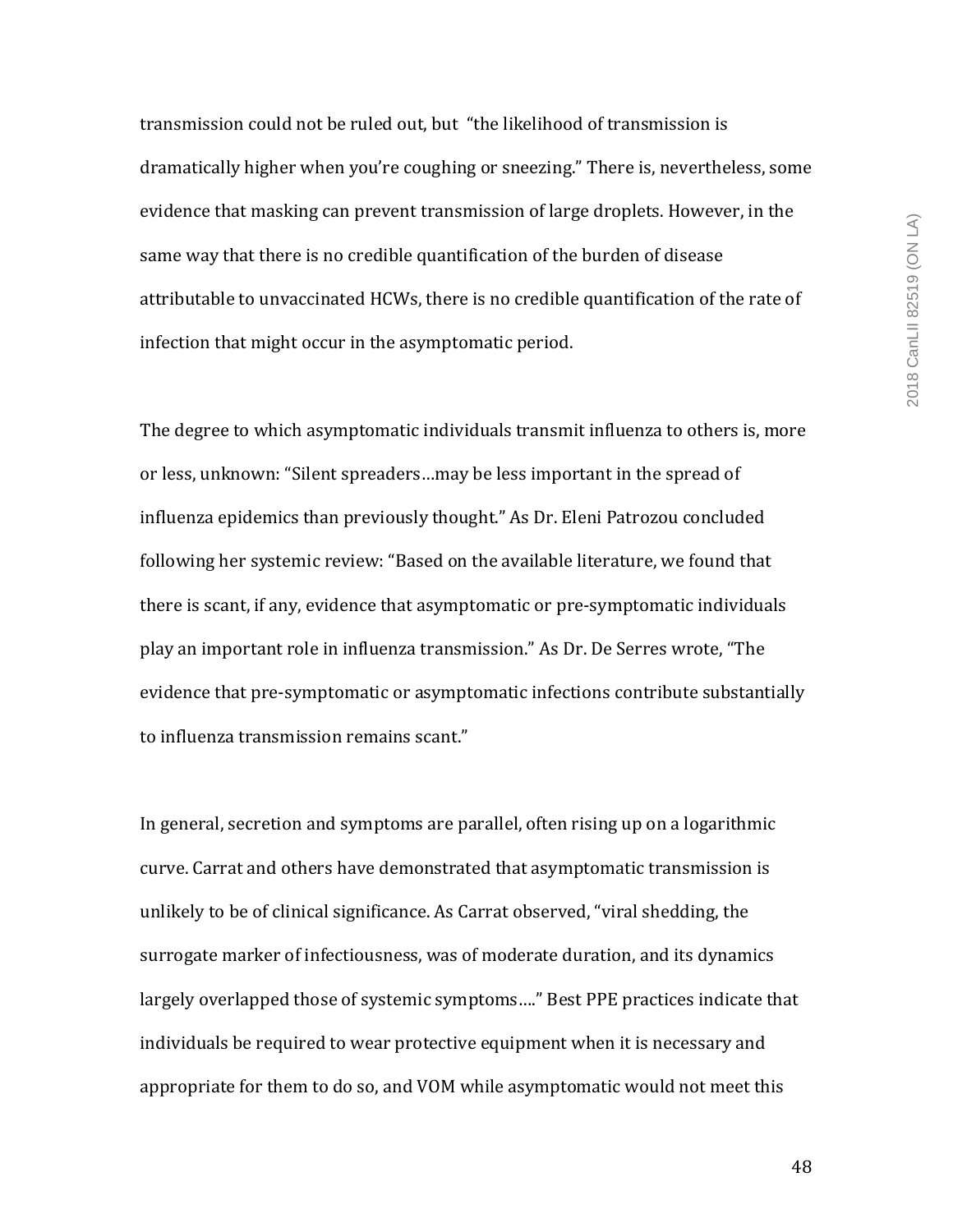test. Symptomatic individuals, problems with presenteeism aside, should not be at work (and the policies requiring this should be vigorously enforced). Moreover, and to repeat, if masking really did prevent asymptomatic transmission, the only logical conclusion that should be drawn, given general vaccine effectiveness, is that everyone should mask all the time during the influenza season, whether vaccinated or not.

The masking "ask" is significant, but the benefit is so limited that the former cannot balance the latter. Two nurses testified about the impact of the VOM policy on them and their patients. I accept their evidence, which was corroborated in some of the literature. For example, Dr. Priya Sampathkumar, Chair of the Mayo Clinic's Immunization and Control Committee, has observed, "you get hot under the masks, patients can't understand what you're saying sometimes...they are not patient friendly, and they can be scary to patients." The Mayo Clinic does not require its 32,000 HCWs to mask if unvaccinated – approximately 8 or 9 percent of the eligible workforce. Infectious HCWs are told to stay home when they are getting sick, and when they are sick. There is no evidence before me that could lead me to find, as was the case with Arbitrator Diebolt, that wearing a mask is accommodative.

On balance, I am persuaded by the evidence and accept the conclusion of the experts that there is, indeed, scant evidence of asymptomatic nosocomial influenza transmission. It is unlikely to be of clinical significance. Accordingly, requiring unvaccinated HCWs to wear surgical or procedural masks - notwithstanding the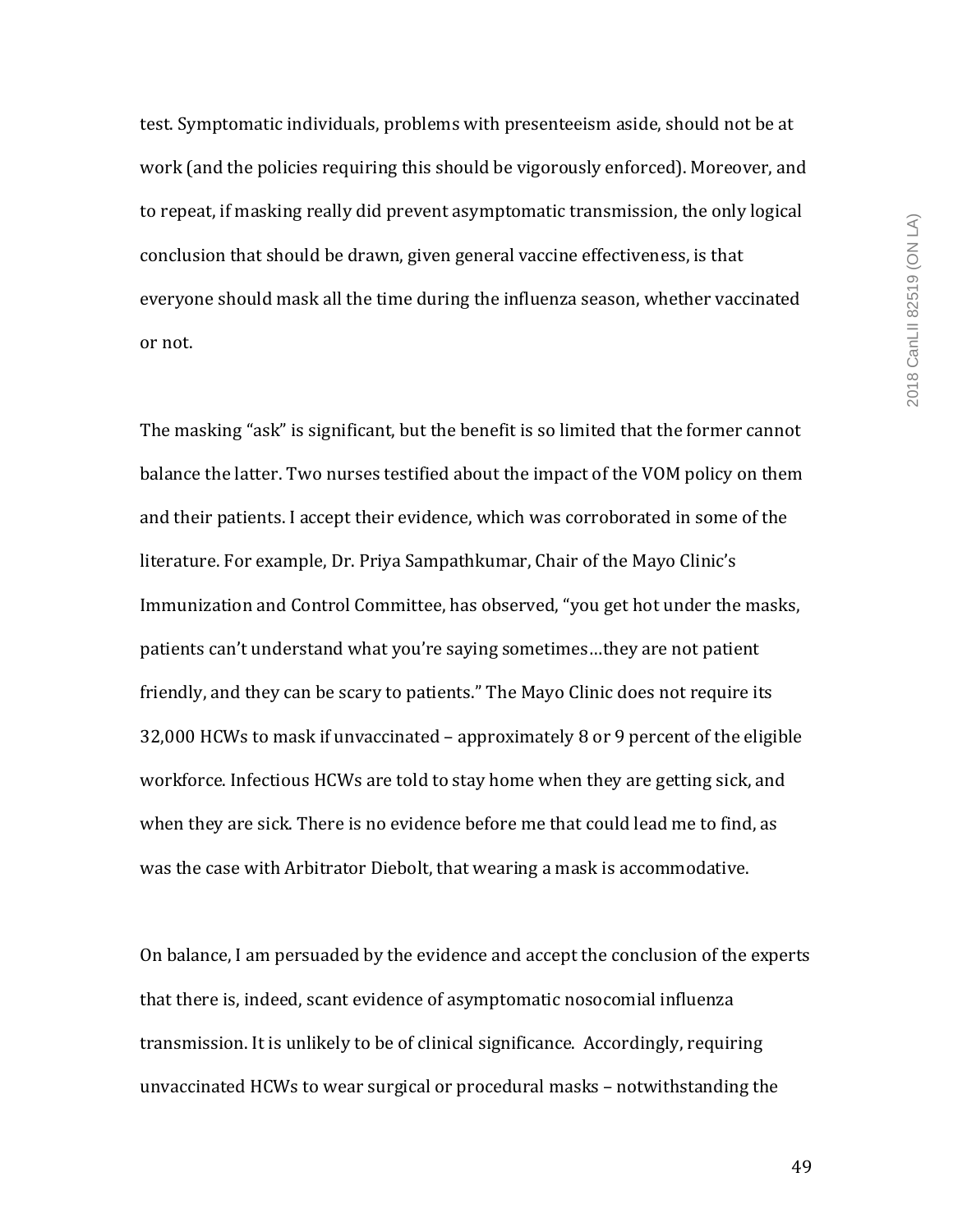inherent illogicality of it all  $-$  is unreasonable, and so, therefore, is the policy compelling it.

#### **Illogical and Unsustainable**

Influenza is highly contagious. Hospital patients are highly vulnerable. These are reasons to encourage vaccination – generally regarded as safe and almost always providing some degree of protection. However, both vaccinated and unvaccinated HCWs can transmit it and asymptomatic transmission can occur. If donning a surgical or procedural mask provided protection, the conclusion should be inevitable that everyone should mask – at least until a vaccine with one hundred percent effectiveness, or close to it, becomes available. That is not, however, required illustrating how illogical the VOM policy actually is.

At the very least, in complete mismatch years, the only logical application of the VOM policy would require everyone to mask, as the vaccine confers no or little protection – but even that is not done. In years of a complete mismatch, or a generally ineffective vaccine, St. Michael's did not require all HCWs to mask. If the vaccine were ineffective, or exceptionally of almost no value, and if masking provided protection, the logical inference would be that all HCWs should don masks because vaccinated HCWs would be at least as susceptible to influenza as unvaccinated HCWs. But they were not required to do so, leading to the irresistible conclusion that the policy is illogical and makes no sense - the exact opposite of it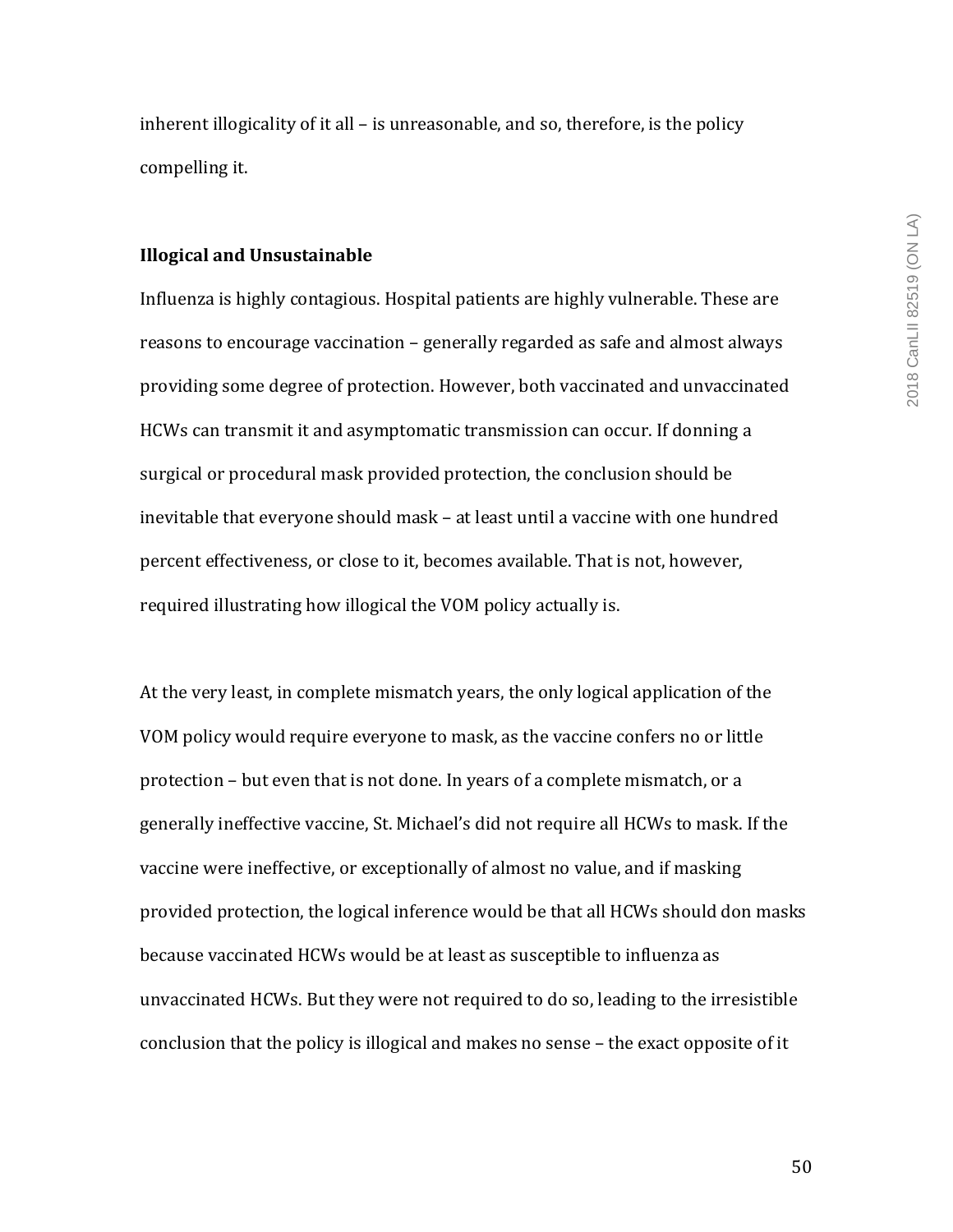being reasonable. There are a number of collateral reasons that support this conclusion.

In January 2018, St. Michael's began asking unvaccinated visitors to mask, but its efforts in this regard  $-$  no questions are asked about visitor vaccination status  $-$  are hardly muscular. Unvaccinated visitors logically present the same risk, and possibly a greater one, than unvaccinated HCWs. If masking is truly effective as source control, how can it be that they too are not required to mask? The answer to this question reveals that the masking part of the policy is, as one St. Michael's witness admitted, "weak." As Dr. Muller also testified, "there's far more evidence supporting influenza vaccination itself to protect us from flu transmission than there is for a mask." To require only unvaccinated HCWs to mask in the case of a complete mismatch, or in a year when the vaccine is of marginal utility, is simply bizarre and completely inconsistent with any notion of reasonableness.

The VOM policy is also undermined by real questions of enforcement. Assuming an average St. Michael's vaccination rate of 70%, approximately 30% of HCWs, one would expect, would be wearing masks at one point or another. However, as Dr. Muller testified, "you ought to see 30 percent of people wearing a mask...people felt we didn't see 30 percent of people...." As Dr. Muller explained, differences in vaccination rates between full-, part-time and casual employees may provide some explanation, but one is left with the irresistible inference that on the masking side of the equation, enforcement was not a hospital priority. Clinical HCWs work throughout the hospital, and the policy is expansive in its geographic scope,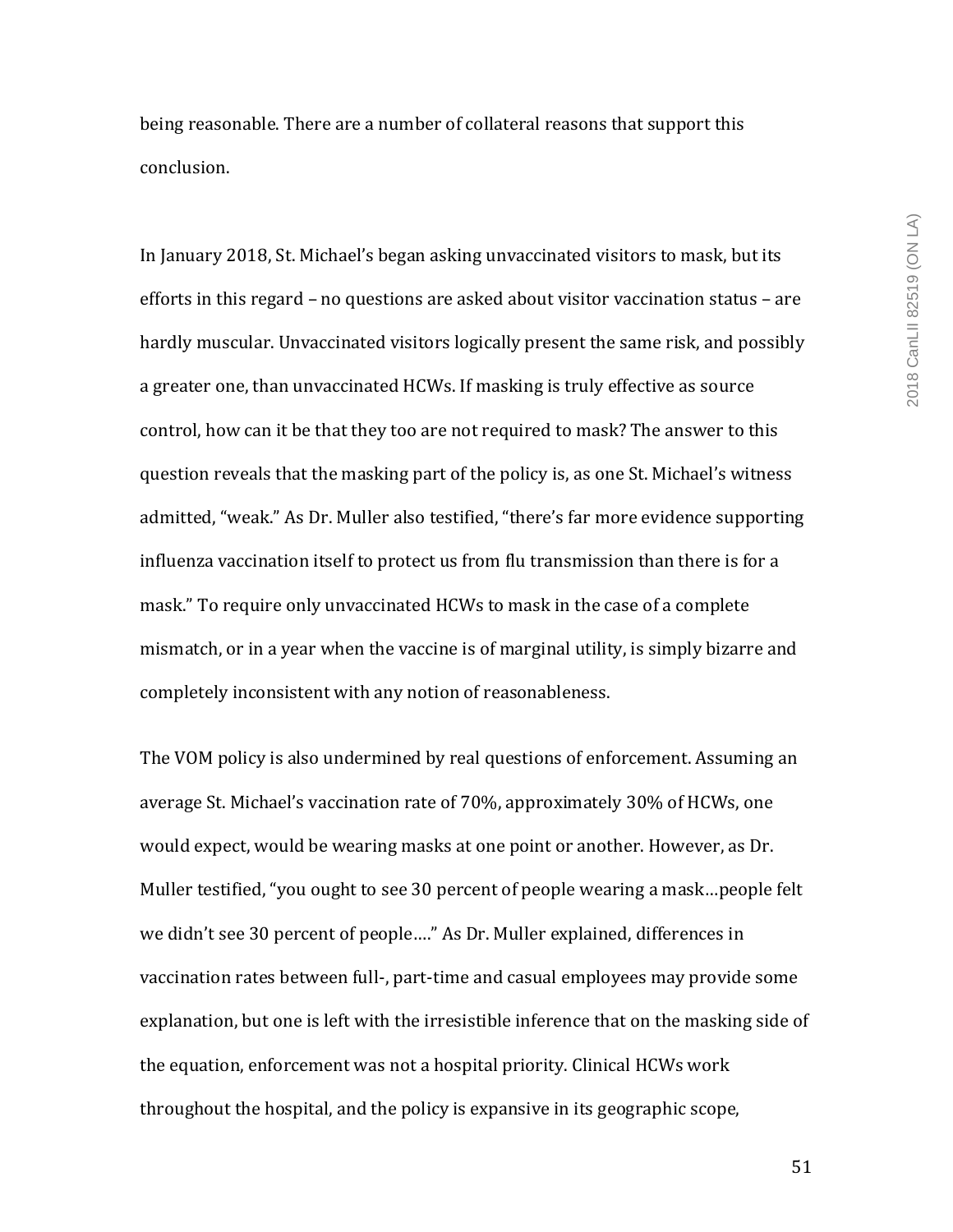meaning that one would expect that if the policy were enforced unvaccinated HCWs would wear their masks virtually non-stop and would, therefore, be highly visible. And I can only conclude that all of this buttresses the evidence - and at least tacit understanding – about the true effectiveness of masks as source control.

# **Inconsistent with and/or Contrary to the Collective Agreement**

The collective agreement is clear: Article  $18.07(c)$  states: "Hospitals recognize that nurses have the right to refuse any required vaccine." That right is categorical but the VOM policy, I find, interferes with the exercise of that right. Accordingly, and to this limited extent, there is a breach, but it is one that is particularly made meaningful by the fact that the VOM policy itself is unreasonable. Taken together  $- a$ collective agreement breach – both central and local – and an unreasonable policy – the grievances must succeed.

# **Conclusion**

It was noted at the outset that this case was, in large measure, a repeat of the one put before Arbitrator Hayes. It is not, therefore, surprising that there is an identical outcome. Ultimately, I agree with Arbitrator Hayes: "There is scant scientific evidence concerning asymptomatic transmission, and, also, scant scientific evidence of the use of masks in reducing the transmission of the virus to patients" (at para. 329). To be sure, there is another authority on point, and the decision in that case deserves respect. But it was a different case with a completely different evidentiary focus. It is not a result that can be followed.